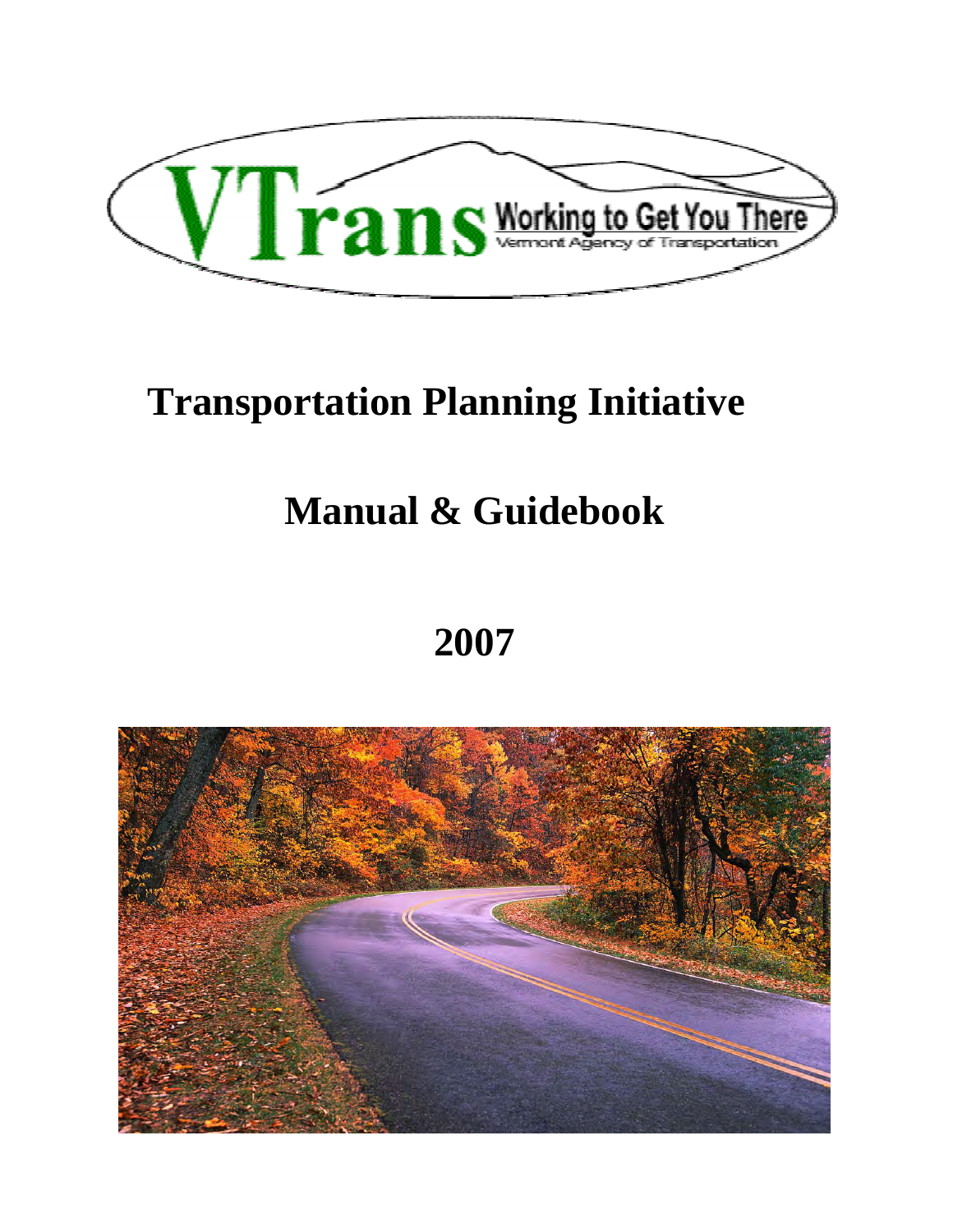## **Table of Contents**

| 1.                                                                      |  |  |
|-------------------------------------------------------------------------|--|--|
| 1.1                                                                     |  |  |
| 1.2                                                                     |  |  |
| 1.3                                                                     |  |  |
| 1.4                                                                     |  |  |
| 1.5                                                                     |  |  |
| 2.                                                                      |  |  |
| Who Are the Participants and What Do They Do? 4<br>2.1                  |  |  |
| 2.2                                                                     |  |  |
| 2.3                                                                     |  |  |
|                                                                         |  |  |
| 2.4<br>Elements of a Typical Work Plan 8                                |  |  |
| 3.<br>Program Organization and Administration  8                        |  |  |
| Grant Agreement and Work Plan Timeline 9<br>3.1                         |  |  |
|                                                                         |  |  |
| 3.2.1                                                                   |  |  |
| 3.2.2.                                                                  |  |  |
| Procurement of Services and Materials10<br>3.2.3.                       |  |  |
| 3.2.4.                                                                  |  |  |
| 3.2.5.<br>Local Match, Contributions and In-Kind Services  11           |  |  |
| Cost Increases/Changes in Scope of Work  12<br>3.2.6.                   |  |  |
|                                                                         |  |  |
|                                                                         |  |  |
|                                                                         |  |  |
|                                                                         |  |  |
| 4.                                                                      |  |  |
| What are the Roles and Relationships between Participants? . 13<br>4.1. |  |  |
| 4.2.<br>Work Plan Content: Task 1: Program Administration  14           |  |  |
| Work Plan Content: Task 2: Public Participation and<br>4.3.             |  |  |
|                                                                         |  |  |
| 4.4 Work Plan Content - Planning Activities:  15                        |  |  |
| 4.4.1.                                                                  |  |  |
|                                                                         |  |  |
| Task 3: Long Range Transportation Planning  15<br>4.4.2                 |  |  |
| Task 4: Short Range Transportation Planning  16<br>4.4.3.               |  |  |
| 4.4. Task 5: Work Plan Content - Project Development Planning  17       |  |  |
| 4.6. Work Plan Content - Task 6: Technical Assistance/Other  17         |  |  |
|                                                                         |  |  |
|                                                                         |  |  |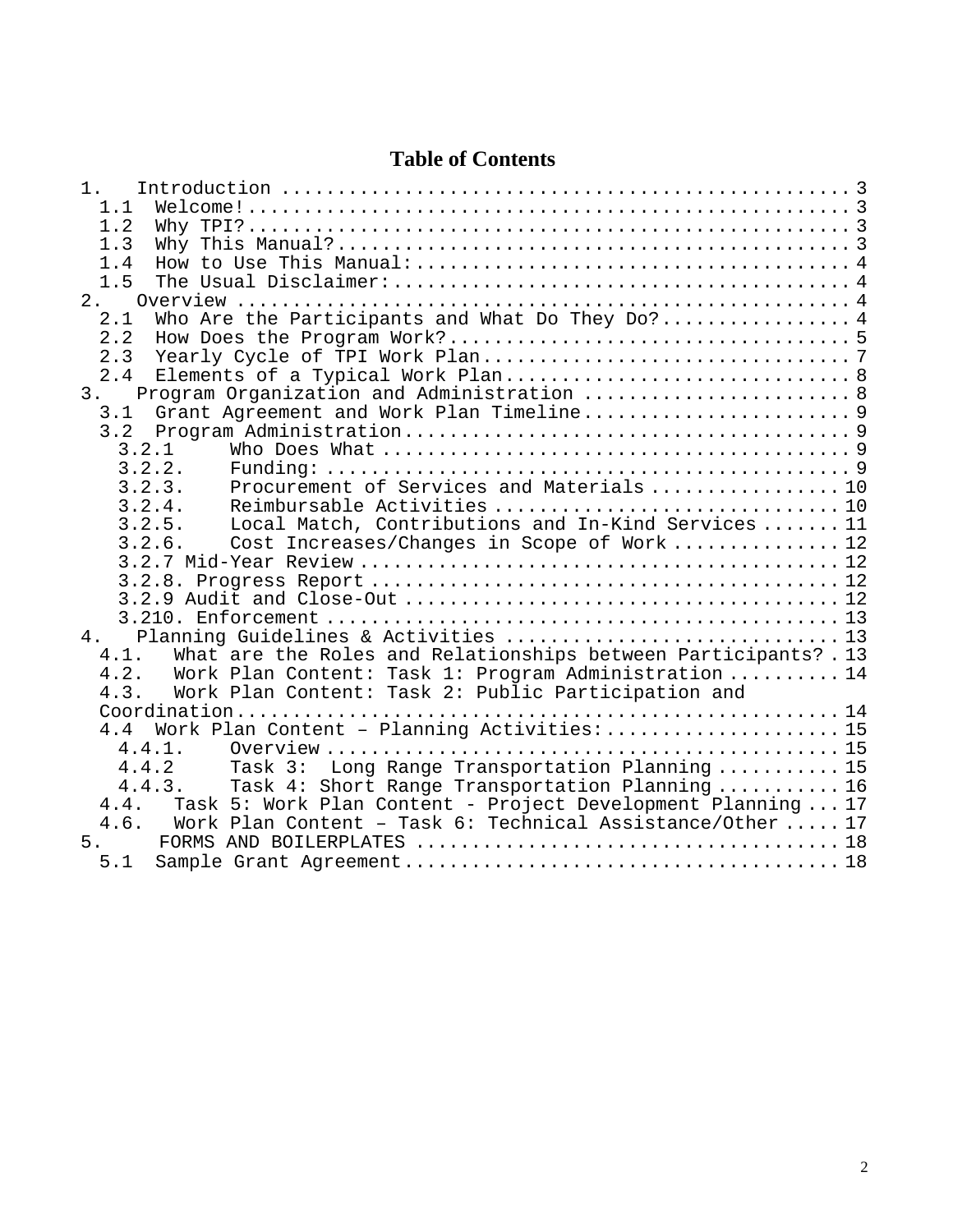## **1. Introduction**

## **1.1 Welcome!**

Welcome to Vermont's Transportation Planning Initiative (TPI). This is a state initiative that is designed to include all segments of the public in planning the improvements to Vermont's transportation system. The goal is to expand local decision making and planning of transportation priorities, projects and long range plans.

This process, started in 1992, funded jointly by the Federal Highways Administration as part of the Highway Planning and Research Program (detailed in 23 CFR Part 420 subpart A), the State of Vermont and Vermont's Regional Planning Commissions. As such this program must comply with all relevant federal regulations.

## **1.2 Why TPI?**

This consultative planning process was based on state and federal legislation. The 1988 amendments to the Vermont Municipal and Regional Planning and Development Act, Title 24 Chapter 117 VSA (affectionately known as Act 200), encourages citizen participation in the planning process. These amendments specify that regional planning efforts be in consultation with their member municipalities and that state plans must be compatible with regional and municipal plans. In addition, the 1991 federal Intermodal Surface Transportation Equity Act (a.k.a. ISTEA) mandated that the state consult with municipal officials in identifying transportation needs. Further, the 1998 Transportation Equity Act (TEA-21) and the 2005 Safe, Accountable, Flexible, Efficient Transportation Equity Act: A Legacy for Users (SAFETEA-LU) promotes continuing public participation in the transportation planning process.

In the spirit of these laws, VTrans created the TPI program as a way to organize a transportation planning process in which local municipalities, citizens and stakeholders could participate directly. The fundamental principle is to ensure all areas of Vermont to have access to the planning process and the development of transportation policy and projects. Local plans must be compatible with regional plans. Thus, through the TPI process, statewide transportation priorities and projects are meant to reflect local, regional and statewide goals and interests.

The TPI program applies to all counties in Vermont outside of Chittenden County, our one urbanized county in the state. Chittenden County has a Metropolitan Planning Organization (MPO) that is the federally mandated organization that develops and authorizes the transportation plans and priorities of Vermont's only urbanized area.

## **1.3 Why This Manual?**

The TPI program has been in existence since 1992. This manual documents and explains this process and its associated procedures for all participants and any other interested citizens. In addition, this manual provides relevant planning information and resources (see Chapters 6 & 7). This is also a work in progress as different activities and challenges arise. In order to meet these changing needs, we try to revise as appropriate. **Please check the VTrans website for the latest updates at**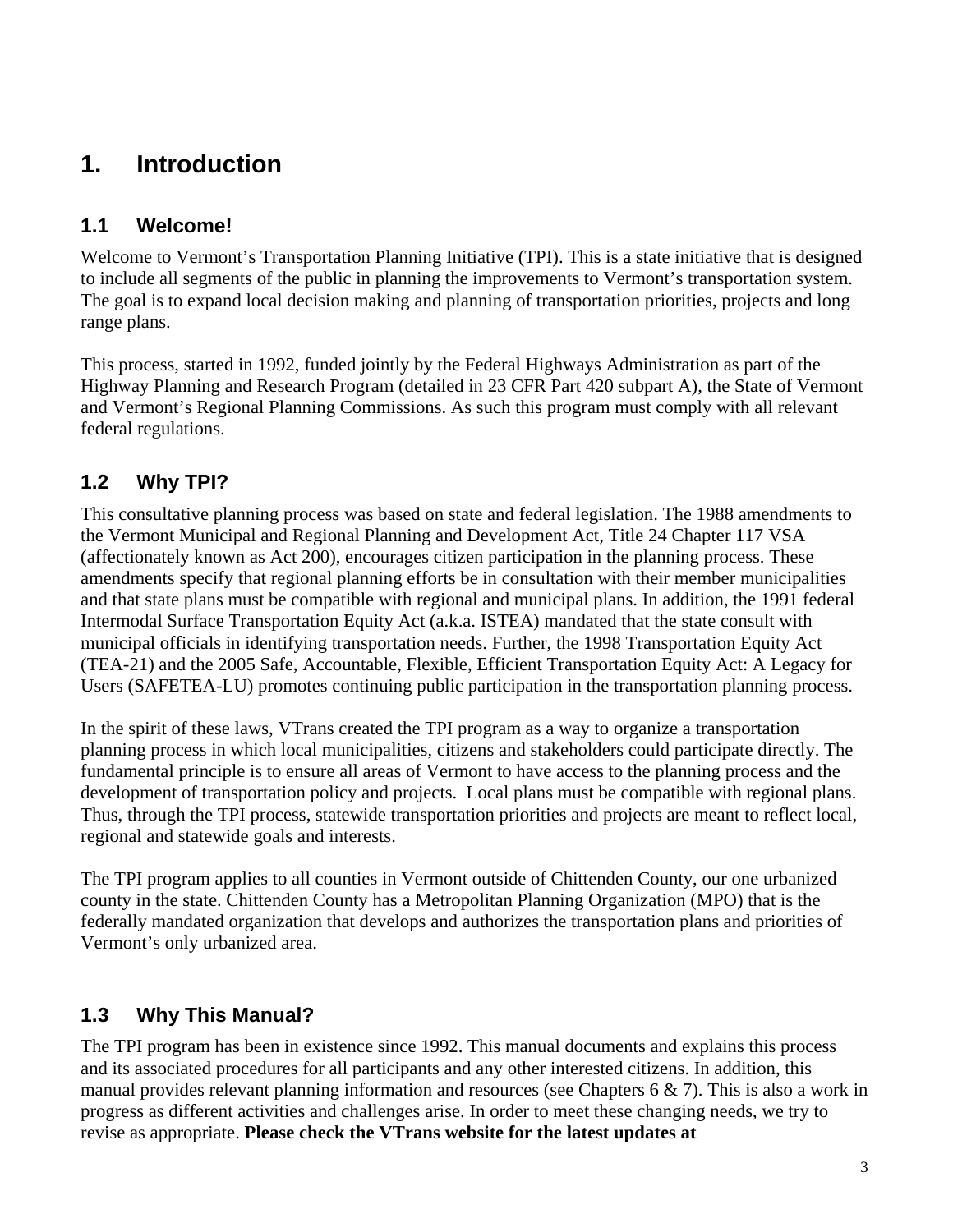**http://www.aot.state.vt.us and follow the links to the Planning Division.** 

## **1.4 How to Use This Manual:**

If you'd like to get a quick but accurate idea of what the TPI process entails, i.e., the big picture -- read Chapter 2*, Overview*.

For important and specific details about each stage of the process, read Sections 3 & 4, *Planning Guidelines* and *Administrative Procedures*, respectively.

Section 5, *Formats & Boilerplates,* provides the framework for the various forms involved in this program.

Sections 6 & 7, *Statewide Planning Information Resources & Formats,* more general information about statewide planning formats plus information and resources that VTrans offers.

Section 8*, Keep It Legal: Rules & Regs,* includes excerpts, an annotated bibliography and web bookmarks for the federal and state statutes and regulations that this program must follow.

Section 9, *Alphabet Soup: Guide to Obscure Acronyms* hopefully is self-explanatory.

## **1.5 The Usual Disclaimer:**

This manual is intended to provide guidance throughout the TPI process and to ensure that work tasks and expenditures are federally eligible. This is a guidance manual and does not, by itself, constitute official VTrans policy, nor does this document imply any agreement between VTrans and any other body.

## **2. Overview**

## **2.1 Who Are the Participants and What Do They Do?**

*Municipalities:* The planning process, ideally, should start with the local residents of a municipality who define their own needs and priorities. They empower the planning commission and the selectboard to create local transportation plans and approve them, respectively. The local selectboard should appoint a town representative to the regional planning commission's Transportation Advisory Committee (TAC).

Aside from this town representative's usual work with the TAC, there should be local meetings held to discuss and/or approve plans or studies as they impact the town. There should be regular communication between the local TAC member, the town's selectboard and/or planning commission and the public to ensure that local interests are being fairly represented and served.

*Regional Planning Commissions (Subrecipient)*: The Subrecipients cover a geographic area and were enabled by the legislature to coordinate regional planning issues. The Subrecipients consist of members of the constituent towns and stakeholders. Each Subrecipient has a Transportation Advisory Committee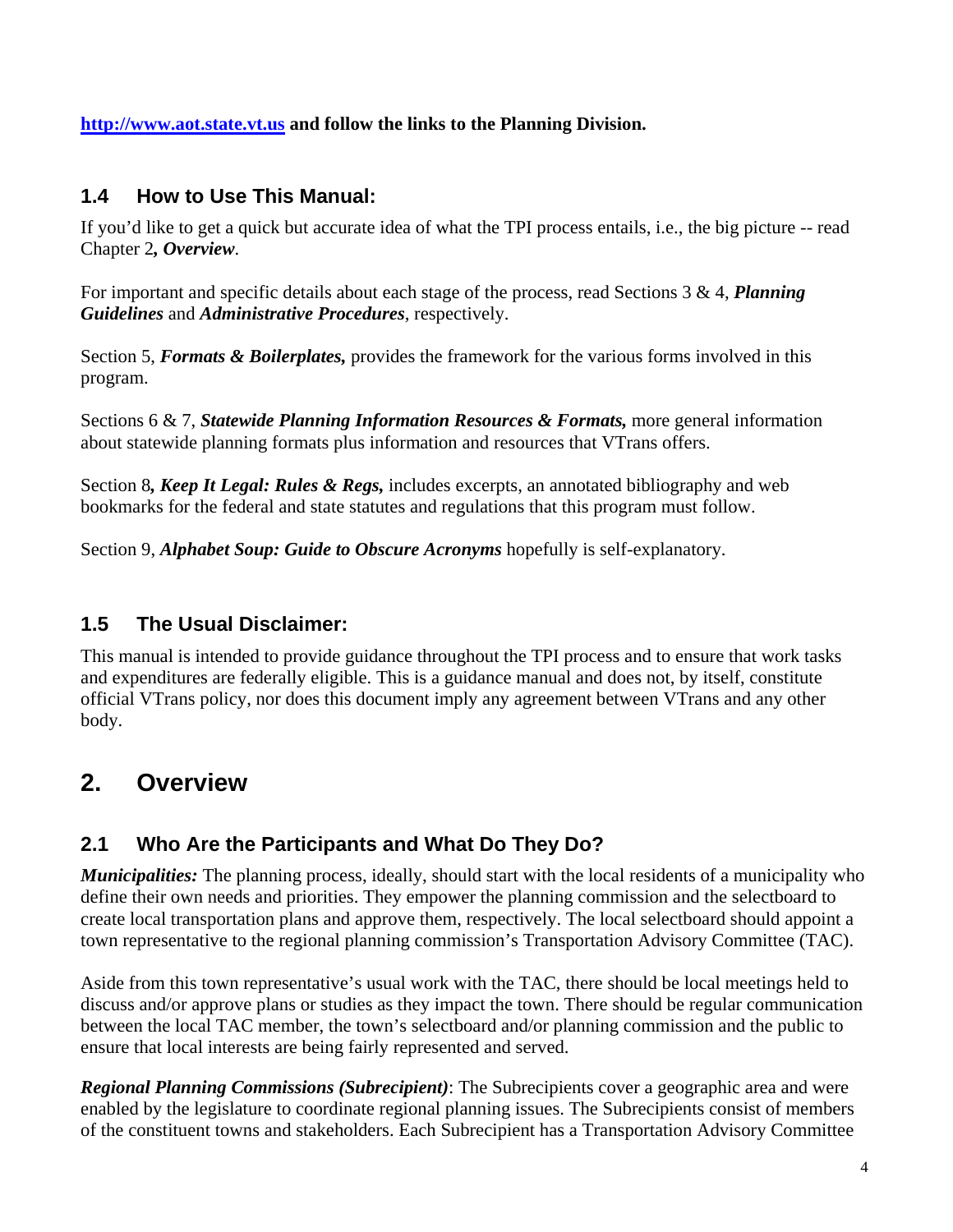## (TAC).

The Subrecipient employs professional transportation planning staff to organize and guide the TAC and implement their work plan. The Subrecipient has the tools to plan, study, analyze and document the relevant issues. The Subrecipient can provide professional planning expertise or procure such services.

*Transportation Advisory Committee (TAC)*: Members of the TAC are appointed by their respective municipality or organization. The TAC's purpose is to address regional transportation issues. This body may advise and recommend plans, activities and projects (through the project prioritization process) to both the member municipalities and the state, as well as try to influence transportation policy in their region and in the state.

*Vermont Agency of Transportation (VTrans*): The statewide agency needs to consult with local towns and the regions for transportation activities. The *Regional Planning Coordinator* represents the Agency and monitors the TPI program as well as VTrans projects to ensure good coordination and communication within and between VTrans, municipalities and the public.

## **2.2 How Does the Program Work?**

This is a yearly financial assistance program for a given federal fiscal year, October 1 through September 30. Every year VTrans informs the Subrecipients how much money will be available for the next fiscal year, per region. The overall amount of money is determined by how much federal funding is available through the SPR (State Planning and Research) program. These funds are divided between regions according to a formula that takes into account population, area and road mileage within each region.

Every Subrecipient (except Chittenden County) is eligible to submit a yearly Work Plan that is similar to a grant application. The Subrecipient details what it plans to do with the upcoming TPI funds; the yearly goals, how this connects with the regional transportation plan and statewide guidance; staffing and equipment requirements, budgets and more. This Work Plan is developed in conjunction with VTrans guidance.

The Subrecipients receive federal funding which can cover up to 80% of eligible costs. State funds cover another 10% and a local match must cover the remaining 10%.

Both VTrans and the Subrecipient review and approve the work plan; then a contract is prepared and signed.

The Subrecipients then carry out the planning activities detailed in the work plan. Towards the middle of the program year (which corresponds to the federal fiscal year), both VTrans and the Subrecipient review what has been done so far, and what remains to be completed, both in terms of content and budget; this is referred to as the "Mid-Year Review". Adjustments may be made at this time.

Towards the middle of the program year, VTrans will release guidance for the new Work Plan. This is a result of the experiences of the previous year and any new issues that have come up, either within the regions or any statewide issues that need to be addressed.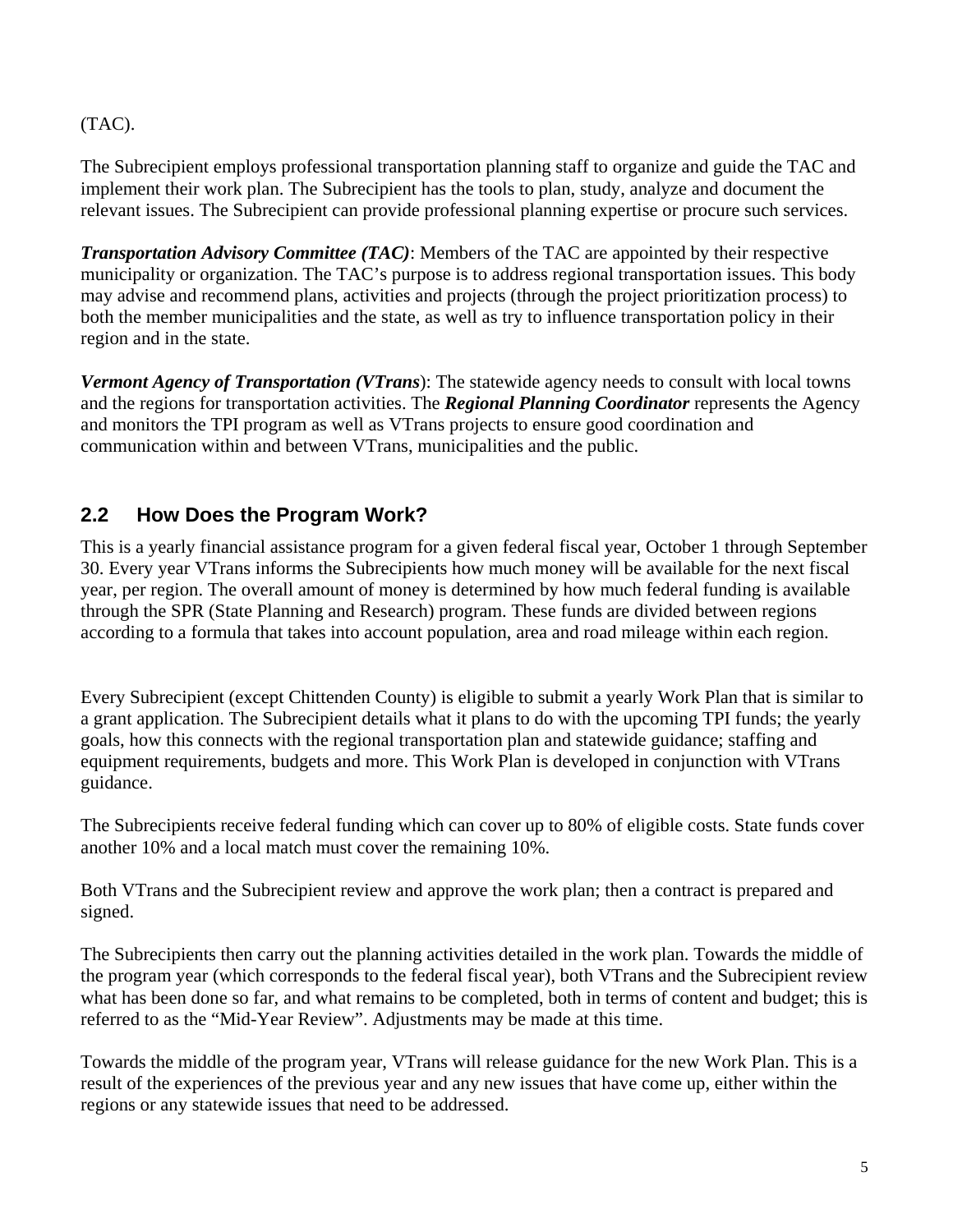While the format of the work plans should be similar from region to region and from year to year (unless there are specific revisions and/or new legislation), the content of each region's work plan may vary. Each may have differing issues that are connected to geographical, economic, social or other aspects of the region. Work tasks must be specific and avoid ambiguity.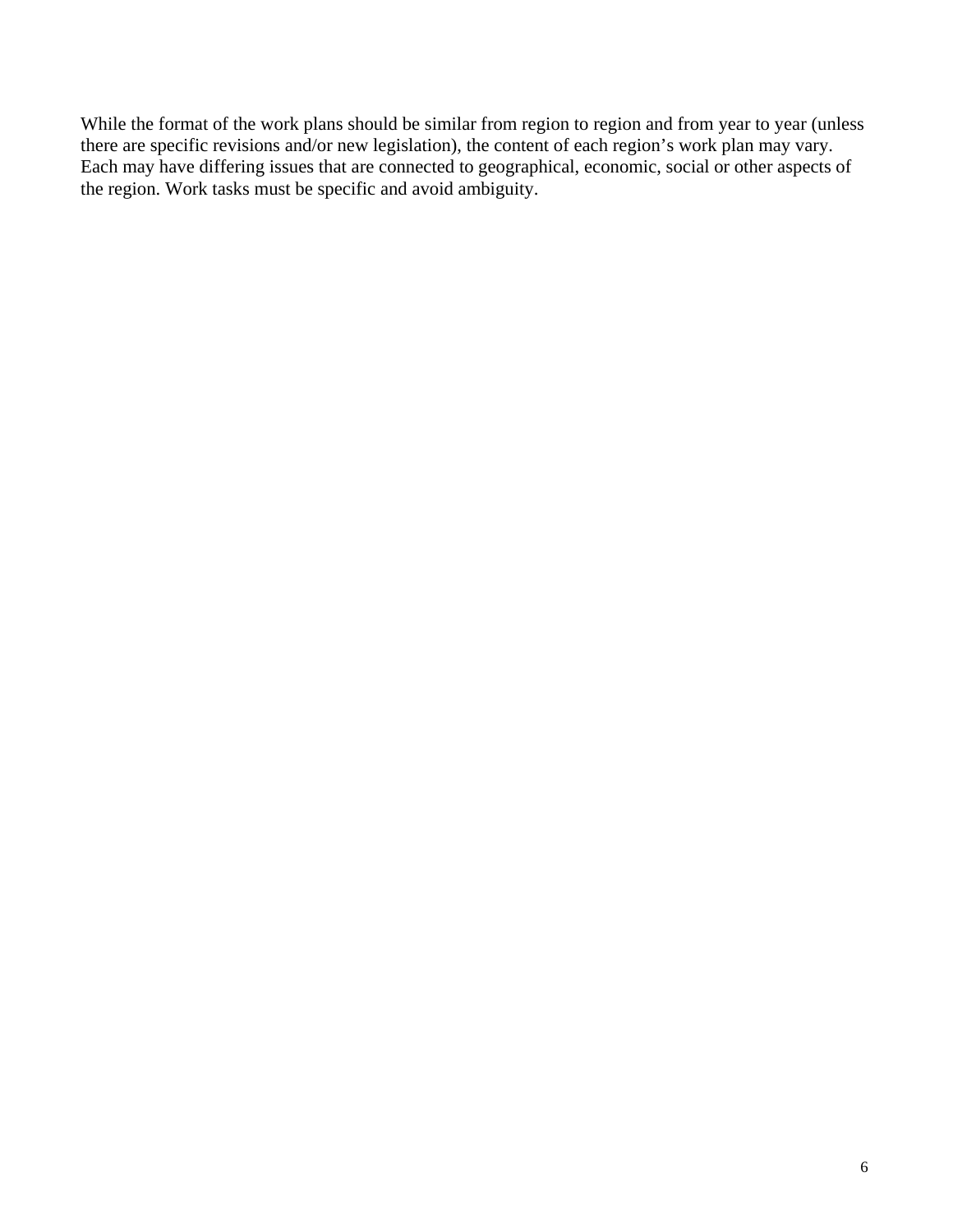## **2.3 Yearly Cycle of TPI Work Plan**

| <b>Tasks</b>                                                                                               | Oct. | Nov. | Dec. | Jan. | Feb. | Mar. | <b>April</b> May | June | July | Aug. | Sept. |
|------------------------------------------------------------------------------------------------------------|------|------|------|------|------|------|------------------|------|------|------|-------|
| <b>Consultation with</b><br>Stakeholders: ongoing                                                          |      |      |      |      |      |      |                  |      |      |      |       |
| VTrans Develops &<br>Releases Guidance for<br>New Work Plan                                                |      |      |      |      |      |      |                  |      |      |      |       |
| <b>VTrans Calculates</b><br><b>Apportionments Based</b><br>on Updated Town Data &<br>Projected Federal Aid |      |      |      |      |      |      |                  |      |      |      |       |
| <b>Subrecipients Draft &amp;</b><br>Submit New Work Plan,<br>with VTrans Input                             |      |      |      |      |      |      |                  |      |      |      |       |
| <b>VTrans Reviews &amp;</b><br>Approves Work Plan                                                          |      |      |      |      |      |      |                  |      |      |      |       |
| <b>Contract Administration</b><br>Prepares and Finalizes<br><b>Cooperative Agreement</b>                   |      |      |      |      |      |      |                  |      |      |      |       |
| Approved Work Plan is<br>Submitted to FHWA                                                                 |      |      |      |      |      |      |                  |      |      |      |       |
| Mid-Year Review of WP<br>& Budget by RPC &<br><b>VTrans</b>                                                |      |      |      |      |      |      |                  |      |      |      |       |
| <b>Subrecipients Report</b><br><b>Surplus Funds</b>                                                        |      |      |      |      |      |      |                  |      |      |      |       |
| <b>Periodic Communication</b><br>with Towns                                                                |      |      |      |      |      |      |                  |      |      |      |       |
| <b>VTrans Reallocates</b><br>Surplus Funds via<br><b>Contract Amendment</b>                                |      |      |      |      |      |      |                  |      |      |      |       |
| Ongoing Implementation<br>of Work Plan                                                                     |      |      |      |      |      |      |                  |      |      |      |       |

Notes:<br>Consultation with **Stakeholders** 

Communication:

Mid-Year Review: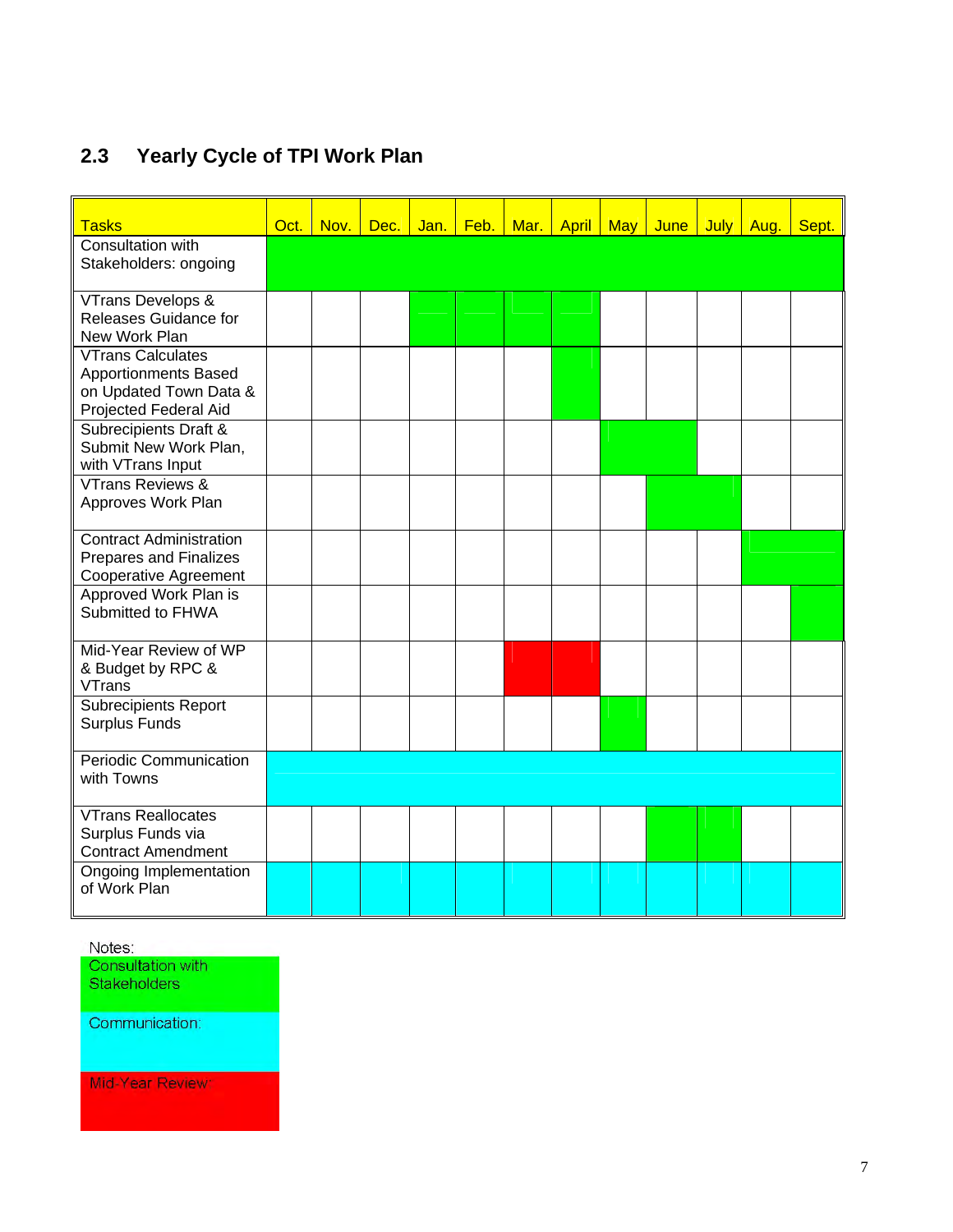## **2.4 Elements of a Typical Work Plan**

- *1. Program Administration:*  Objectives Activities WORK PRODUCTS
- *2. Public Participation Coordination*  Objectives Activities WORK PRODUCTS
- *3. Planning*  Long Range Transportation Planning Objectives Activities WORK PRODUCTS

Short Range Transportation Planning Objectives Activities WORK PRODUCTS

- *4. Project Development Planning & Management*  Objectives Activities WORK PRODUCTS
- *5. Technical Assistance / Other*  Objectives Activities WORK PRODUCTS

## **3. Program Organization and Administration**

Subrecipients may submit a yearly application for a program of work that consists of regional transportation planning activities; i.e. their Transportation Planning Initiative yearly Work Plan. This is funded through the State Planning and Research Program. This is an annual program of work sponsored by VTrans and funded and approved by FHWA. **The funds from one fiscal year (October 1 – September 30) are NOT transferable– nor may they be carried forward into the next fiscal year.**  There is, however, flexibility in defining what may be done within this program: planning, project feasibility, management systems, materials research, data and mapping support and more.

Potential Surplus Funds - Three months prior to the expiration of the contract, the Subrecipient is responsible to reporting to VTrans as to whether or not they anticipate any surplus funds. These funds are then made available for use for other planning activities as determined by VTrans. If the change involves 10% or more of the year Work Plan cost, then a formal amendment will be required (refer to Paragraph 3.2.6. regarding Cost Increases/Changes in Scope of Work).

During the spring and summer of each program year, the Subrecipients, together with the VTrans Planning Coordinators, will build a program of work to be accomplished during the subsequent Federal fiscal year  $(10/1 - 9/30)$ . A subsequent year's work plan will build upon the previous year's work. These work plans are descriptions of work products with dedicated funding support in a specific time frame. The time/dollar/work product matrix becomes a management tool by which to measure the program's progress. These work plans are submitted to the FHWA, for information. The work plans are part of the yearly cooperative agreement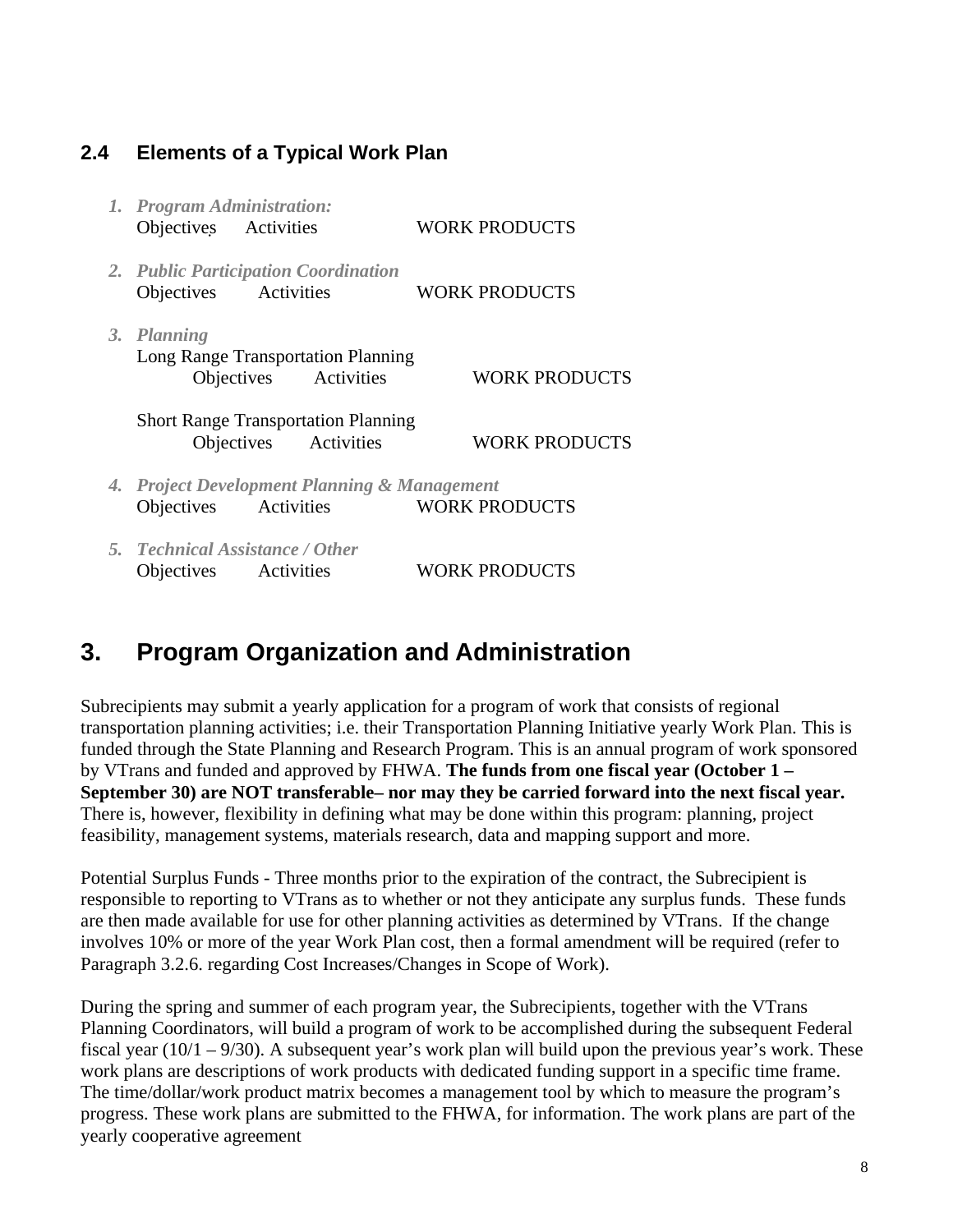## **3.1 Grant Agreement and Work Plan Timeline**

| January/March:  | Stakeholders' Consultation: discussion of opportunities for next year's Work Plan.<br>This involves consultation with VTrans program managers and executive staff.                                                                                   |
|-----------------|------------------------------------------------------------------------------------------------------------------------------------------------------------------------------------------------------------------------------------------------------|
| March/April:    | VTrans develops and issues yearly guidance, work plan task categories and<br>application instructions. Subrecipient and VTrans do a mid-year review of the<br>existing Work Plan.                                                                    |
| June:           | Subrecipient submits completed application.                                                                                                                                                                                                          |
| June/September: | VTrans Planning Coordinator reviews application, coordinates any necessary<br>changes and VTrans Contract Administration prepares the grant agreement and<br>coordinates signatures.                                                                 |
| September 30:   | End of period of activity for eligible expenses for this fiscal year. Invoices may be<br>submitted for up to three months afterwards. Funds are not transferable – nor may<br>be transferred into the next fiscal year.                              |
| October 1:      | Beginning of period of activity for eligible expenses for this fiscal year. Invoices<br>should be submitted monthly accompanied by a narrative project progress report<br>(refer to Paragraph 3.2.8.)                                                |
| December:       | Previous fiscal year is closed out. Final invoice for payment should be submitted<br>to VTrans. Yearly audit of Subrecipient should be submitted to the VTrans<br>Planning Coordinator by the Subrecipient's audit date (refer to Paragraph 3.2.9.). |

## **3.2 Program Administration**

## **3.2.1. Who Does What**

The development and implementation of the Work Plan is the primary responsibility of the Subrecipient. The Subrecipient may "pass through" specific local projects to a municipality that has an interest and the capability to manage "their" project. The content and schedule of activities should be detailed in the yearly Work Plans. Administrative requirements are detailed in the grant agreements and further explained in this manual. VTrans Planning Coordinators assist and collaborate with the Subrecipient in program implementation and also function as the VTrans liaison and representative. The Subrecipient may hire consultants to do various aspects of the Work Plan.

## **3.2.2. Funding**

The FHWA provides 80% funding, VTrans provides 10% and the Subrecipient must provide a minimum 10% local match. This local match may come from a variety of sources: Town funds, other state funds, regional planning commission funds, and in-kind local donations (this can be volunteer services or donation of goods. See 3.2.5.). Local cost matching may not be met with other federal funds unless specifically provided by federal law.

This is a reimbursement of actual eligible expense program. Once the grant agreement is fully executed,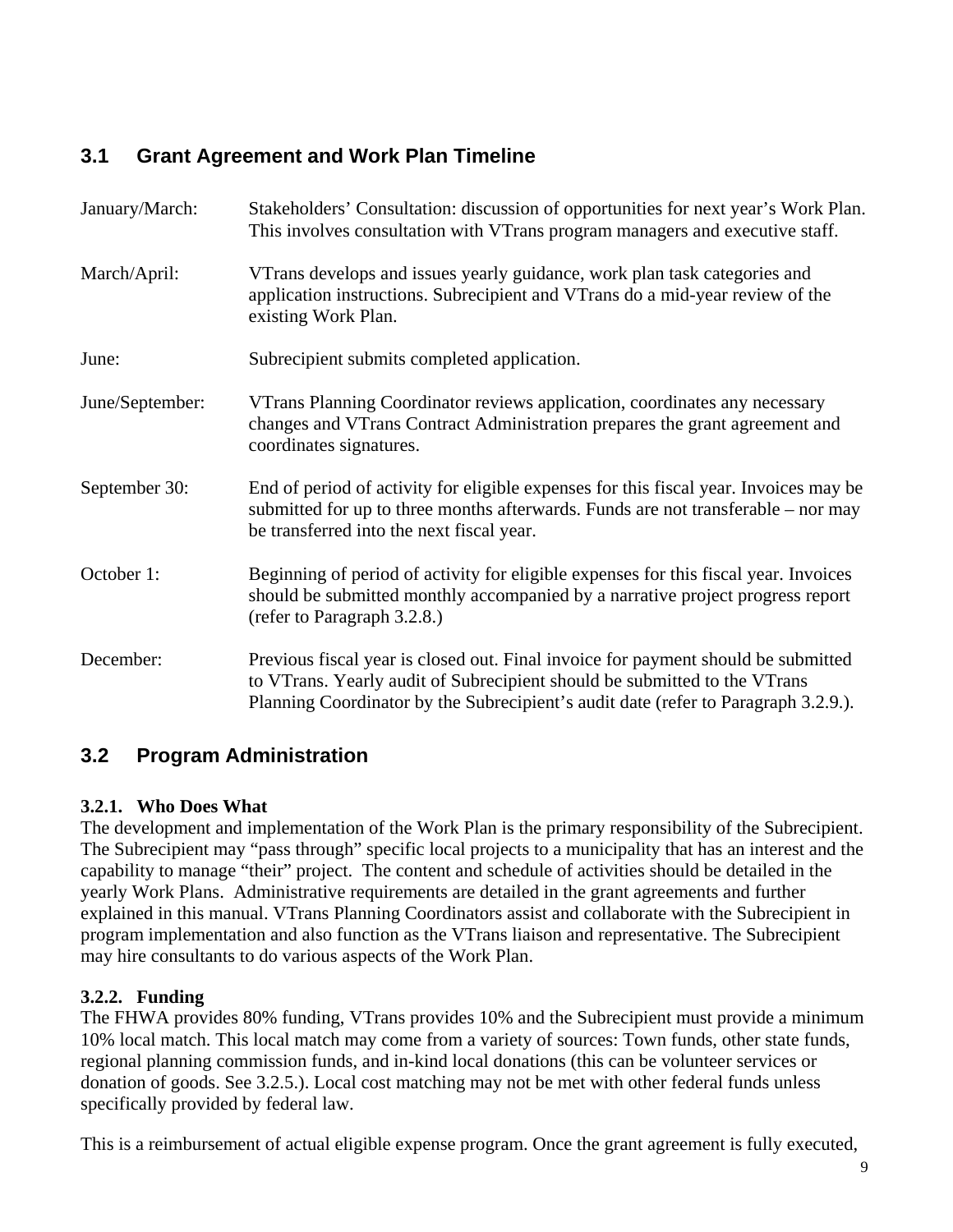the Subrecipient may begin the work tasks. Invoices are to be submitted monthly for expenses that have been incurred (refer to Billing Procedures on Page 52). Each invoice is to be accompanied by a project progress report for the same period (refer to Paragraph 3.2.8). The VTrans Planning Coordinator reviews and approves this invoice, subject to verification. Actual payment of 90% of eligible expenses should then be received within 30 days. (See 5.8 of Billing Procedures.)

## **3.2.3. Procurement of Services and Materials**

The Subrecipient has primary responsibility for Work Plan implementation. Subrecipient staff performs the tasks or shall procure services of qualified consultants/contractors and materials. Municipalities may also administer projects or implement Work Plan items if they have an approved Subrecipient agreement. Regular staff time devoted to TPI activities is an eligible expense. However when equipment, supplies or services are purchased with federal and/or state funds, the government wants to make sure everyone has an equal and fair chance to earn taxpayers' money. Federal and state procurement guidelines ensure this, and must be followed, in accordance with 49CFR Part  $18.36(g)$ 3; the URL link for 49 CFR, Part 18 is: http://ecfr.gpoaccess.gov.

The Subrecipient can self-certify (annually with each application) that they are willing and capable of complying with these guidelines. Only then can the Subrecipient or local authority procure goods and services and have it be a reimbursable expense. (These guidelines and a sample self-certification are included in  $5.4 \& 5.5$ .

There must be no apparent conflict of interest. That means that anyone who might submit a proposal (or who is related to such a person) or who may benefit in any way from such a contract, may not in any way be involved in preparing or publishing the request for proposals (RFP) or judging other proposals. Anyone involved in this process must disclose any real or apparent connections or conflicts of interest.

## **3.2.4. Reimbursable Activities**

Reimbursable activities are generally those that are directly related to approved Work Plan items or administration and that are legally sanctioned by the federal regulations. Staff time must be billed as regular time, not overtime nor above and beyond staff's regular duties. Indirect costs must be backed up with an approved VTrans review of your audit or your indirect rate proposal; (refer to the Section below on Indirect Costs). The expense of municipal officials to attend meetings to discuss a project is considered routine administration and is not reimbursable.

Eligible consultant costs are reimbursable if procured correctly and in accordance with their contract. Only work already done can be reimbursed. Lobbying and/or fundraising are not reimbursable activities.

For a detailed listing and explanation of reimbursable expenses, see OMB Circular A-87, or go to: http://www.whitehouse.gov/omb/circulars/a087/a87\_2004.html.

**Indirect Cost Rate Proposals:** A minimum of no less than annually, the Subrecipient will prepare an Indirect Cost Rate Proposal and supporting documentation as specified in OMB Circular A-87, Attachment E., and certification by the Subrecipient's chief executive officer in the form prescribed in OMB Circular A-87, Attachment E. "Certificate of Indirect Costs". The Indirect Cost Rate Proposal and Certification will be for the period in which the financial assistance is requested.

The indirect cost rate calculated in the proposal will be stated as a "fixed rate" and used in preparing the Work Plan and budget submitted to the state in support of their application for financial assistance. The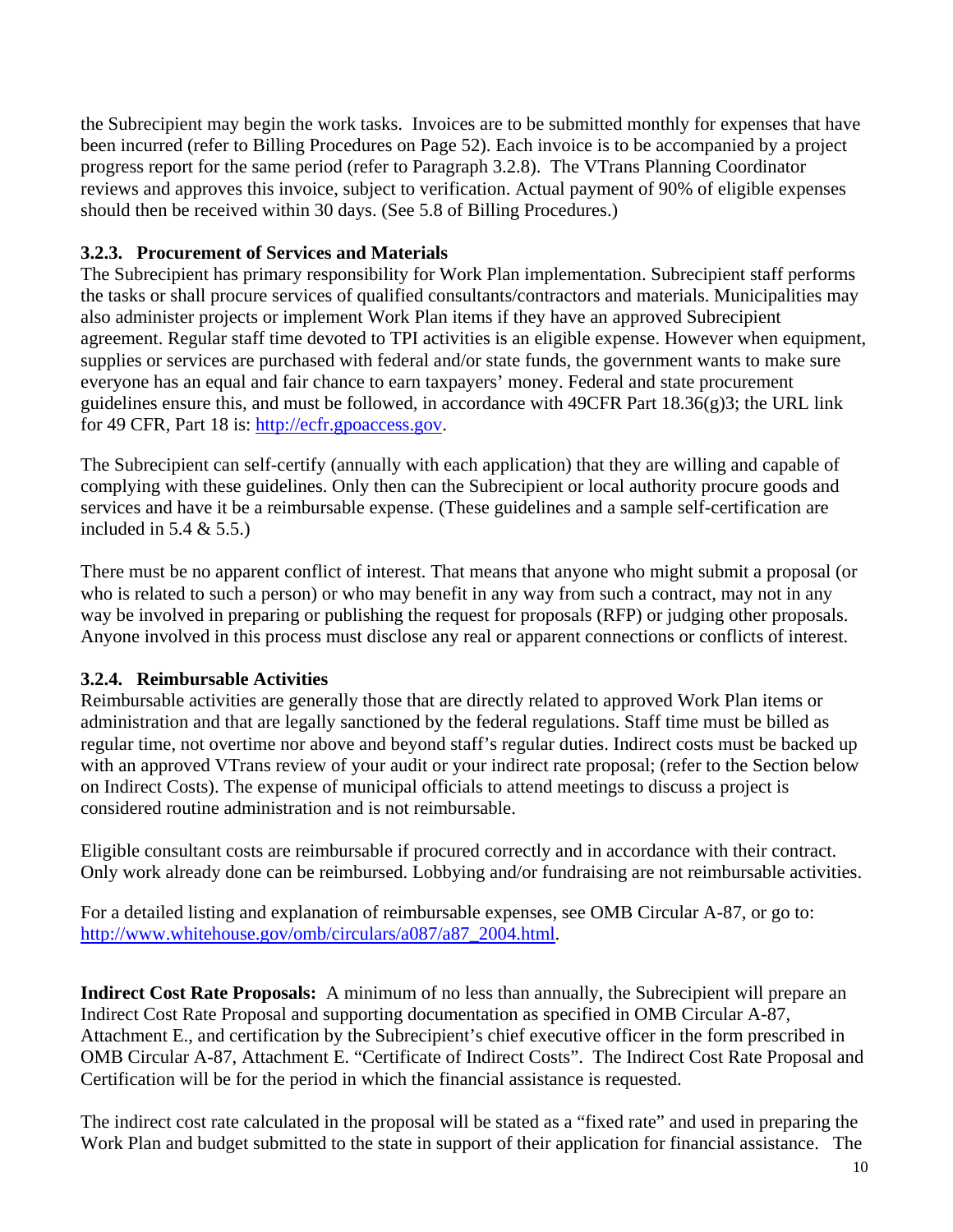certification by the Subrecipient's chief executive officer will be included in the application.

The approved indirect rate will be stated in the financial agreement between the state and the Subrecipient as a "fixed rate" as defined in OMB Circular A-87, Attachment E. In addition to stating the approved indirect rate in the financial agreement, the state will, upon the request of the Subrecipient, issue a letter to the Subrecipient confirming the rate approved for use, which the Subrecipient may use in informing other agencies awarding federal funds.

The "fixed rate" is not subject to adjustment during the period of performance of the financial agreement except upon Subrecipient's application, and State approval, to formally amend the Indirect Cost Rate Proposal. As a "fixed rate" the difference between the estimated costs and the actual, allowable costs for the period covered by the approved rate may be carried forward by the Subrecipient as an adjustment to the rate computation of a subsequent period.

The Subrecipient will maintain the indirect cost rate proposal and supporting documents, and certification by the chief executive officer, for audit in accordance with OMB Circular A-87 and as provided in paragraph 9. Records Available for Audit in the Customary Grant Provisions of this agreement.

## **3.2.5. Local Match, Contributions and In-Kind Services**

The Subrecipient must contribute a 10% local match. This may be cash or in-kind donations. In-kind donations could be volunteer labor (someone volunteers to organize a planning charrette, for example) or volunteer services (local newspaper advertises a public meeting for free, for example) or donated goods (local store donates materials for a public meeting, for example). TAC members attending regular TAC meetings may use their time as a local match that can be deducted from the 10% local share requirement. This or any other eligible volunteer work must be documented and valued at a rate consistent with what would be ordinarily paid for similar work in the Subrecipient's grant agreement. See 49CFR 18.24 for all the details.

As Subrecipients search for in-kind donations, the Subrecipient may be offered the opportunity for a consultant or service provider to make a donation. Can a consultant "donate" part of her/his services? There must be no real or apparent tie-in between the donation and the selection of the consultant. Even an appearance of conflict of interest is not allowed. Therefore, the answer is "no", subject to the following guidelines:

- 1. A consultant may not donate in-kind services as part of their "package" to the town or Subrecipient. This compromises the process of open, free and fair competition. They can, of course, charge less for their services (than they might for a different project). This would be their fair compensation and nothing more.
- 2. Separate donations are welcomed if **both** of the following conditions apply:
	- The donated item/s are not part of the proposal or contracted services or goods.
	- The donation is offered after the work has been awarded and a contract signed.
- 3. A consultant or anyone not under contract who will not compete for **any** proposals or bids may make a donation. This, if documented, may be used as a local match.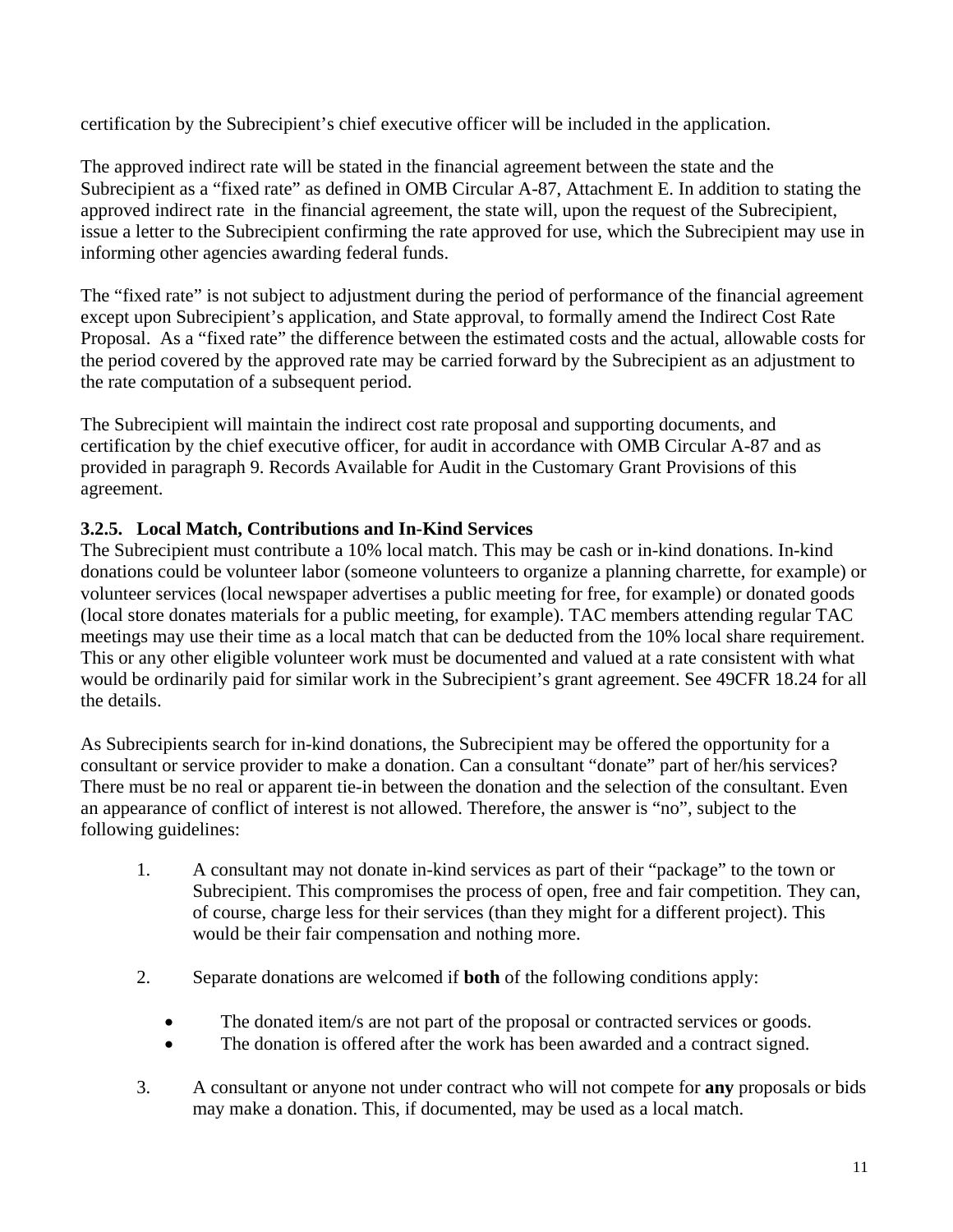4. A consultant or anyone already under contract may abate charges as part of a compromise settlement of a bona fide dispute over cost overruns. (This may not be considered as part of the local match.)

## **3.2.6. Cost Increases/Changes in Scope of Work**

The amount of federal and state funds available for the TPI program is determined by the Vermont Legislature through the annual appropriation process. Each Subrecipient receives a share of what is appropriated based in part on population and road mileage in their planning areas. This generally will not change during the year unless there is a statewide federal adjustment.

Changes in a region's scope of work that arise during the year are common. If the change is anticipated to be significant and involves less than 10% of the yearly Work Plan cost, written approval from the VTrans Planning Coordinator is necessary prior to proceeding with any work in order for this work to be reimbursable. If the change involves 10% or more of the yearly Work Plan cost, then an amendment to the grant agreement should be prepared and signed.

## **3.2.7. Mid-Year Review**

This is a tool for both the Subrecipient and VTrans to review the current year and to look for opportunities for next year's Work Plan. The objective of this meeting is to review and discuss the successful fulfillment of planning tasks and responsibilities associated with the TPI program and identify any needs for mid-course adjustment. Although elements of "compliance" with terms and conditions are a part of the review, it is not the exclusive focus. This review should reinforce effective and ongoing communication and work relationships between regional planning coordinators and Subrecipient.

This meeting should take place in March or April. The goals of the review are recommendations for midyear adjustments to the contracts and for an improved overall TPI program. The product of this review will be a report, prepared by the planning coordinator, with input from the Subrecipient. The following is a general checklist of issues that should be discussed, but all are encouraged to discuss additional topics that are considered important or relevant:

- Work Plan and Budget Status;
- Conformance to Terms and Conditions of the Grant Agreement;
- Upcoming New TPI Contract (preliminary discussions);
- Other: What are the important transportation issues in the region today? How are we dealing with these? What are the challenges and opportunities not currently being addressed?

## **3.2.8. Progress Report**

This is the Subrecipient official minimum communication tool with VTrans to describe monthly activities. The progress report may be brief, but at a minimum it should include not only a list of activities (meetings, analyses, reports, GIS work, site visits etc) but a brief description of the content and issues involved. Typically, the VTrans planning coordinator is involved in at least some of the activities, so at times this may seem repetitive, but it is important to document activities for others, including the final audit.

## **3.2.9 Audit and Close-Out**

The independent audit specified in the Customary Grant Provisions, paragraph 9, "Requirement to Have a Single Audit" will include testing of the Indirect Cost Rate, and in-kind match in accordance with the latest approved procedure for implementing use of in-kind non-federal matching funds for the work plan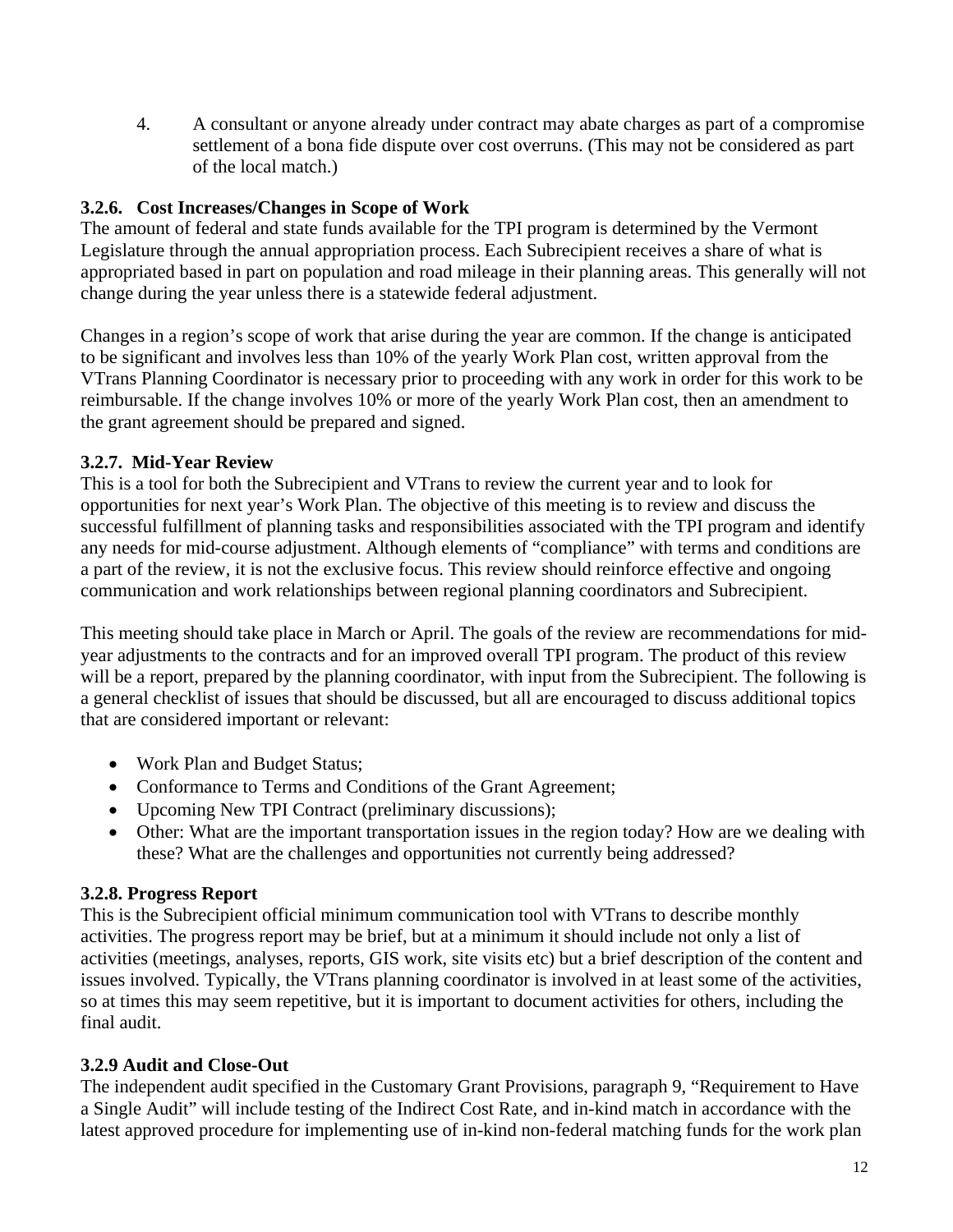tasks.

If the Subrecipient should expend less than \$500,000 in aggregate federal awards in any single fiscal year, the Subrecipient will provide an audit performed by a certified, independent auditor, which, at a minimum, will include a schedule of federal financial assistance and include testing of the Indirect Cost Rate. The federal financial assistance schedule will list the grants by title, Code of Federal Domestic Assistance (CFDA) number, pass-through grantor's number, award amount, receipts, and expenditures. The audit will be submitted within nine months of the end of the fiscal year, but no later than December 31.

A single audit is required if the Subrecipient has expended \$500,000 or more in federal funds (in all programs, not just this one) during the fiscal year. If you are not required to have a single audit, you may not charge this to the TPI program. Otherwise, you are required to conduct a program-specific audit and this may be charged to the TPI program. For more information, refer to Attachments C and D.

## **3.2.10. Enforcement**

If a Subrecipient materially fails to comply with any term of an award whether stated in Federal statute or regulation, an assurance, in a State plan or application, a notice of award, or elsewhere, VTrans may take action ranging from withholding cash payment to termination of the current award.

## **4. Planning Guidelines & Activities**

All of the planning work that is done within the framework of the TPI program must be defined in the yearly work plan. This is an integral part of the yearly contract, called the Cooperative Agreement (CA), between VTrans and the Subrecipient. The following describes what elements can be in a typical work plan and how they are to be organized and documented.

## **4.1. What are the Roles and Relationships between Participants?**

This illustrates the relative roles and powers of the different levels of government. For example the identification of priorities and issues goes on at the local level much more than at the state or federal level. FHWA, on the other hand, has final administrative authority over (federal) funding although it typically keeps out of the local decision-making process.

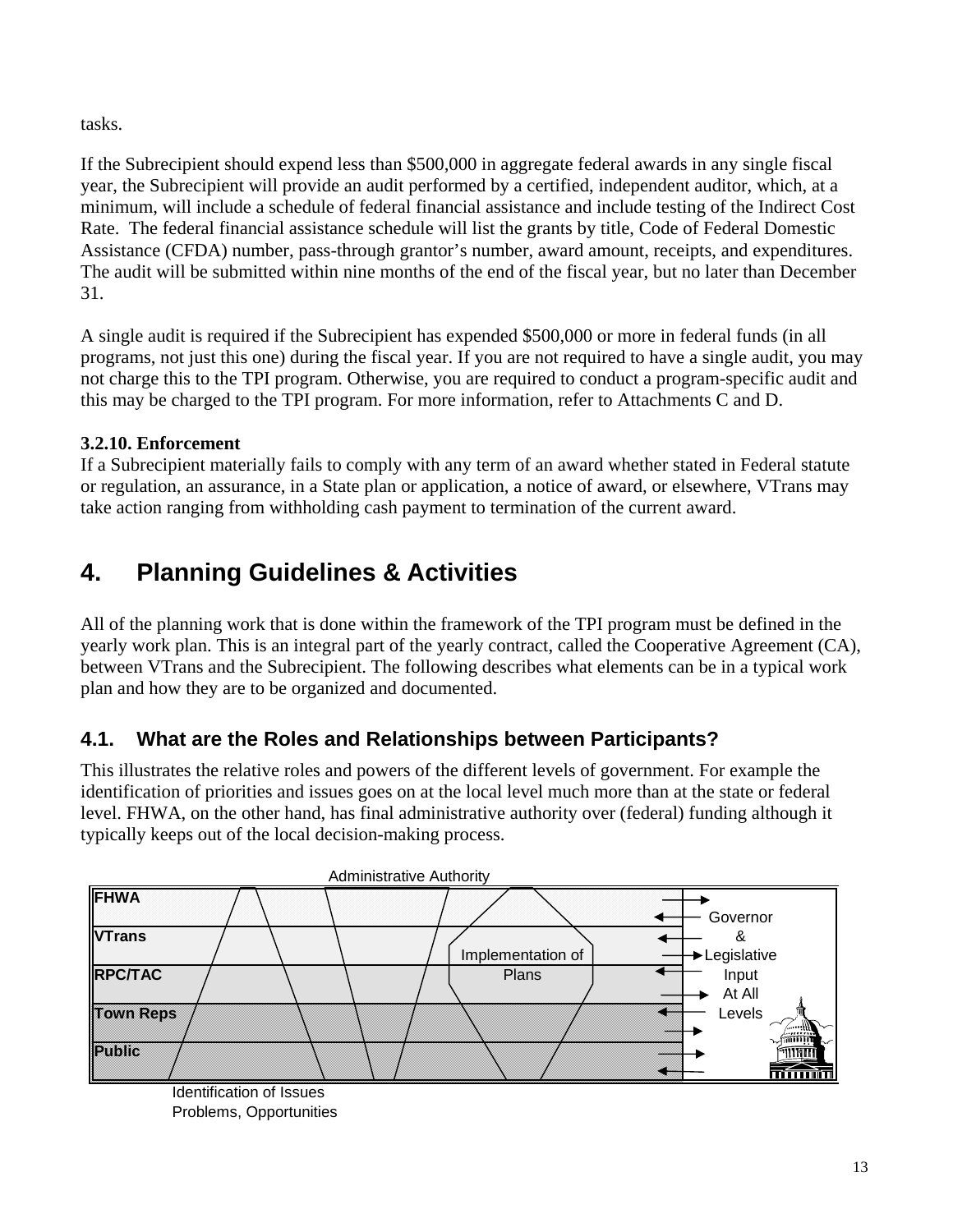## **4.2. Work Plan Content: Task 1: Program Administration**

Part of the Work Plan is to administer and monitor the planning activities. This should include all activities related to the management of financial, reporting and auditing requirements of this program. This includes overhead, preparing the indirect cost rate proposal, preparing the Work Plan itself, evaluating it, monthly status reports, mid-year review, documentation, billings etc. Activities also include the hiring and supervision of consultant services and purchasing any equipment (including computers) needed to carry out the activities. Any training necessary to address Work Plan activities is also eligible.

Examples include but are not limited to:

- Direct program support;
- Purchase of computers and other equipment directly related to TPI activities;
- Administration of the cooperative agreement with the State;
- Administrative tasks associated with consultant agreements
- Development of work plans and budgets and employee time devoted to mid-year reviews;
- Indirect cost rate proposals and audit activities.

## **4.3. Work Plan Content: Task 2: Public Participation and Coordination**

One of the main goals of the TPI program is public participation, so this is an important activity. The goal of this task is to ensure that residents and users have the opportunity to participate in the regional transportation planning process both individually and through their locally elected officials. Activities should help inform, educate and get input from participants about transportation opportunities. This work activity also involves coordination of activities and information between local, regional and state planning bodies.

Examples include but are not limited to:

- Planning, attending and facilitating meetings;
- Publicizing meetings and the TPI process;
- TAC meetings;
- Training for both staff and participants;
- Newsletters and publications;
- Interagency coordination;
- Citizen participation;
- Coordination with the transportation disadvantaged through the respective county Elders and Persons with Disabilities advisory group;
- Serving on various transportation related task forces and study committees;
- Access management outreach.

Local governments should be actively involved in all local planning projects from inception to completion. The final work product should be endorsed by the affected town/s.

The Work Plan should include how the TAC members communicate back with their local planning commissioners and selectboard members on a regular basis.

TAC members should review the yearly Work Plan with their towns. The TAC recommends approval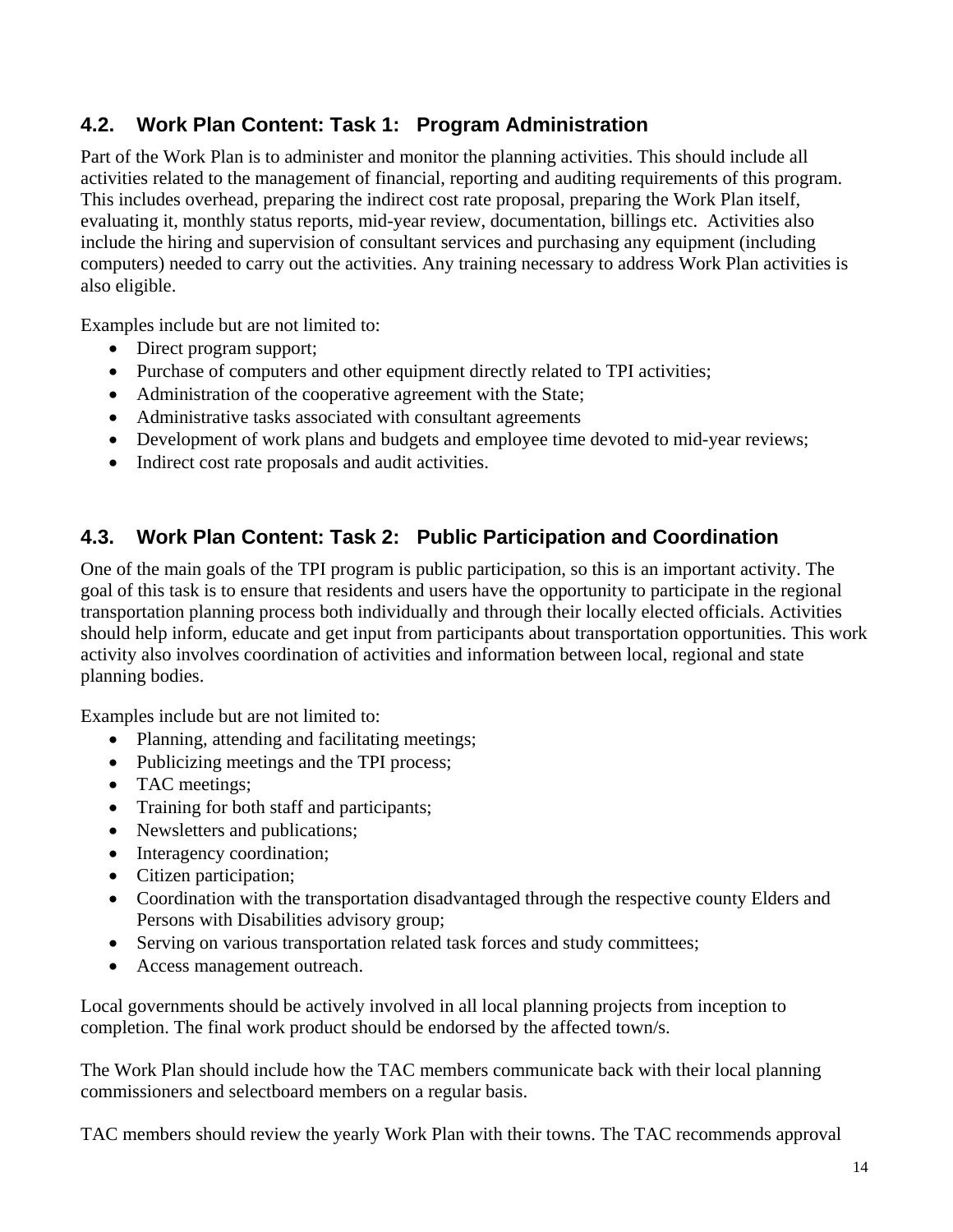and the Subrecipient should give final approval.

## **4.4 Work Plan Content – Planning Activities:**

## **4.4.1. Overview**

When the TPI program started, one of the first activities to be funded was a regional transportation plan for each region. This set the framework for the region's transportation plans, priorities and projects.

Today, approximately 15 years later, all regions have an approved regional transportation plan and VTrans releases a Statewide Transportation Improvement Plan each year for the upcoming four fiscal years. The TPI program is currently evolving in light of this situation. Within these new circumstances there are many opportunities for TPI program activities that were not envisioned 15 years ago. Regions can now concentrate on their regional project prioritization inventory and updates and revisions to the Regional Transportation plans, and plan for change as our environment changes. Regions can now put more emphasis on public transit and alternative modes of transportation, computerized geographic information systems (GIS) data and mapping support, materials research, management systems, project scoping and technical assistance to communities.

## **4.4.2 Task 3: Long Range Transportation Planning**

One of the most basic components of the regions' planning efforts should be (if not already done) a systematic review of the existing transportation system and an assessment of the land use patterns and future land use growth. Transportation needs should be determined and investments identified to meet those needs. This can take the form of a regional transportation plan &/or update, together with the annual project prioritization list. The regional transportation plan should be updated no less than every five years.

All modes of transportation should be considered and integrated into the overall transportation system. Public transit, rail, air, waterway, bicycle and pedestrian travel are all part of our system, as well as the various options of ride sharing, van pooling etc. All modes of transportation should work well together.

Transit operators and Subrecipient should include each other in the development of their respective long and short range planning efforts. There should be interaction and coordination between the transit operator and the Subrecipient in the planning process. While the transit operators will concentrate on operating effectiveness for the current system, when issues extend beyond that (i.e. significantly revised service areas) then decisions should be reached in the context of the TPI program.

Typical eligible activities might include but are not limited to:

- Creating and updating the Regional Transportation Plan;
- Multi-modal system classification (corridor determinations, overlay analyses, corridor analyses);
- Coordination of intermodal, multimodal and freight transportation activities, taking into account the transportation needs of different groups of users – businesses, commuters, students, persons with special needs etc.
- Coordinating inter-regional efforts such as the Scenic Byways Program, Public Transit and others;
- Assessing and forecasting future travel demand as well as long range efforts to guide this demand;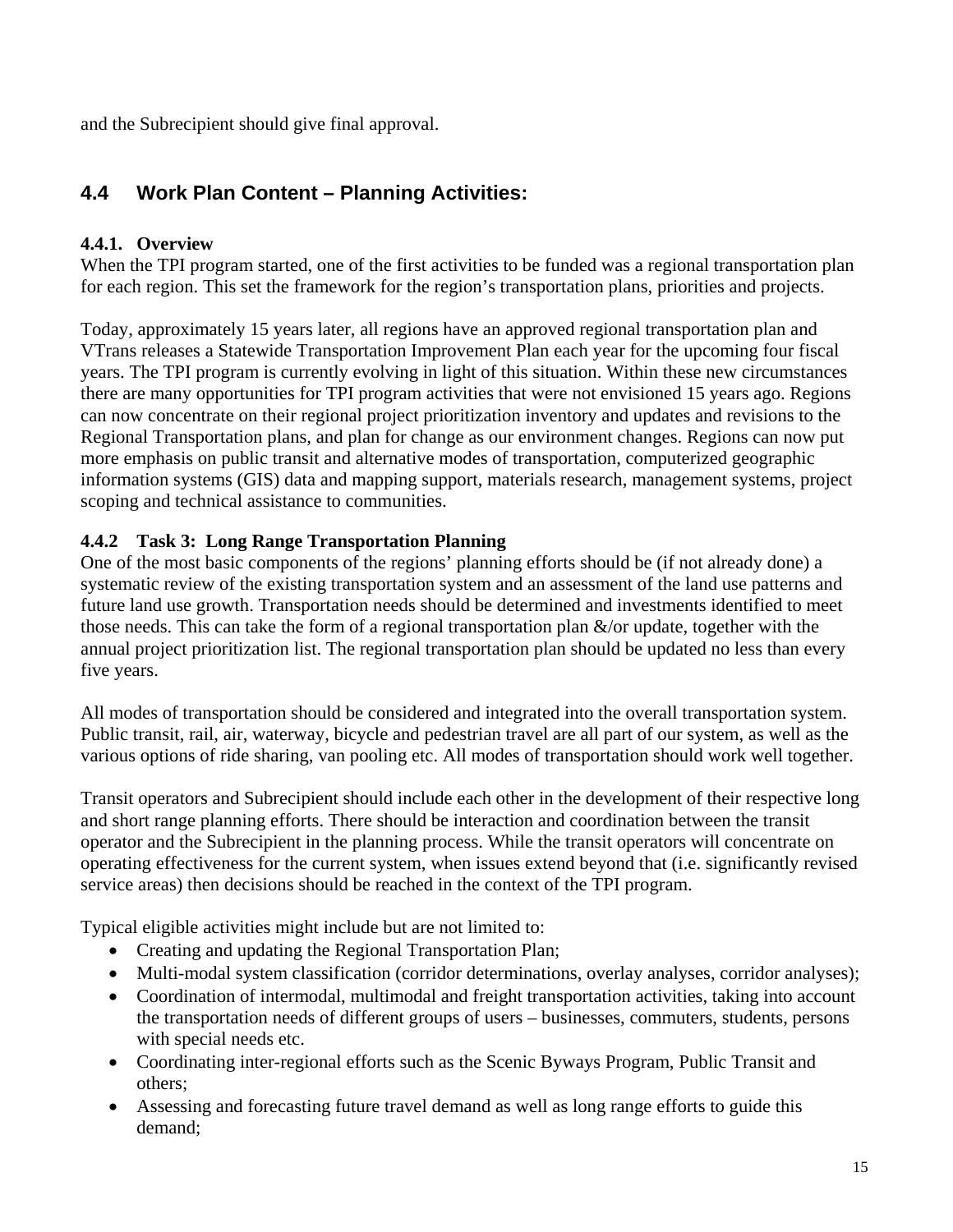- Access management activities, with the goal of improving service without large scale investments in new infrastructure;
- Transit planning, including route mapping and analysis, and route schedules (in conjunction with transit providers);
- Examination, analysis and recommendations for system-wide opportunities, such as traffic calming, use of shoulders for bicycles, guard rails, historic bridges, safety inventories and more;
- Modal database development and maintenance
- GIS development and maintenance (floodplains, farmland, critical wildlife habitat and hazardous materials);
- Bike/pedestrian analysis and systems planning (preparation of a bike/ped suitability map and subsequent network plan);
- Access to Jobs transportation planning;
- Preparation of build out scenarios/trip generation;
- Preparation of road and bridge codes and standards relating to FEMA natural disaster activities;
- Corridor Management Planning;
- Act as liaison with the public transit provider(s) and their employers in developing commuter solutions, for instance, funding, schedules;
- Passenger and freight rail planning;
- Develop origin/destination studies for both intra and inter regional movement;
- Develop Vermont specific transportation planning tools (trip generation studies; signal delay; gap acceptance and saturation flow analyses);
- Wildlife corridors, crossings, and other environmental transportation connections.

## **4.4.3. Task 4: Short Range Transportation Planning**

The short range transportation planning goals are defined by the longer range view. There are many activities that can contribute to realizing both long term and short term goals. Usually these tasks address specific problems of a non-recurring nature.

Examples include but are not limited to:

- Evaluation and prioritization of specific local and/or regional transportation problems/issues including air and rail;
- Update Regional Project Priority List;
- Assistance to local communities in monitoring and maintaining their transportation system such as levels of service analyses, parking studies and more;
- Assessment of transportation problems on regional corridors and alternatives analysis;
- Feasibility studies, cost-effectiveness studies, origin/destination and capacity studies;
- Evaluations of specific transportation problems including safety inventories and audits;
- Park and Ride (including usage counts and origin/destination studies);
- Evaluation of downtown transportation issues (e.g. economic development; parking and circulation and traffic calming);
- Class II town highway structures, including their location, size, deficiencies, conditions and estimated repair costs;
- Short range transit planning (assisting VTrans consultant with preparation of plan);
- Identify and evaluate opportunities for regional multi-modal centers
- Update Ped/Bike language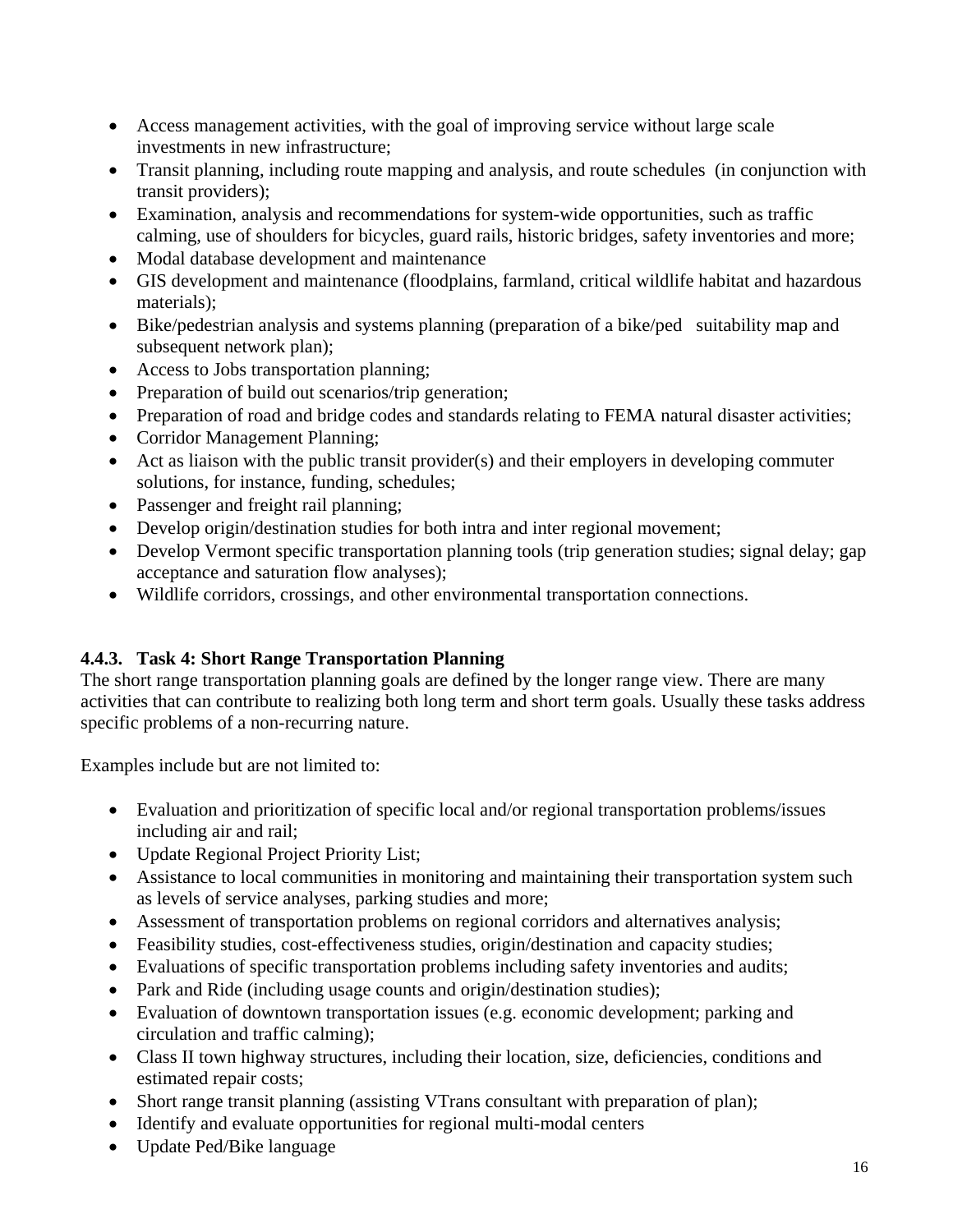## **4.5. Task 5: Work Plan Content - Project Development Planning**

Once goals have been identified through the long range planning process, and projects identified through the short range planning process, each project goes through a process of planning and development. Many small scale decisions are made that influence the efficacy and cost/benefit ratio of the project. Resources are limited, and the over arching goal of the project development process is to maximize the benefit of each project.

Examples include but are not limited to:

- Feasibility and location studies;
- Identification of local issues that relate to scoping analysis;
- Evaluation of various scoping alternatives including cost/benefit analysis;
- Preparation of historical and environmental studies;
- Facilitation and participation in the public decision making process for project development;
- Identification of possible alternative sites/adaptive uses for truss bridges;
- Development of multi-modal facility plans, which consider location and integration of modes (pursuant to Sec. 27 of Act 144 of 1998 Transportation Capital Program);
- Assist and review communities' Local Transportation Facilities projects that can be funded and developed outside the statewide prioritization system (such as Enhancements, Bike/Ped and other locally managed projects);
- Participation in the Project Definition Team meetings, the VTrans forum to decide project parameters;
- Project Prioritization By February 1 of each year, VTrans will produce a project list from the Capital Program; at that time, the Subrecipients will be asked to prioritize all of their respective regions' Candidate projects, and all Development and Evaluation (D&E) projects that were not prioritized the previous year. This list is due annually on or before June 1.

## **4.6. Work Plan Content – Task 6: Technical Assistance/Other**

One of the primary goals of the transportation planning initiative is to integrate land use planning policies and objectives with intermodal transportation planning strategies. The transportation plans should take land use plans and goals into account, and municipal and regional land use plans should have a comprehensive transportation element. The TPI can assist with this by giving towns enough information so that they can prioritize transportation projects with general land use goals in mind. Below is a list of typical activities that can further these goals. Again, this is meant to be illustrative but not exhaustive:

- Help towns incorporate good access management guidelines into their local zoning ordinances and development review process;
- Review and provide recommendations on transportation elements of town plans;
- Review transportation impacts of Act 250 proposals;
- Review traffic impacts of local development proposals;
- Provide assistance to communities on matters regarding local or regional intermodal transportation problems.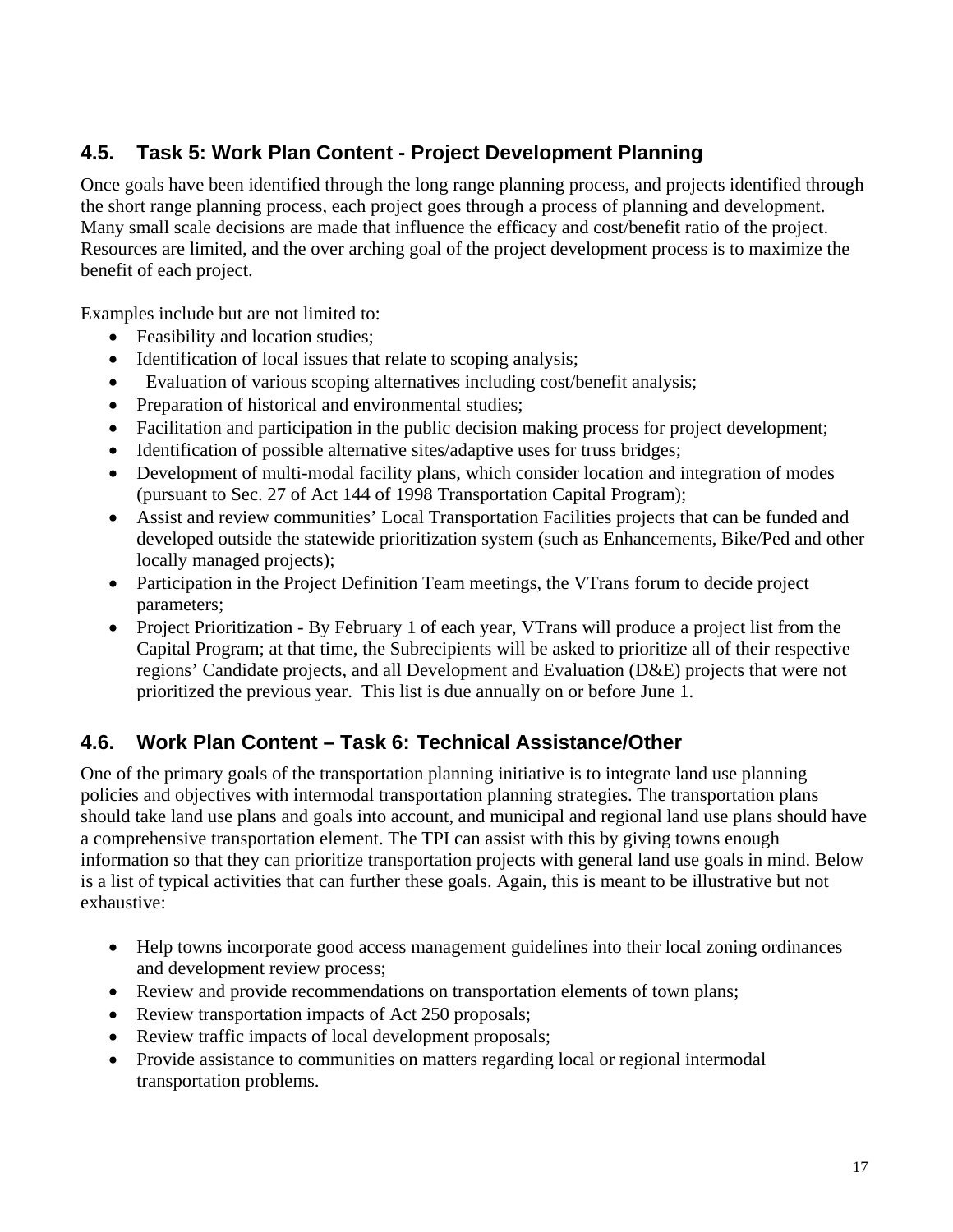## **5. FORMS AND BOILERPLATES**

## **5.1 Sample Grant Agreement**

All of the above elements will be appended to a grant agreement, to be signed by VTrans and the Subrecipient. The following is an example of the grant agreement. VTrans Contract Administration prepares this and sends to the Subrecipient for signature after the Subrecipient and VTrans have approved the yearly work plan.

## **STATE OF VERMONT** Contract #\_ **STANDARD GRANT AGREEMENT**

1. Parties: This is a Grant Agreement for services between the State of Vermont, Agency of Transportation (hereinafter called "State"), and , a public body formed pursuant to 24 VSA, Section 4341(a), with principal place of business at , (hereinafter called "Subrecipient"). Subrecipient is required by law to have a Business Account Number from the Vermont Department of Taxes. The Account Number is (#\_\_\_\_\_\_\_\_/not required by law).

2. Subject Matter: The subject matter of this Grant is to involve towns in a regional planning effort; to maintain a working transportation plan for the region consistent with state and federal guidelines; to continue to review a prioritized needs/project list for the region; to provide transportation assistance to towns; and to engage in activities which implement the Regional Transportation Plan. Detailed services to be provided by the Subrecipient are described in Attachment A.

3. Maximum Amount: In consideration of the services to be performed by Subrecipient, the State agrees to pay Subrecipient, in accordance with the payment provisions specified in Attachment B, a sum not to exceed  $(\text{S} \quad)$ .

4. Grant Term: The period of Subrecipient's performance shall begin on and end on

5. Source of Funds:

.

**Federal** – funds from Federal Highway Administration (FHWA) EA, Sub/Job ( )  $(S \t)$ **State** – (\$ )<br> **Local** – (\$ )  $\textbf{Local} =$  (\$)

| CFDA Title:                                                                            | : FHWA funds: CFDA Number 20.205; Award Name: |                                |
|----------------------------------------------------------------------------------------|-----------------------------------------------|--------------------------------|
|                                                                                        | : Award Number:                               | : Award Year; Federal Granting |
| Agency: Federal Highway Administration; Research and Development Grant? Yes ___ No _X_ |                                               |                                |

6. Prior Approvals: If approval by the Attorney General's Office is required by the granting agency, neither this Grant nor any amendment to it is binding until it has been approved by the Attorney General's Office.

- Approval by the Attorney General's Office is required.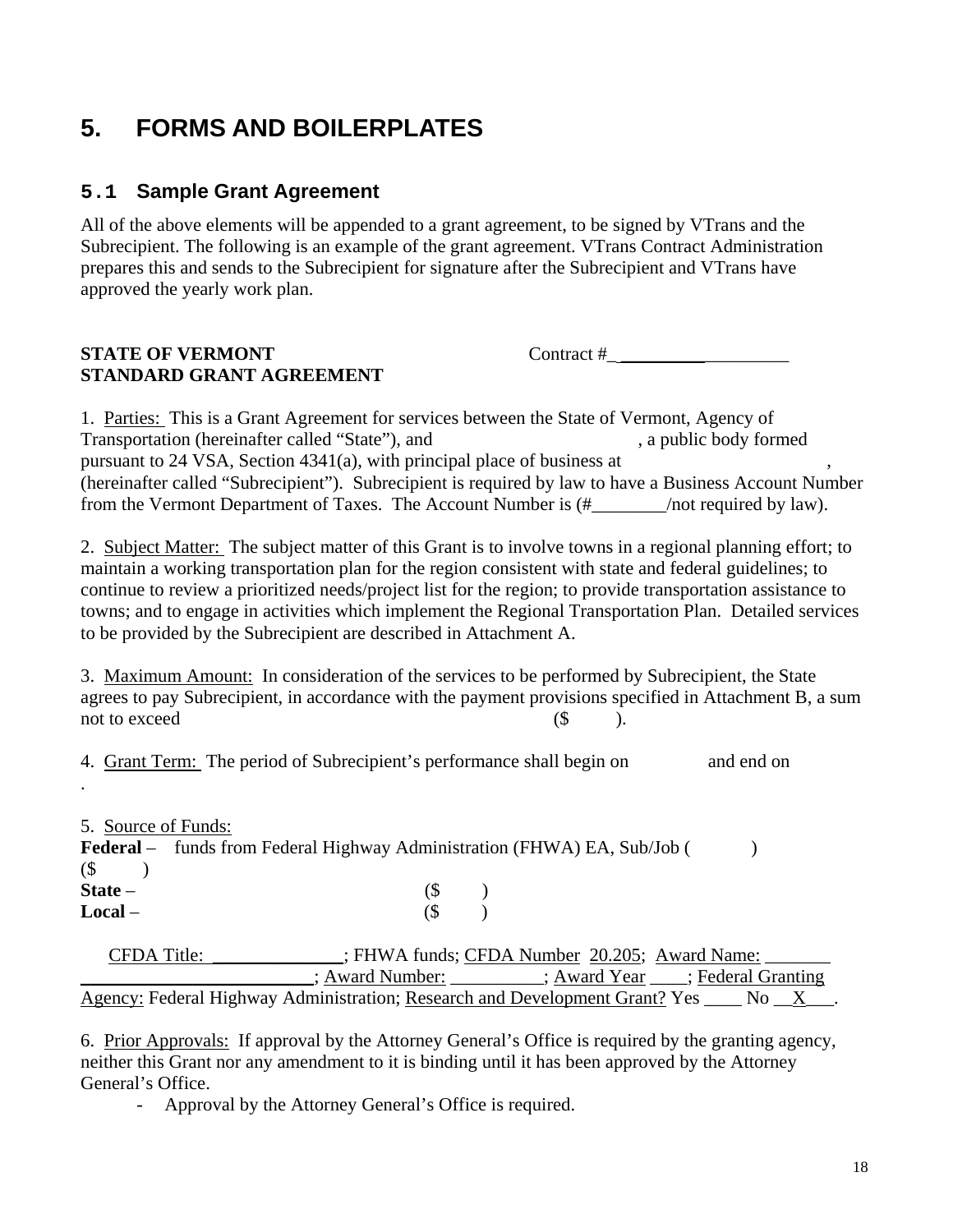- 7. Amendment: No changes, modifications, or amendments in the terms and conditions of this Grant shall be effective unless reduced to writing, numbered, and signed by the duly authorized representative of the State and Subrecipient.
- 8. Cancellation: This Grant may be cancelled by either party by giving written notice at least five (5) days in advance.
- 9. Attachments: This Grant consists of thirteen (13) pages including the following attachments which are incorporated herein:

Attachment A - Scope of Work to be Performed and Budget Attachment B - Payment Provisions Attachment C - Customary State Grant Provisions Attachment D – Other Provisions

### WE, THE UNDERSIGNED PARTIES, AGREE TO BE BOUND BY THIS GRANT AGREMENT.

| STATE OF VERMONT         |  |
|--------------------------|--|
| AGENCY OF TRANSPORTATION |  |

Subrecipient:

Fed. ID/S.Sec. # \_\_\_\_\_\_\_\_\_\_\_\_\_\_\_\_\_\_\_

| Signature:                                  | Signature: |  |
|---------------------------------------------|------------|--|
| Name:                                       | Name:      |  |
| Title: [Deputy] Secretary of Transportation | Title:     |  |
| Date:                                       | Date:      |  |

| Signature: |  |
|------------|--|
| Name:      |  |
| Title:     |  |
| Date:      |  |

APPROVED AS TO FORM:

DATE: \_\_\_\_\_\_\_\_\_\_\_\_\_\_\_\_\_\_\_\_\_\_\_\_\_\_\_\_

\_\_\_\_\_\_\_\_\_\_\_\_\_\_\_\_\_\_\_\_\_\_\_\_\_\_\_\_\_\_\_\_\_\_\_

ASSISTANT ATTORNEY GENERAL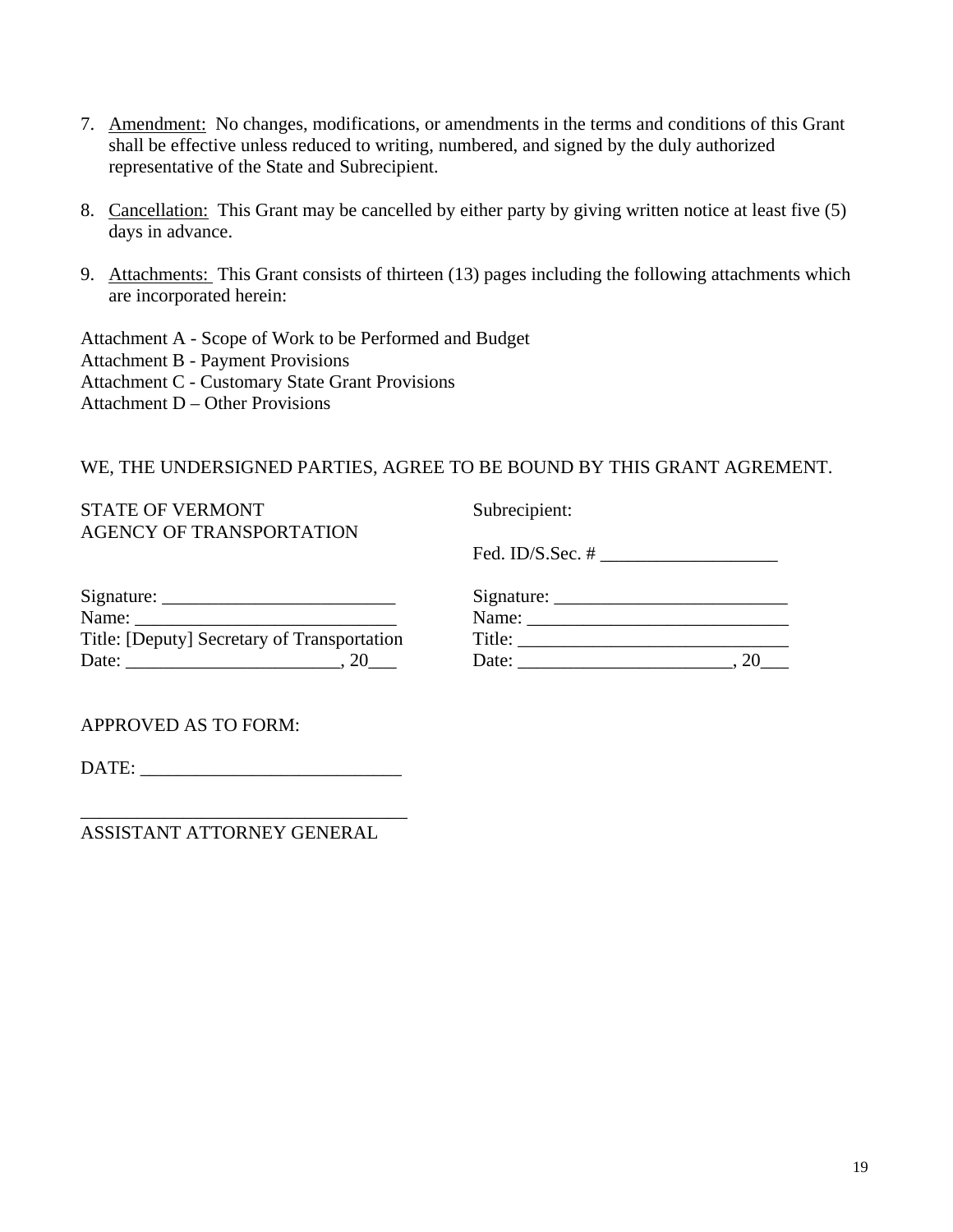## **ATTACHMENT A SCOPE OF WORK TO BE PERFORMED BY Subrecipient**

 The Subrecipient agrees to perform or cause to be performed the services as set forth in the Scope of Work described in F.Y. 200\_ Regional Planning Work Plan for the Subrecipient dated \_\_\_\_\_\_\_\_\_\_\_\_\_, and attached hereto and hereby made a part of this Agreement as Attachment A. All work shall be performed in accordance with Attachment A.

The Subrecipient shall assume responsibility for the general supervision of the work and shall be responsible for all procedures, standards, methods of analysis, interpretations, conclusions and the contents of this Work Plan.

The Subrecipient and the STATE shall be jointly responsible for liaison necessary to further the work under this Agreement.

Written reports delivered under the terms of this Agreement shall be printed using both sides.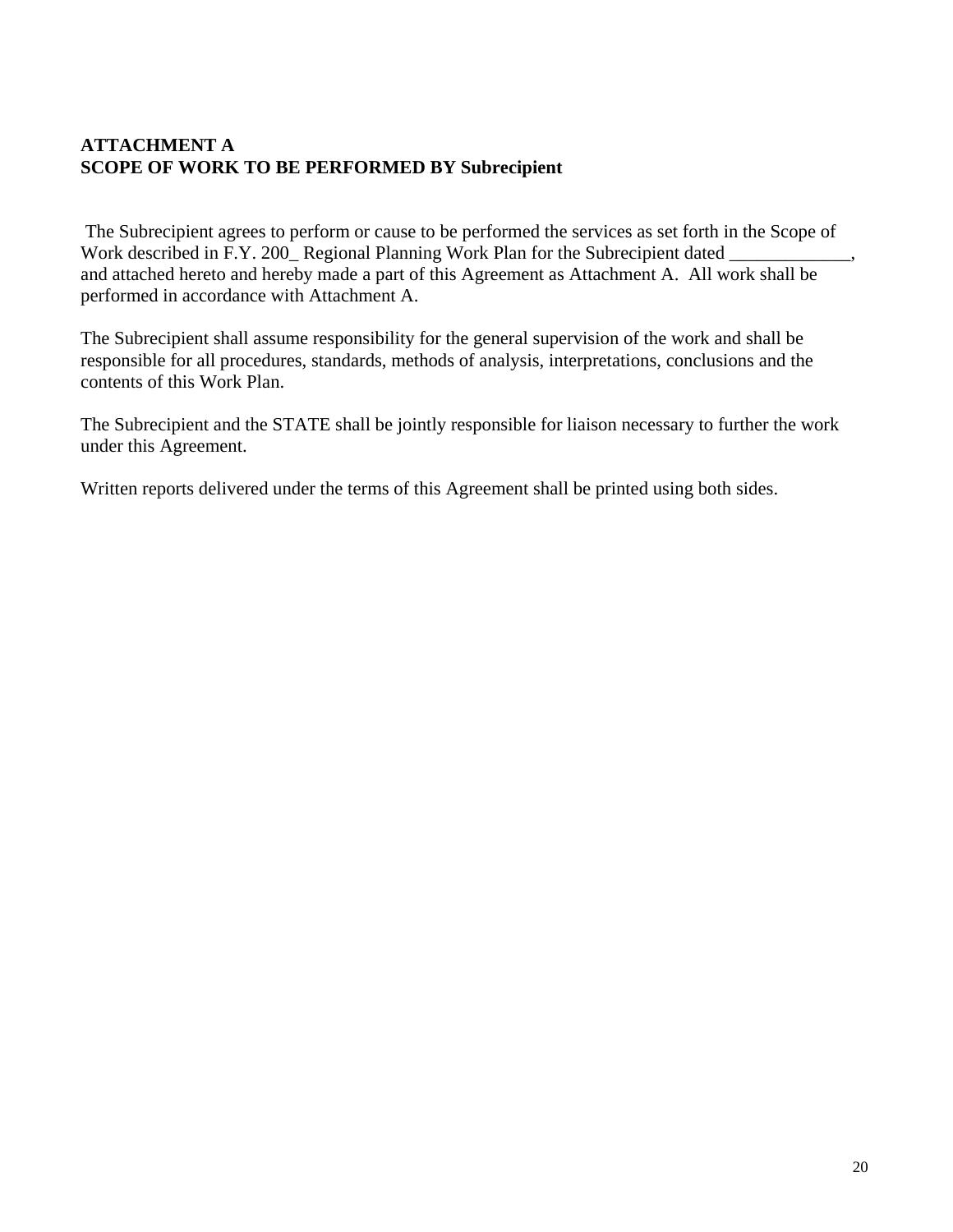### **ATTACHMENT B PAYMENT PROVISIONS**

The STATE agrees to compensate the Subrecipient for services performed up to the maximum amounts stated below provided such services are within the scope of the grant and are authorized as provided for under the terms and conditions of this grant.

A. General. In accordance with Attachment A, F.Y. 200 Regional Planning Work Plan dated , and Attachment B, Budget Detail by Task Category dated \_\_\_\_\_\_\_\_\_\_\_, the total estimated cost of all activities to be performed under this Agreement is (\$ ) (\$ in federal funds, \$ in STATE funds and \$ in local funds). The STATE agrees to pay the Subrecipient and the Subrecipient agrees to accept, as compensation for the performance of all services, expenses and materials encompassed under this Agreement, ninety percent (90%) of the actual cost of the work performed in accordance with Attachment A, dated \_\_\_\_\_\_\_\_\_\_, which is attached hereto. All costs necessary to carry out the activities described in Attachment A, are to be determined by actual cost records kept by the Subrecipient and any contractors of the Subrecipient in accordance with the provisions of this Agreement, the cost principals established by 49 CFR 18.22 and OMB Circular A-87, and are subject to review under the Single Audit Act of 1984. The total of such payments made shall be adjusted to conform to determination made in such final audit in accordance with these provisions.

B. Maximum Limiting Amount. The total amount to be paid to the Subrecipient for services related to Attachment A, Work Plan, under this Agreement shall not exceed the maximum limiting amount of  $(S \t)$ .

 The STATE shall pay, or cause to be paid, to the Subrecipient progress payments which may be monthly or as otherwise agreed to by the parties for actual costs incurred as determined by using cost records for each Task and expense line items such as labor, benefits and direct and indirect costs of the required services covered by this Agreement. Requests for payment shall be accompanied by progress reports and be made directly to the STATE, for all work. Request for payment for Contractor activities shall be included with the Subrecipient submittals, but will be documented separately.

The STATE shall pay for all approved services, expenses and materials accomplished or used during the period of this Agreement, and only that effort will be included on invoices under this Agreement.

The above payments shall be ninety percent (90%) of the amount expended during the invoice period, and paid promptly, in accordance with applicable STATE and Federal regulations. The STATE shall seek to make payments within thirty (30) days of receipt of an invoice from the Subrecipient.

All payments by the STATE under this Agreement will be made in reliance upon the accuracy of all prior representations by the Subrecipient, including but not limited to bills, invoices, progress reports and other proofs of work.

Written reports delivered under the terms of this Agreement shall be printed using both sides of the page whenever practical.

Payment must be requested using a Cash Request Form (invoice in format approved by the STATE).

All completed forms should be submitted to:

| Name:    | Director of Policy & Planning    |
|----------|----------------------------------|
| Address: | Vermont Agency of Transportation |
|          | National Life Building           |
|          | One National Life Drive          |
|          | Montpelier, VT 05633-5001        |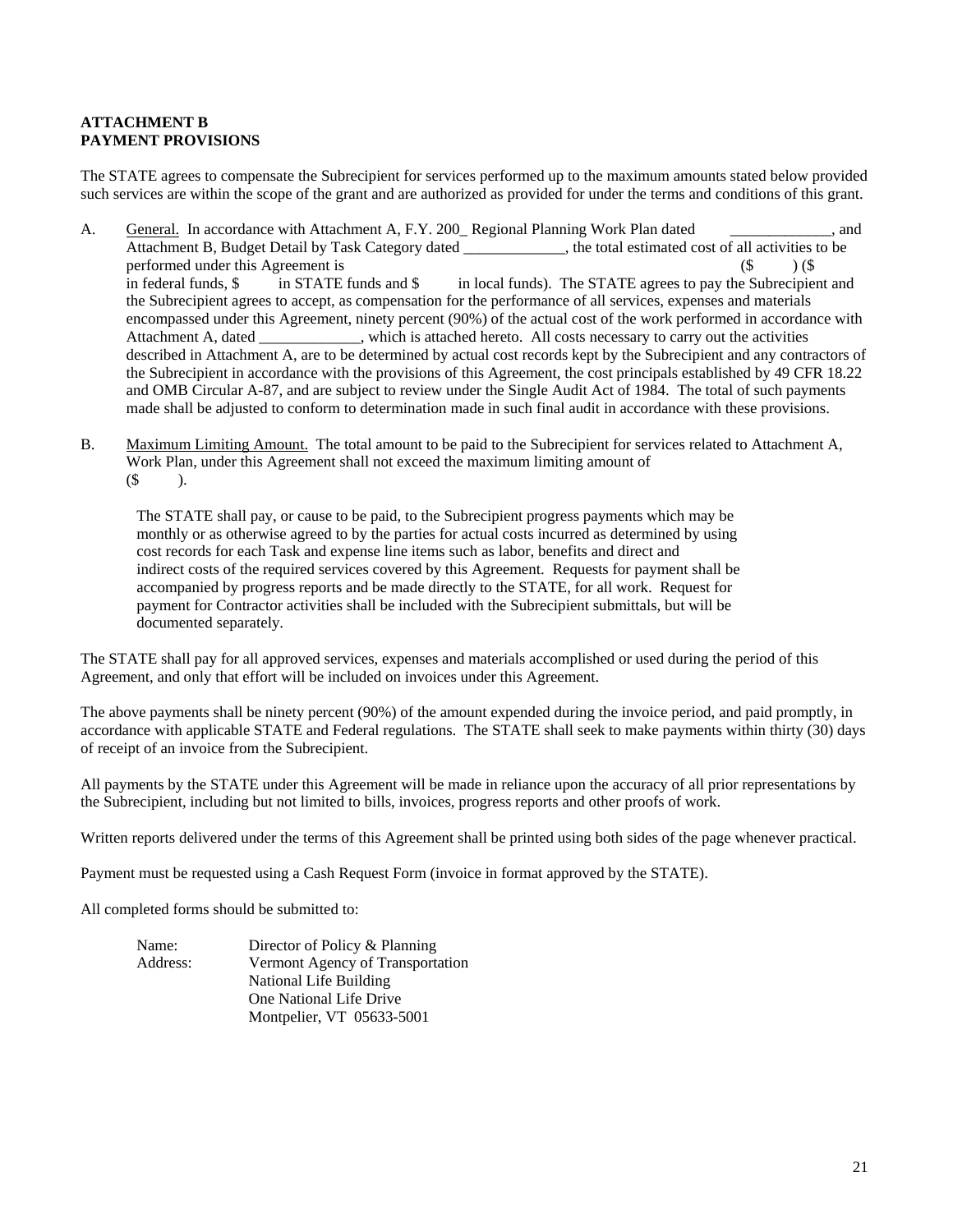### **ATTACHMENT C CUSTOMARY GRANT PROVISIONS**

**1. Entire Agreement:** This Grant Agreement represents the entire agreement between the parties on the subject matter. All prior agreements, representations, statements, negotiations, and understandings shall have no effect.

**2. Applicable Law:** This Grant Agreement will be governed by the laws of the State of Vermont. The Subrecipient must comply with all the federal requirements pertaining to the expenditure of federal funds.

**3. Appropriations:** If this Grant Agreement extends into more than one fiscal year of the State (July 1 to June 30), and if appropriations are insufficient to support this Grant, the State may cancel at the end of the fiscal year, or otherwise upon the expiration of existing appropriation authority.

**4. Availability of Federal Funds**: This contract is funded in whole or in part by federal funds. In the event the federal funds supporting this contract become unavailable or are reduced, the State may cancel this contract immediately, and the State shall have no obligation to pay Subrecipient from State revenues.

**5. No Employee Benefits For Subrecipient:** The Subrecipient understands that the State will not provide any individual retirement benefits, group life insurance, group health and dental insurance, vacation and sick leave, workers compensation or other benefits or services available to State employees, nor will the State withhold any state or federal taxes except as required under applicable tax laws, which shall be determined in advance of execution of the Grant Agreement. The Subrecipient understands that all tax returns required by the Internal Revenue Code and the State of Vermont, including, but not limited to income, withholding, sales and use, and rooms and meals, must be filed by the Subrecipient, and information as to grant income will be provided by the State of Vermont to the Internal Revenue Service and the Vermont Department of Taxes.

**6. Independence, Liability:** The Subrecipient will act in an independent capacity and not as officers or employees of the State. The Subrecipient shall indemnify, defend and hold harmless the State and its officers and employees from liability and any claims, suits, judgments, and damages arising as a result of the Subrecipient's acts and/or omissions in the performance of this Grant.

**7. Insurance:** Before commencing work on this Grant the Subrecipient must provide certificates of insurance to show that the following minimum coverages are in effect. It is the responsibility of the Subrecipient to maintain current certificates of insurance on file with the State through the term of the Grant.

Workers Compensation**:** With respect to all operations performed, the Subrecipient shall carry workers compensation insurance in accordance with the laws of the State of Vermont.

General Liability and Property Damage: With respect to all operations performed under the grant, the Subrecipient shall carry general liability insurance having all major divisions of coverage including, but not limited to:

Premises - Operations Products and Completed Operations Personal Injury Liability Contractual Liability

The policy shall be on an occurrence form and limits shall not be less than: \$1,000,000 Per Occurrence \$1,000,000 General Aggregate \$1,000,000 Products /Completed Products Aggregate \$ 50,000 Fire Legal Liability

Automotive Liability: The Subrecipient shall carry automotive liability insurance covering all motor vehicles, no matter the ownership status, used in connection with the grant. Limits of coverage shall not be less than:

### \$1,000,000 Combined Single Limit

No warranty is made that the coverages and limits listed herein are adequate to cover and protect the interests of the Subrecipient for the Subrecipient's operations. These are solely minimums that have been set to protect the interests of the State.

**8. Reliance by the State on Representations:** All payments by the State under this Grant will be made in reliance upon the accuracy of all prior representations by the Grantee, including but not limited to bills, invoices, progress reports and other proofs of work.

**9.** Requirement to Have a Single Audit: If the subrecipient expends \$500,000 or more in federal assistance during its fiscal year, it is required to have a single audit conducted in accordance with the Single Audit Act, except when it elects to have a program specific audit.

The subrecipient may elect to have a program-specific audit if it expends funds under only one federal program and the federal program's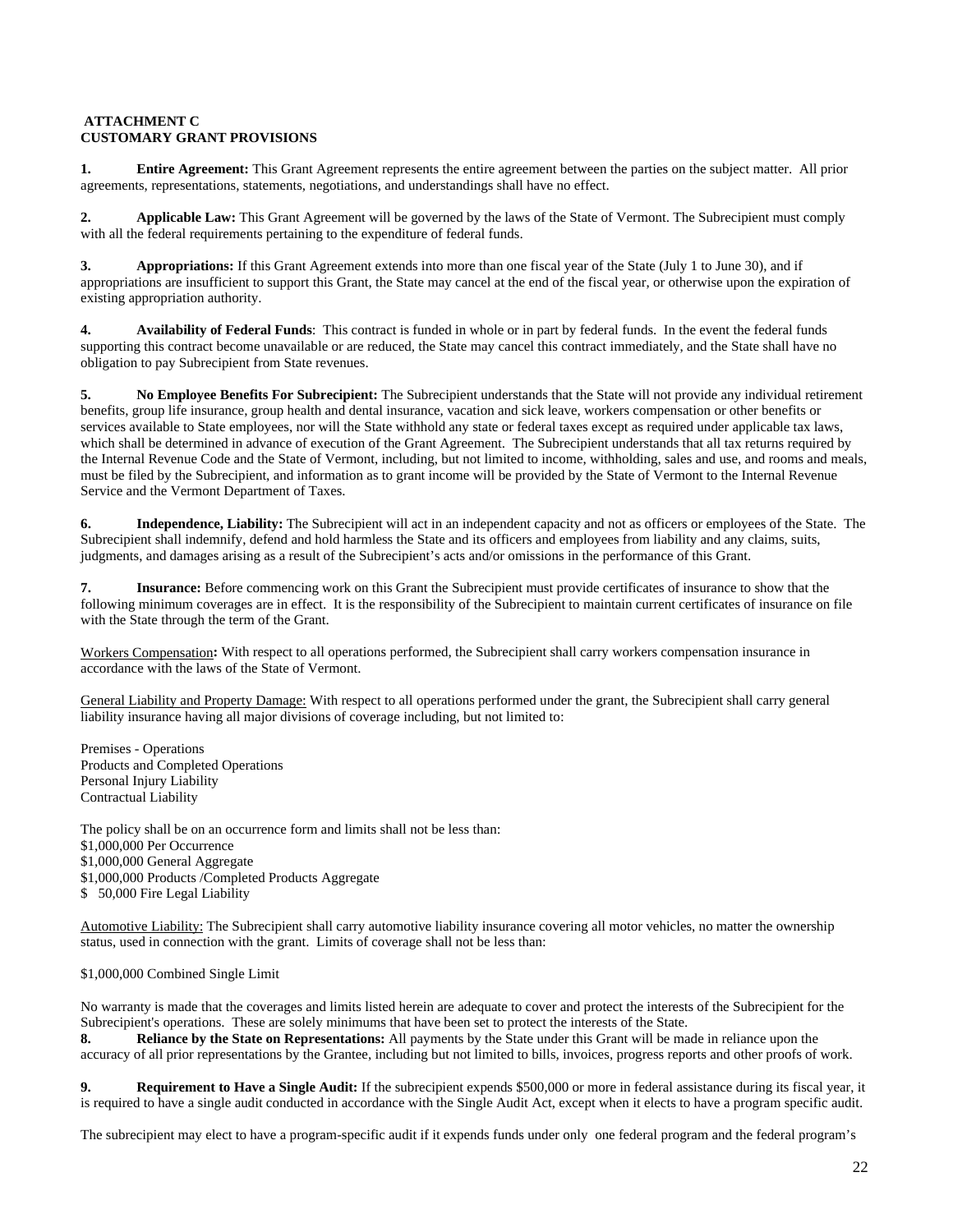laws, regulating or grant agreements do not require a financial statement audit of the entity. A subrecipient is exempt if the entity expends less than \$500,000 in total federal assistance in one year.

**10. Records Available for Audit:** The Subrecipient will maintain all books, documents, payroll papers, accounting records, and other evidence pertaining to costs incurred under this Grant Agreement and make them available at reasonable times during the period of the Grant and for three years thereafter for inspection by any authorized representatives of the State or Federal Government. If any litigation, claim, or audit is started before the expiration of the three-year period, the records shall be retained until all litigation, claims or audit findings involving the records have been resolved. The State, by any authorized representative, shall have the right at all reasonable times to inspect or otherwise evaluate the work performed or being performed under this Grant Agreement.

**11. Fair Employment Practices and Americans with Disabilities Act:** Subrecipient agrees to comply with the requirement of Title 21 V.S.A. Chapter 5, Subchapter 6, relating to fair employment practices, to the full extent applicable. Subrecipient shall also ensure, to the full extent required by the Americans with Disabilities Act of 1990 that qualified individuals with disabilities receive equitable access to the services, programs, and activities provided by the Subrecipient under this Grant Agreement. Subrecipient further agrees to include this provision in all subgrants.

**12.** Set Off: The State may set off any sums which the Subrecipient owes the State against any sums due the Subrecipient under this Grant Agreement; provided, however, that any set off of amounts due the State of Vermont as taxes shall be in accordance with the procedures more specifically provided hereinafter.

### **13. Taxes Due to the State:**

Subrecipient understands and acknowledges responsibility, if applicable, for compliance with State tax laws, including income tax withholding for employees performing services within the State, payment of use tax on property used within the State, corporate and/or personal income tax on income earned within the State.

b. Subrecipient certifies under the pains and penalties of perjury that, as of the date the Grant Agreement is signed, the Subrecipient is in good standing with respect to, or in full compliance with a plan to pay, any and all taxes due the State of Vermont.

c. Subrecipient understands that final payment under this Grant Agreement may be withheld if the Commissioner of Taxes determines that the Subrecipient is not in good standing with respect to or in full compliance with a plan to pay any and all taxes due to the State of Vermont.

d. Subrecipient also understands the State may set off taxes (and related penalties, interest, and fees) due to the State of Vermont, but only if the Subrecipient has failed to make an appeal within the time allowed by law, or an appeal has been taken and finally determined and the Subrecipient has no further legal recourse to contest the amounts due.

**14.** Child Support: (Applicable if the Subrecipient is a natural person, not a corporation or partnership.) Subrecipient states that, as of the date the Grant Agreement is signed, he/she:

a. is not under any obligation to pay child support; or

b. is under such an obligation and is in good standing with respect to that obligation; or

c. has agreed to a payment plan with the Vermont Office of Child Support Services and is in full compliance with that plan.

Subrecipient makes this statement with regard to support owed to any and all children residing in Vermont. In addition, if the Subrecipient is a resident of Vermont, Subrecipient makes this statement with regard to support owed to any and all children residing in any other state or territory of the United States.

**15.** Subgranting: Subrecipient shall not assign or subgrant the performance of this Grant or any portion thereof to any other Subgrantee without the prior written approval of the State. Subrecipient also agrees to include in all subgrant agreements a tax certification in accordance with paragraph 11 above.

**16. No Gifts or Gratuities:** Subrecipient shall not give title or possession of any thing of substantial value (including property, currency, travel and/or education programs) to any officer or employee of the State during the term of this Grant Agreement.

**17. Copies:** All written reports prepared under this Grant Agreement will be printed using both sides of the paper.

**18. Suspension and Debarment:** Non-federal entities are prohibited by Federal Executive Orders 12549 and 12689 from contracting with or making sub-awards under covered transactions to parties that are suspended or debarred or whose principals are suspended or debarred. Covered transactions include procurement contracts for goods or services equal to or in excess of \$100,000 and non-procurement transaction (grants to subrecipients). By signing this Grant Agreement, current Subrecipient certifies as applicable, that the contracting organization and its principals are not suspended or debarred by GSA from federal procurement and non-procurement programs.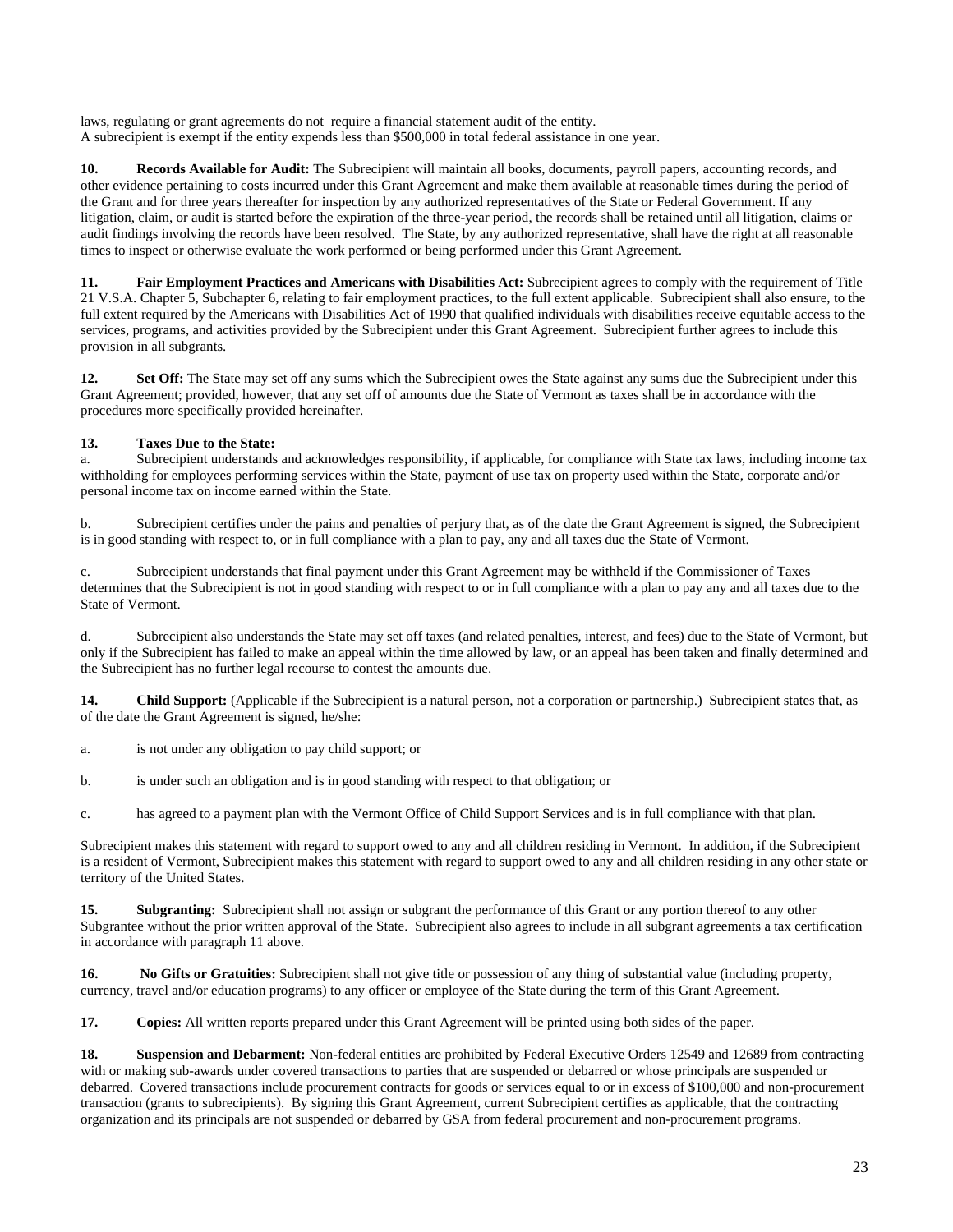## **ATTACHMENT D OTHER GRANT AGREEMENT PROVISIONS**

- 1. **Cost of Materials:** Subrecipient will not buy materials and resell to the State at a profit.
- 2. **Identity of workers:** The Subrecipient will assign the following individuals to the services to be performed under the provisions of this agreement, and these individuals shall be considered essential to performance. [cite individuals]. Should any of the individuals become unavailable during the period of performance, the State shall have the right to approve any proposed successors, or, at its option, to cancel the remainder of the agreement.
- 3. **Work Product Ownership:** Upon full payment by the State, all products of the Subrecipient's work, including outlines, reports, charts, sketches, drawings, art work, plans, photographs, specifications, estimates, computer programs, or similar documents, become the property of the State of Vermont and FHWA and may not be copyrighted or resold by Subrecipient.
- 4. **Prior Approval/Review of Releases:** Any notices, information pamphlets, press releases, research reports, or similar other publications prepared and released in written or oral form by the Subrecipient under this grant agreement shall be approved/reviewed by the State prior to release.
- 5. **Ownership of Equipment:** Any equipment purchased by or furnished to the Subrecipient by the State under this grant agreement is provided on a loan basis only and remains the property of the State.

 All property acquired by Subrecipient, partially or wholly funded under this Agreement, is to benefit the public by providing planning services. Subrecipient is a trustee of said property and acknowledges

 that State and FHWA retain a controlling interest in all such property throughout its useful life. Title to

 vehicles, real property, and other property with an acquisition cost of \$5,000.00 or more per item continues to vest in State until State relinquishes its property rights in writing after the expiration of the

 useful life of said property. The determination of the useful life of property is solely the decision of the

Administrator acting for State and shall be consistent with State and FHWA guidance.

- 6. **Subrecipient's Liens:** Subrecipient will discharge any and all contractors' or mechanics' liens imposed on property of the State through the actions of subcontractors.
- 7. **Performance Bond:** The Subrecipient shall, prior to commencing work under this grant agreement, furnish to the State a payment and performance bond from a reputable insurance company licensed to do business in the State of Vermont, guaranteeing the satisfactory completion of the grant agreement by the Subrecipient and payment of all subcontractors, suppliers and employees.
- 8. **Professional Liability Insurance:** Before commencing work on this grant agreement and throughout the term of this grant agreement, Subrecipient shall procure and maintain professional liability insurance for any and all services performed under this grant agreement, with minimum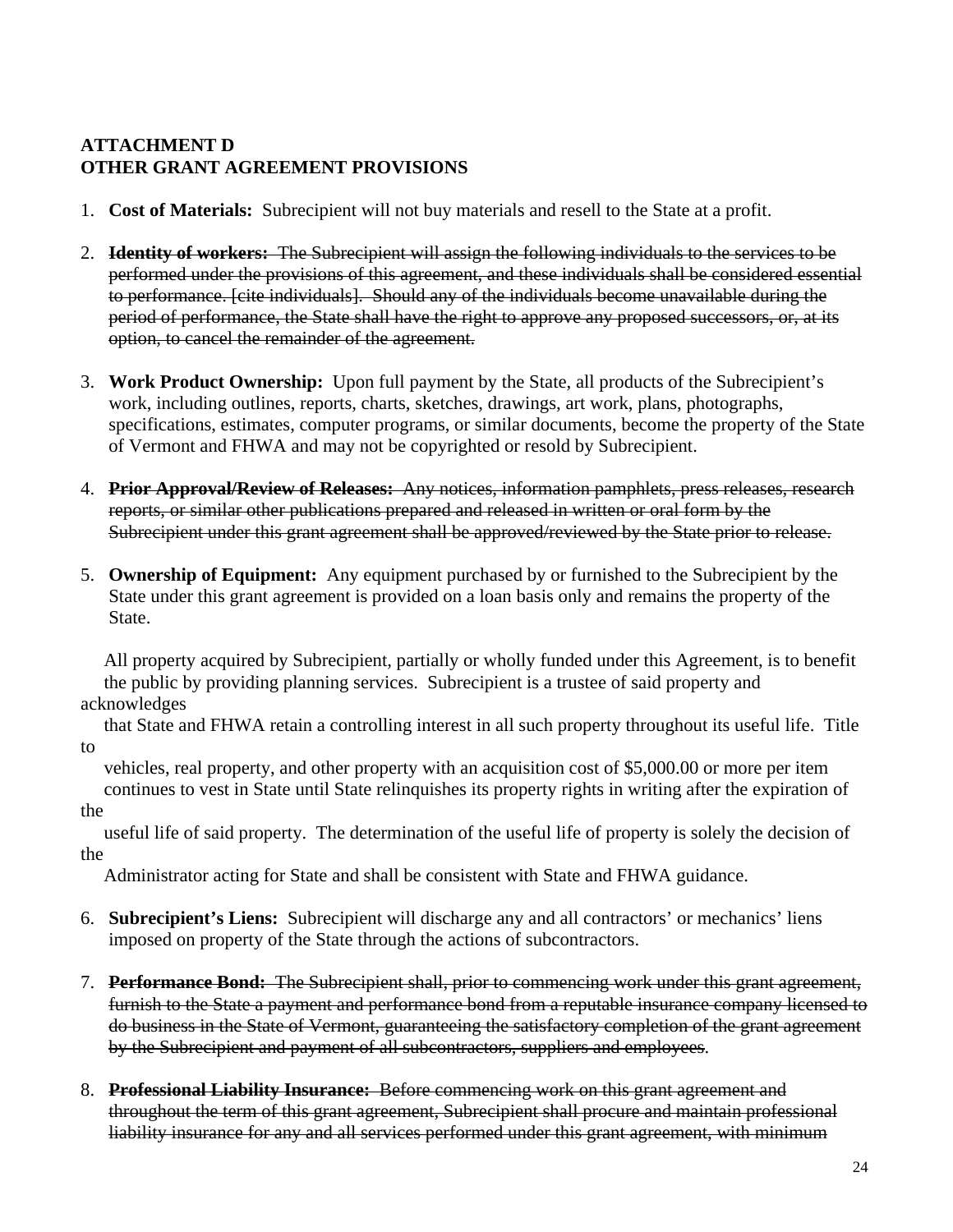coverage of \$100,000.00 per occurrence.

- 9. **Davis-Bacon Act:** The subrecipient will comply with the provisions of the Davis-Bacon Act (40 U.S.C. §§ 276a to 276a 7), the Copeland Act (40 U.S.C. § 276c and 18 U.S.C. § 874), and the Contract Work Hours and Safety Standards Act (40 U.S.C. §§ 327-333), regarding labor standards for federally assisted construction sub agreements.
- 10. **Health Insurance Privacy & Portability Act**: The confidentiality of any health care information acquired by or provided to the independent subrecipient shall be maintained in compliance with any applicable State or federal laws or regulations.
- 11. **Indirect Cost Rate Proposals:** A minimum of no less than annually, the Subrecipient will prepare an Indirect Cost Rate Proposal and supporting documentation as specified in OMB Circular A-87, Attachment E., and certification by the Subrecipient's chief executive officer in the form prescribed in OMB Circular A-87, Attachment E. "Certificate of Indirect Costs". The Indirect Cost Rate Proposal and Certification will be for the period for which the financial assistance is requested.

The indirect cost rate calculated in the proposal will be stated as a "fixed rate" and used in preparing the Work Plan and budget submitted to the state in support of their application for financial assistance. The certification by the Subrecipient's chief executive officer will be included in the application.

The approved indirect rate will be stated in the financial agreement between the state and the Subrecipient as a "fixed rate" as defined in OMB Circular A-87, Attachment E. In addition to stating the approved indirect rate in the financial agreement, the state will, upon the request of the Subrecipient, issue a letter to the Subrecipient confirming the rate approved for use, which the Subrecipient may use in informing other agencies awarding federal funds.

The "fixed rate" is not subject to adjustment during the period of performance of the financial agreement except upon Subrecipient's application, and State approval, to formally amend the Indirect Cost Rate Proposal. As a "fixed rate" the difference between the estimated costs and the actual, allowable costs for the period covered by the approved rate may be carried forward by the Subrecipient as an adjustment to the rate computation of a subsequent period.

The subrecipient will maintain the indirect cost rate proposal and supporting documents, and certification by the chief executive officer, for audit in accordance with OMB Circular A-87 and as provided in paragraph 9. Records Available for Audit in the Customary Grant Provisions of this agreement.

12. **Audit Requirement:** The independent audit specified in Attachment C, Customary Grant Provisions, paragraph 9., "Requirement to Have a Single Audit" will include testing of the Indirect Cost Rate, and in-kind match in accordance with the latest approved procedure for implementing use of in-kind non-federal matching funds for UPWP tasks.

If the Subrecipient should expend less than \$500,000 in aggregate federal awards in any single fiscal year, the Subrecipient will provide an audit performed by certified, independent auditor, which, at a minimum, will include a schedule of federal financial assistance and include testing of the Indirect Cost Rate. The federal financial assistance schedule will list the grants by title, Code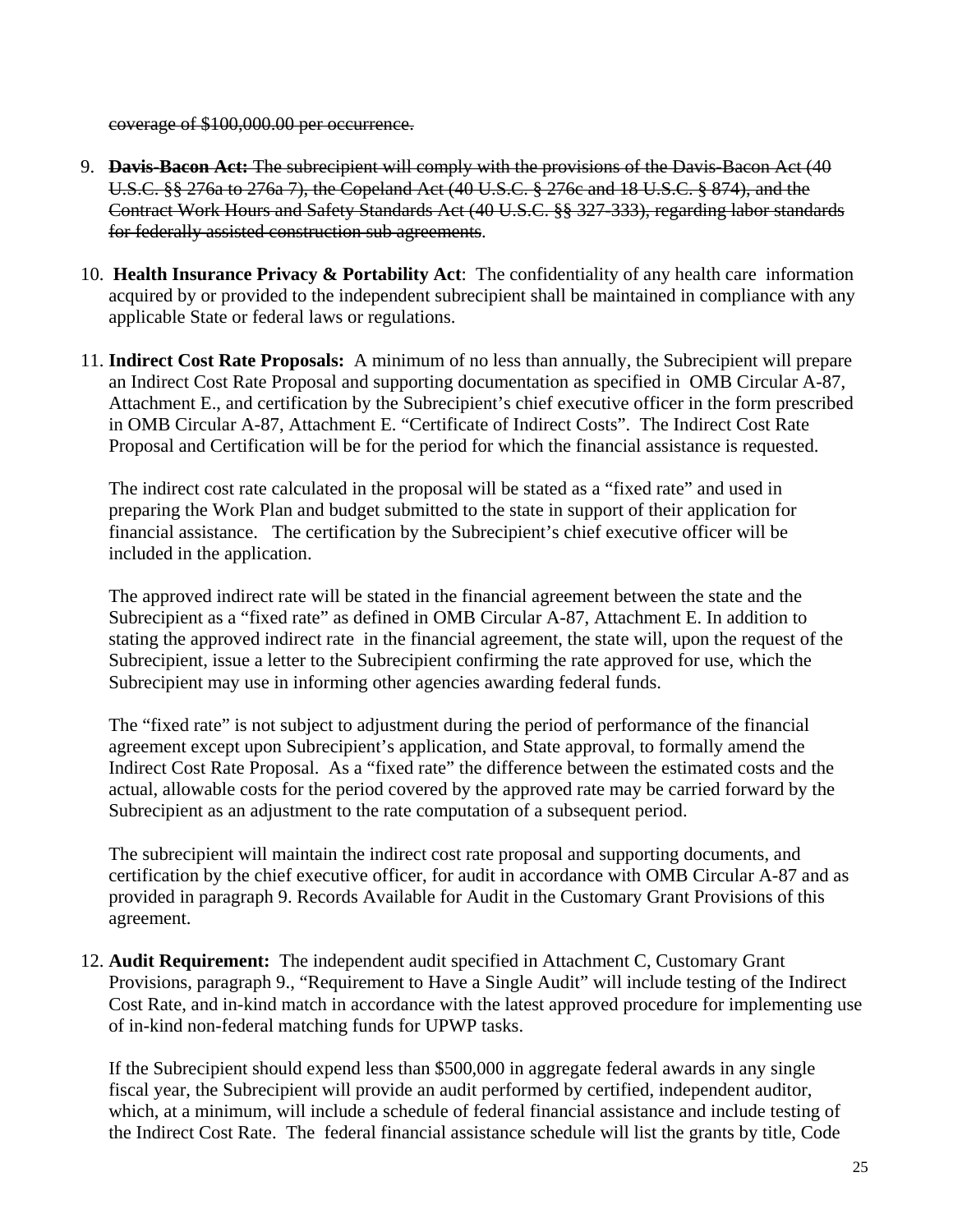of Federal Domestic Assistance (CFDA) number, pass-through grantor's number, award amount, receipts, and expenditures. The audit will be submitted within nine months of the end of the fiscal year.

13. **Drug Free Workplace:** As an employer, the Subrecipient is responsible for maintaining safe, efficient working conditions for its employees by providing a drug free workplace. Therefore, employees shall not engage in the unlawful manufacture, distribution, possession or use of controlled substances (drugs) on the job or on any State work site.

An employee who is under the influence of any drug on the job may pose serious safety and health risks not only to the user but to co-workers and the general public at large.

## 5.2 Application Instructions and Sample Transportation Planning Initiative Work Plan

The Work Plan is a yearly document is prepared by the Subrecipient in the early summer. It is refined after review by VTrans. The TAC and Subrecipient should approve it before it is finalized. Every Work Plan will be a bit different, depending on the region, the year, and the specific needs for tasks that have developed over the year. Included herein is a SAMPLE only, and must be tailored to each region's specific conditions.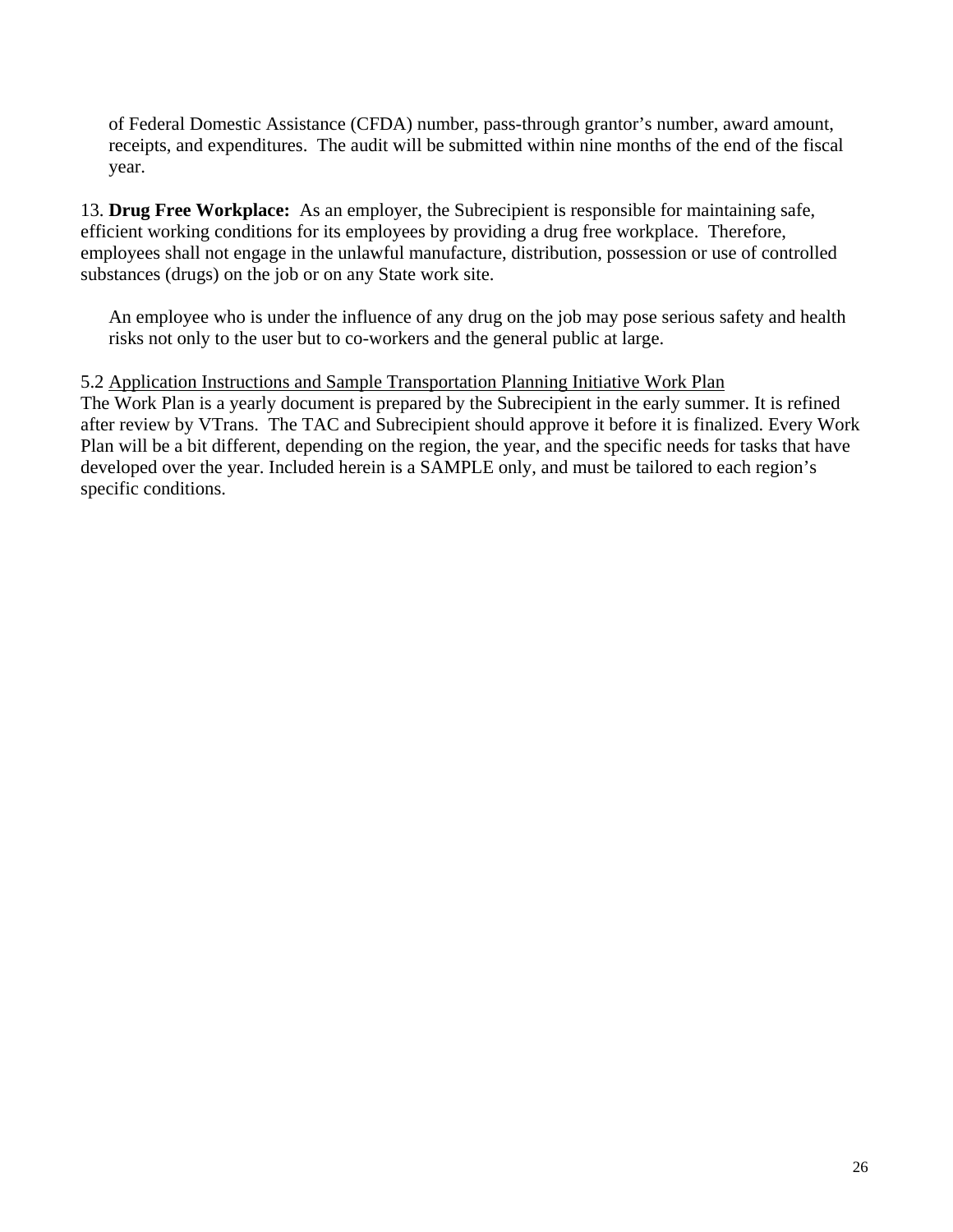### **Application Instructions**

### **Purpose:**

This circular provides guidance for preparing applications for funding through the Transportation Planning Initiative Program (TPI), administered by the Policy and Planning Division, Vermont Agency of Transportation (VTrans).

### **Applicant Eligibility:**

Vermont Regional Planning Commissions (Subrecipients).

### **References:**

Information pertaining to program policy, objectives, eligibility, and guidance is contained in the TPI Program Manual.

### **General Overview:**

Funds may be authorized for reimbursement of eligible transportation planning expenses for up to a twelve-month period, the period of eligibility coinciding with the Federal fiscal year (October 1 through September 30). The reimbursement may be made for ninety percent (90%) of the expenses incurred under a work plan and budget approved by the VTrans and the Federal Highway Administration (FHWA) under the terms and conditions of a fully concluded Grant Agreement with Local Governments for Planning Services. Any task level funding shifts in excess of 10% will require a formal agreement amendment. Changes less than 10% will require correspondence (letter of request and confirmation).

### **Application Deadline:**

A fully complete application must be received by the VTrans Transportation Planning Coordinator no later than July 1 of each year, to permit sufficient time for the VTrans and FHWA to review the work plans and for the VTrans to process all the cooperative agreements by October 1. To avoid unnecessary delays in reviewing the work plans, Subrecipients are encouraged to work out any problems or questions concerning application form, content or eligibility with their Coordinator well in advance of preparing an application. The best way to do this is by sharing a draft work plan and budget with the Coordinator prior to the due date.

### **Application Format:**

A fully complete application will consist of nine (9) products:

- 1) Narrative work plan delineating the major tasks proposed for the twelve month period, organized by major task categories (Exhibit I)
- 2) Budget Detail by Task Category (Exhibit II)
- 3) Budget Detail by Expense Category (Exhibit III)
- 4) Time/Task/Cost Summary (Exhibit IV)
- Certificate of Indirect Costs
- 6) Procurement System of Self-Certification
- 7) Subrecipient Schedule of Federal Expenditures
- 8) Certification Audit Requirement
- 9) Proof of Insurance, naming the State of Vermont as an additional insured.

Budgets should reflect only costs necessary for performing the proposed work. The types of costs that are eligible for reimbursement are as indicated in the federal Office of Management & Budget Circular A-87. However, for purposes of preparing an application, costs should be summarized into the planning cost categories listed in Exhibit II.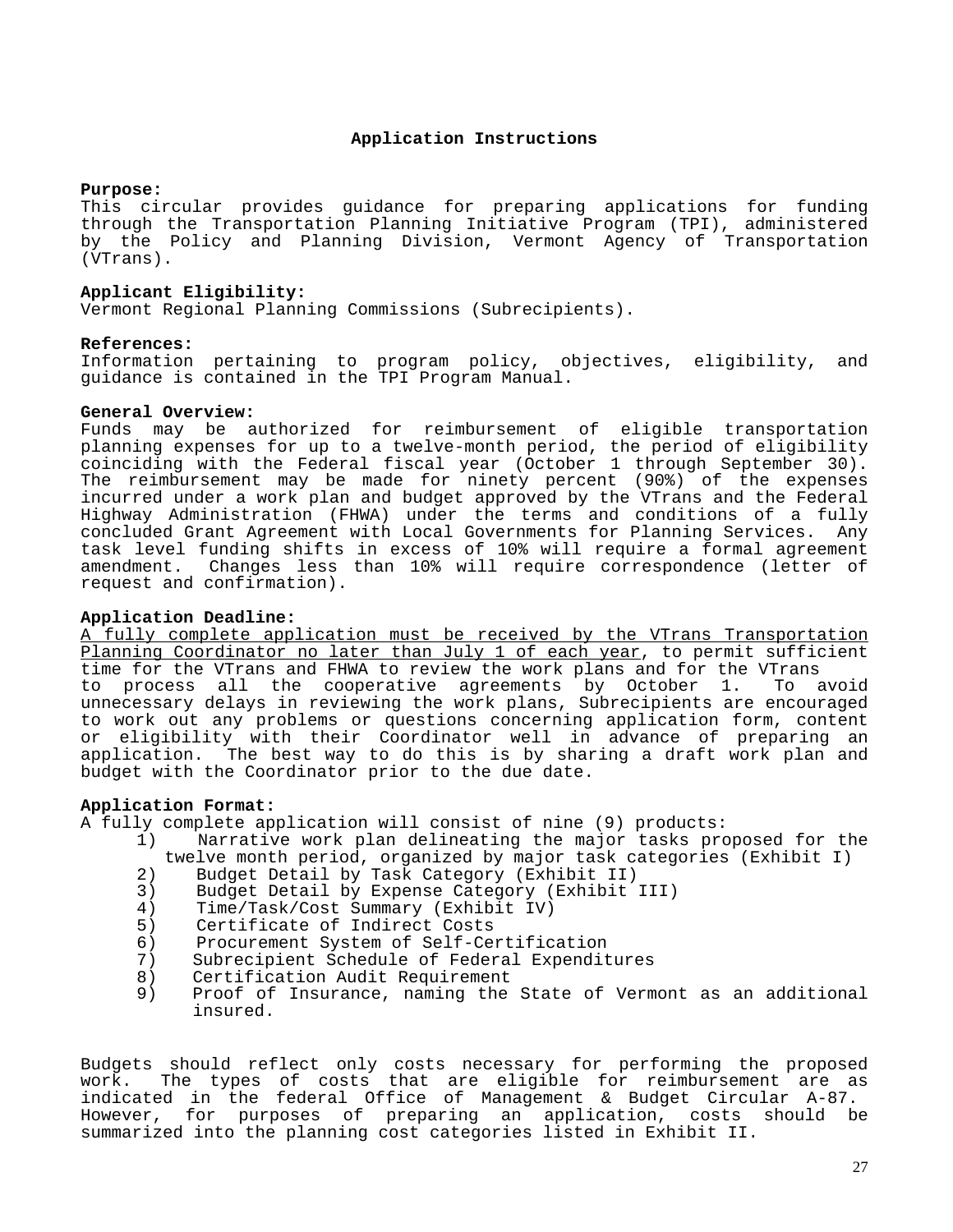In addition, if indirect costs (overhead) are to be charged, the indirect rate must be supported by a cost allocation plan/indirect cost proposal prepared in accordance with federal Office of Management and Budget Circular A87, updated within the twelve month period prior to the beginning of the proposed new scope of work (in most instances October 1). Alternatively, you may use an indirect rate confirmed in your most recent audit accepted by VTrans. Additionally, there are some new federal regulations governing eligibility with respect to indirect costs. A description of these changes has previously been sent to each Subrecipient.

### **Project Approval:**

Unless indicated otherwise in writing by the VTrans, approval will be in the form of a Cooperative Agreement with Local Governments for Planning Services between the VTrans and the Subrecipient. Costs incurred prior to the period of performance stated in the agreement, normally the beginning of the federal fiscal year, cannot be reimbursed. No costs can be reimbursed prior to the full signatory approval of the Subrecipient and VTrans.

### **Information/Guidance:**

For additional information or assistance, the Subrecipients should contact their VTrans Transportation Planning Coordinator.

### **Funding Reallocation:**

Three months prior to the expiration of the contract, the Subrecipient is responsible for report to VTrans as to whether or not they anticipate any surplus funds. These funds are then made available for use for other planning activities as determined by VTrans. If the change involves 10% or more of the year Work Plan cost, then a formal amendment will be required (refer to Paragraph 3.2.6. regarding Cost Increases/Changes in Scope of Work).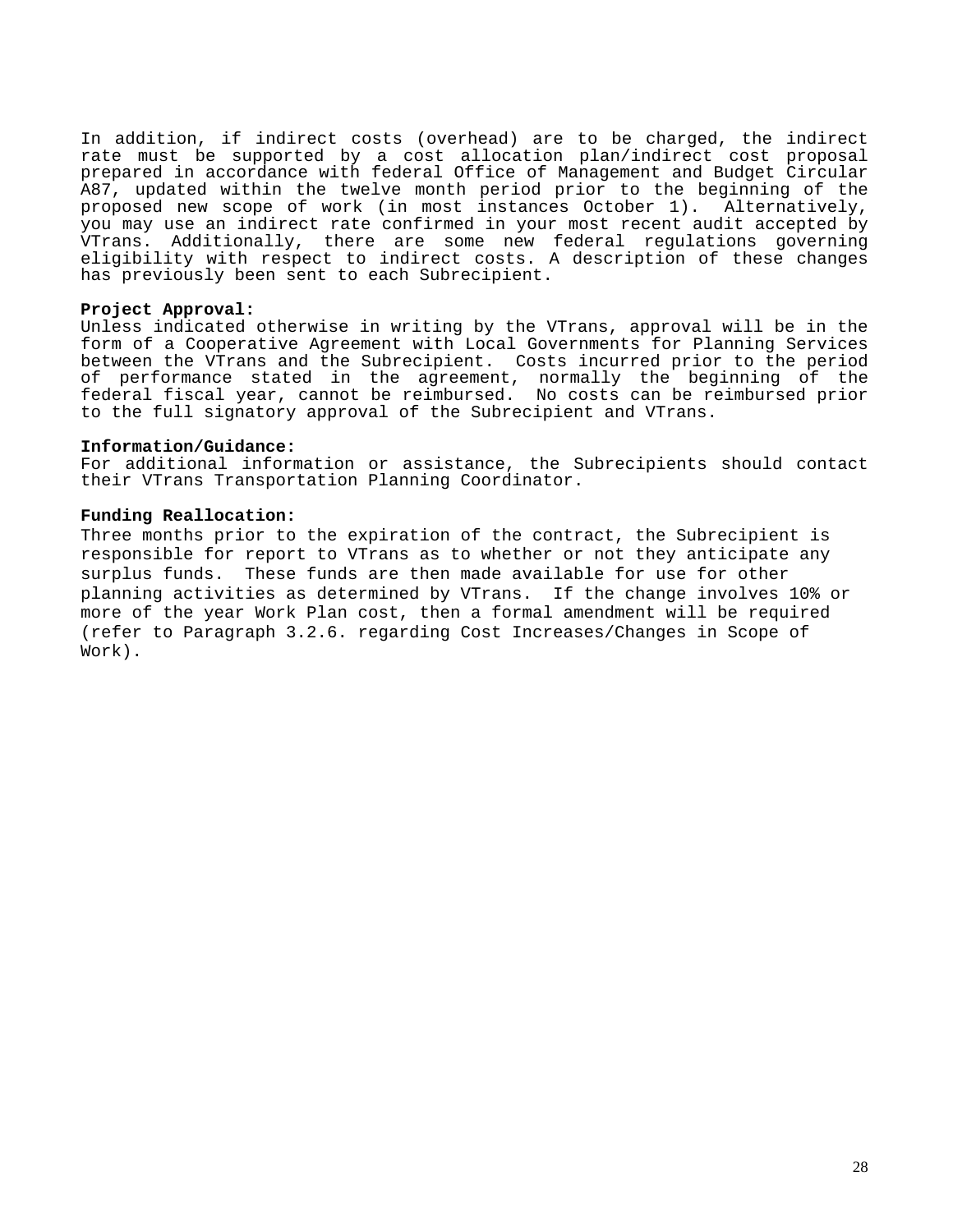## **EXHIBIT 1**

## **TRANSPORTATION PLANNING INITIATIVE WORK PLAN**

## **Overall Goals**

The regional transportation planning program is intended to achieve the following goals:

1 To improve linkages between transportation planning and planning for land use, economic development, and natural resources at the regional and local levels;

2 To provide for increased participation by municipalities and members of the public, in making transportation decisions; and

3 To facilitate implementation of transportation projects through greater understanding of transportation issues and opportunities.

The transportation planning activities to be conducted by the ABC Regional Planning Commission (Subrecipient) will be in cooperation with its XX member municipalities (in one or multiple counties) and the VTrans. The Work Plan outlined is for the period of October 1,

through September 30, \_\_\_\_. The Subrecipient will work to meet the following **objectives:** 

## **Task 1. Administration**

Includes basic overhead and costs of general administrative work directly chargeable to the planning project.

Examples include but are not limited to:

- a) Direct program support
- b) Purchase of computers and other equipment directly related to T.P.I. activities
- c) Administration of the cooperative agreement with the State
- d) Administrative tasks associated with consultant agreements

e) Developing work plans and budgets & employee time devoted to mid-year project reviews

f) Audit activities related to the TPI program

## **Task 2. Public Involvement and Coordination**

Includes activities educating the public about VTrans and regional transportation planning initiatives, statewide and regional planning needs, and facilitating coordination among state,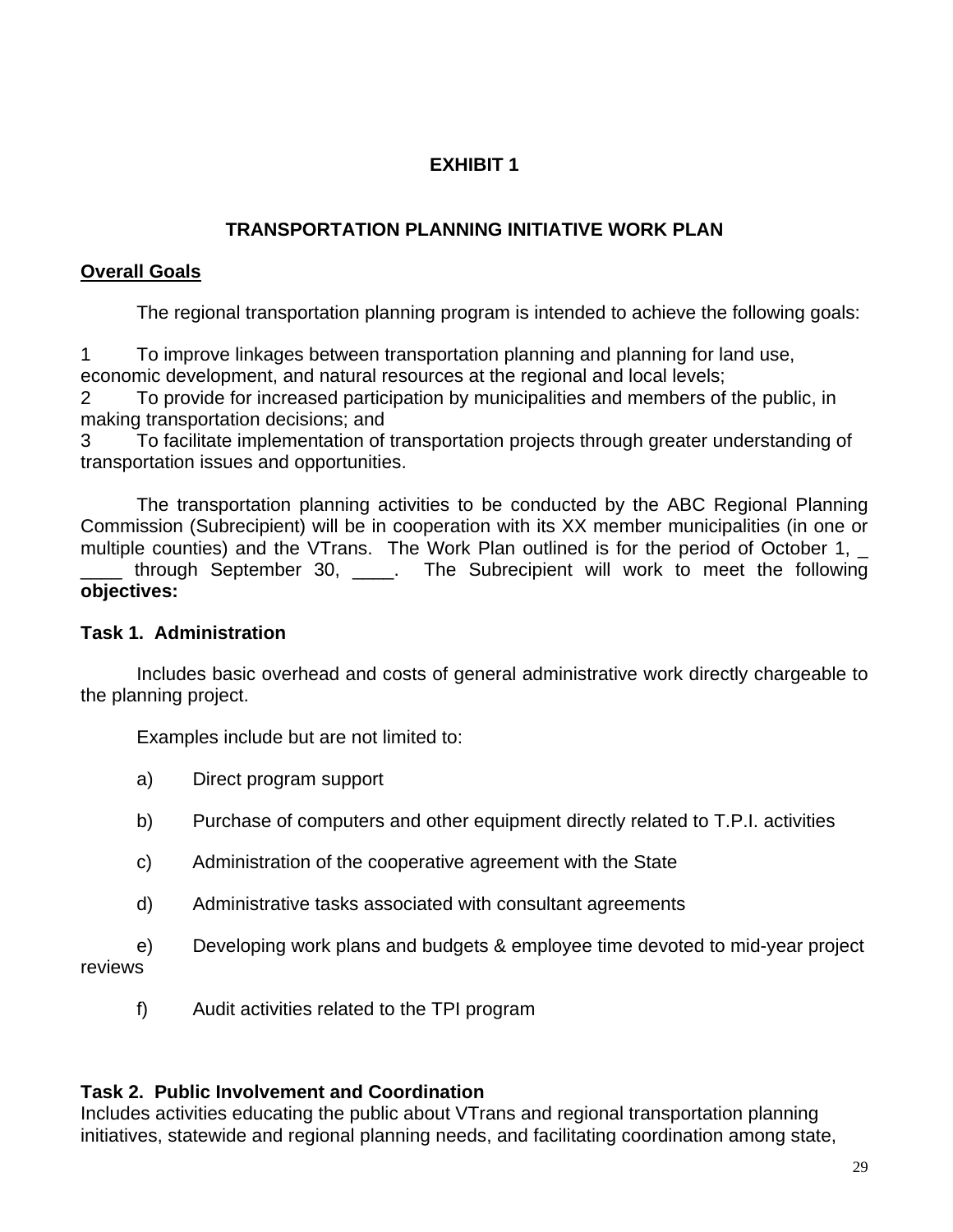regional, municipal and public stakeholders.

Examples include but are not limited to:

- a) Interagency coordination
- b) Citizen participation
- c) Public information and meetings
- d) Newsletters
- e) Coordination with the transportation disadvantaged
- f) Facilitation of VTrans meeting/hearings
- g) Joint TAC meetings
- h) Serve on various transportation related task forces and study committees
- i) Access management education/outreach

## **Task 3. Long Range Transportation Planning**

Includes activities specifically emphasizing long range transportation system planning and analysis.

Examples include but are not limited to

- a) Long range transportation system management activities
- b) Corridor Management Planning (corridor determinations, overlay analyses, corridor analyses)
- c) Access management development, inventory and classification of State Highways and Class I Town Highways into access categories, and continue implementation support to VTrans
- d) Long range travel forecasting and modeling (including Tran Plan)
- e) Modal database development and maintenance
- f) GIS development and maintenance (floodplains, farmland, critical wildlife habitat, and hazardous materials)
- g) Updates and revisions to the Regional Transportation Plan
- h) Bike/pedestrian analysis and systems planning (prepare a bike and pedestrian
- suitability GIS data and provide assistance with the update of the statewide modal plan)
- j) Preparation of build out scenarios/trip generation
- k) Preparation of road and bridge codes and standards relating to FEMA natural disaster activities
- l) Transit planning (in conjunction with transit providers)
- m) Rail and aviation planning
- n) Scenic roads and byways classification
- o) Develop origin/destination studies for both intra and inter regional movement
- p) Develop Vermont specific transportation planning tools (trip generation studies; signal delay; gap acceptance; and saturation flow analyses)

## **Task 4. Short Range Transportation Planning**

This task includes activities specifically emphasizing short-range transportation system analysis and problem solving of a one-time or short-term duration.

Examples include but are not limited to:

a) Evaluation and prioritization of specific local and/or regional transportation problems/issues including air and rail

b) Review, evaluation, and prioritization of VTrans capital construction projects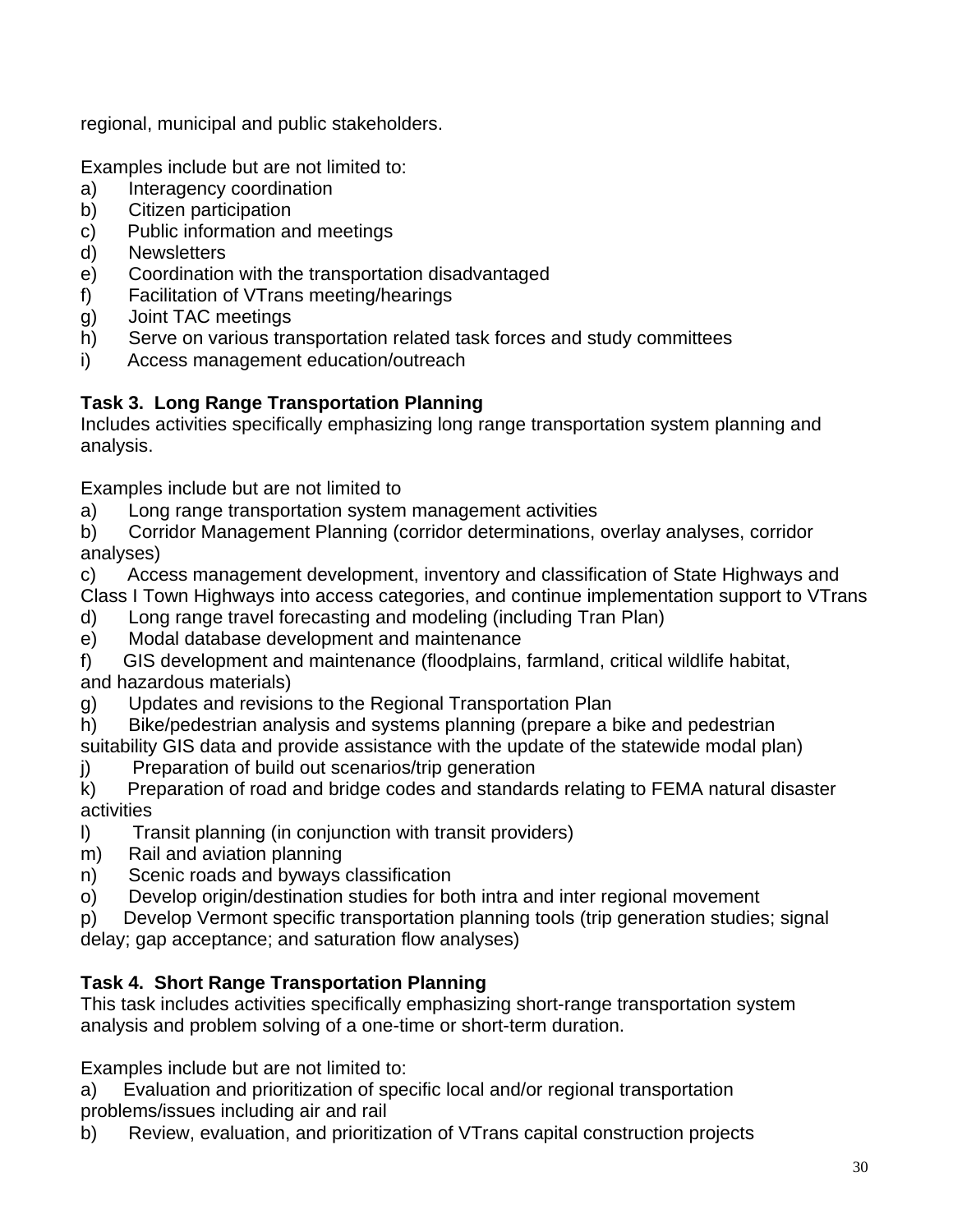c) Corridor studies (with a specific focus or short term analytical objective)

d) Cost effectiveness studies

e) Traffic monitoring and flow analysis (emphasis to be placed on Class II roads)

- f) Origin/destination and capacity studies
- g) Focused transportation problem studies and alternatives analysis

h) Evaluations of specific transportation problems including safety inventories and audits

i) Park and ride (including usage counts and origin/destination studies)

j) Evaluation of downtown transportation issues (e.g. economic development; parking and circulation; and route calming/traffic calming)

k) Class 2 town highway structures, including their location, size, deficiencies, conditions and estimated repair costs.

l) Prepare an analysis of unmet needs for special services transportation. This would involve looking at the transportation need of the elderly and persons with disabilities, all the programs that fund the services and define the needs by category (social, medical, etc.) that are not met.

m) Identify and evaluate opportunities for regional multi-modal centers

n) Organize and facilitate quarterly Regional Public Transit Advisory Committees (RPTACs) for the Elders and Persons with Disabilities Program (FTA 5311). Elderly and Disabled Transportation Services application preparation (FTA 5311, Elders & Persons with Disabilities Program)

o) Local bridge and culvert inventory data (to be gathered in accordance with the adopted standard and entered into the VTrans Vermont Online Bridge Inventory Tool).

## **Task 5. Project Development Planning**

Includes activities specifically emphasizing project level planning and analysis.

Examples include but are not limited to:

a) Feasibility and location studies

b) Cost/benefit analysis

c) Scoping tasks (manage pre-scoping efforts; ensure that all projects on the P+E and candidate lists are scoped)

- d) Preparation of historical and environmental studies
- e) Review of Enhancement and Bike/Pedestrian projects

f) Development of multi-modal facility plans, which consider location and integration of modes (pursuant to Sec. 27 of Act 144 of 1998 Transportation Capital Program)

## **Task 6. Other Activities**

Includes those planning activities whose primary emphasis is unrelated to the specific types of activities described above.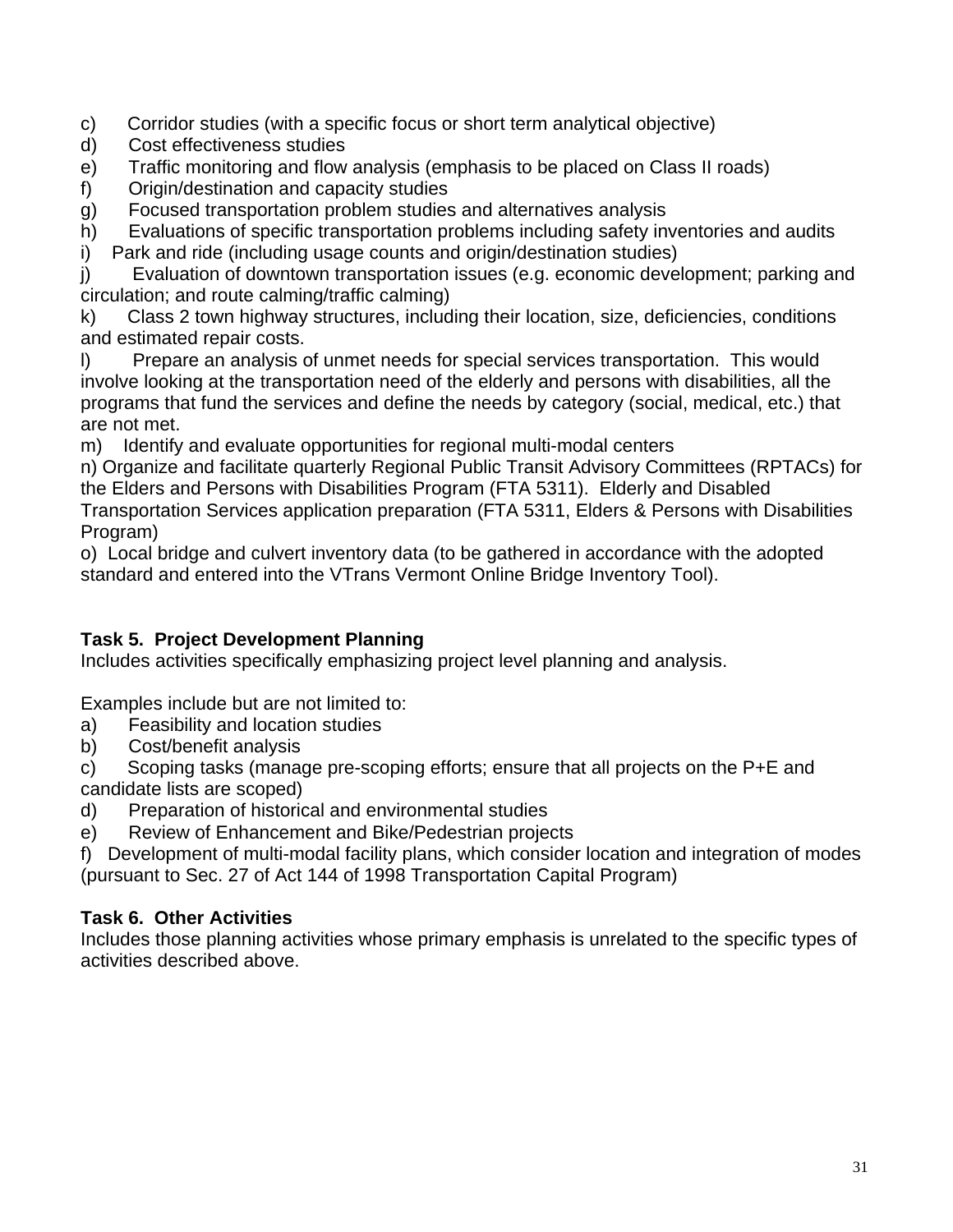## **EXHIBIT II: FY Budget Detail by Task Categories Regional Planning Commision Agreements**

| <b>Task Number</b> | <b>Task Category Description</b>           |    | <b>Agreement Amount</b> |
|--------------------|--------------------------------------------|----|-------------------------|
| Task 1             | Administration                             | S  |                         |
| Task 2             | Public Participation and Coordination      | \$ |                         |
| Task 3             | Long Range Transportation Planning         | \$ |                         |
| Task 4             | <b>Short Range Transportation Planning</b> | S  |                         |
| Task 5             | <b>Project Development Planning</b>        |    |                         |
| Task 6             | <b>Other Activities</b>                    |    |                         |
|                    |                                            |    |                         |

**AGREEMENT TOTAL** 

 $\begin{picture}(150,10) \put(0,0){\line(1,0){10}} \put(15,0){\line(1,0){10}} \put(15,0){\line(1,0){10}} \put(15,0){\line(1,0){10}} \put(15,0){\line(1,0){10}} \put(15,0){\line(1,0){10}} \put(15,0){\line(1,0){10}} \put(15,0){\line(1,0){10}} \put(15,0){\line(1,0){10}} \put(15,0){\line(1,0){10}} \put(15,0){\line(1,0){10}} \put(15,0){\line($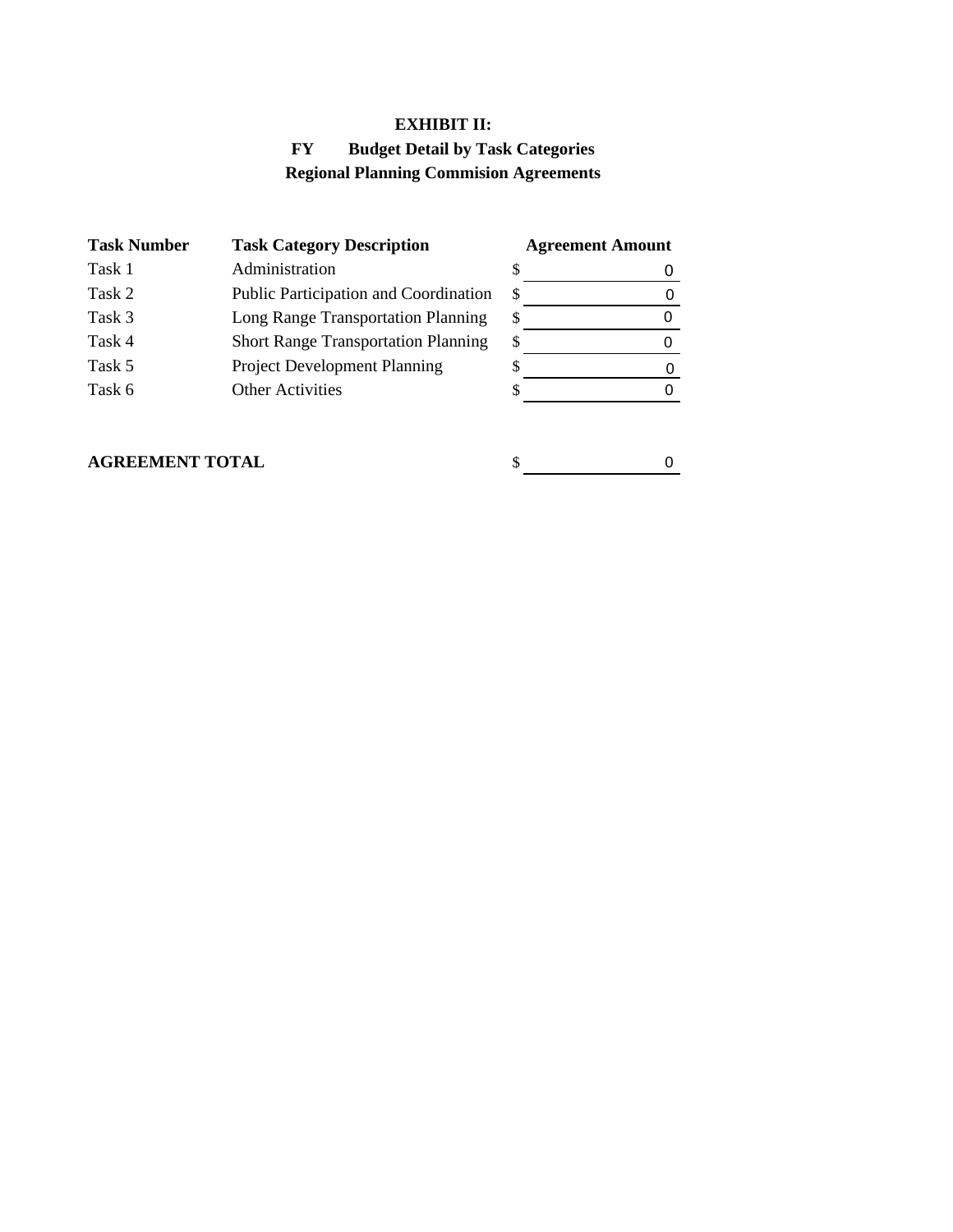## **EXHIBIT III FY Budget Detail by Expense Category**

## **1. Regional Planning Commission Staff:**

|                                             | <b>Hours</b> | Rate | <b>Total</b> |        |     |
|---------------------------------------------|--------------|------|--------------|--------|-----|
| <b>Executive Director</b>                   | 0            | 0    | \$0          |        |     |
| <b>Assist Director</b>                      | 0            | 0    | \$0          |        |     |
| GIS/IT Mgr                                  | 0            | 0    | \$0          |        |     |
| <b>Transportation Planner</b>               | 0            | 0    | \$0          |        |     |
| <b>GIS Tech</b>                             | 0            | 0    | \$0          |        |     |
| <b>Administrative Assistant</b>             | 0            | 0    | \$0          |        |     |
| <b>Tran/Emer Planner</b>                    | 0            | 0    | \$0          |        |     |
| Intern                                      | 0            | 0    | \$0          |        |     |
| <b>Total Staff Costs</b>                    |              |      |              | \$0    |     |
| 2. Indirect Costs (based on audited rate)   |              |      |              |        |     |
| <b>Estimated Rate: %</b>                    |              | 0%   |              |        | \$0 |
| 3. Direct Costs                             |              |      |              |        |     |
| Travel                                      |              |      | $\Omega$     |        |     |
| Equipment                                   |              |      | 0            |        |     |
| Supplies                                    |              |      | 0            |        |     |
| Contract (lay-out, technician, engineering) |              |      | $\mathbf 0$  |        |     |
| Postage                                     |              |      | $\Omega$     |        |     |
| Phone                                       |              |      | $\Omega$     |        |     |
| Copies/Printing (brochures, reports, misc)  |              |      | 0            |        |     |
| Meetings/Hearings (notices, space)          |              |      | 0            |        |     |
| Data/Reference Materials                    |              |      | $\mathbf 0$  |        |     |
| <b>Total Direct Costs</b>                   |              |      |              | \$0.00 |     |
| 4. Consultants:                             |              |      |              |        |     |
| Consultant $1:0$                            |              |      | $\mathbf 0$  |        |     |
| Consultant $2:0$                            |              |      | $\Omega$     |        |     |
| Consultant 3:10                             |              |      | 0            |        |     |
| Consultant $4:0$                            |              |      | $\Omega$     |        |     |
| <b>Total Consultant Costs</b>               |              |      |              |        | \$0 |
|                                             |              |      | <b>Total</b> | \$0    |     |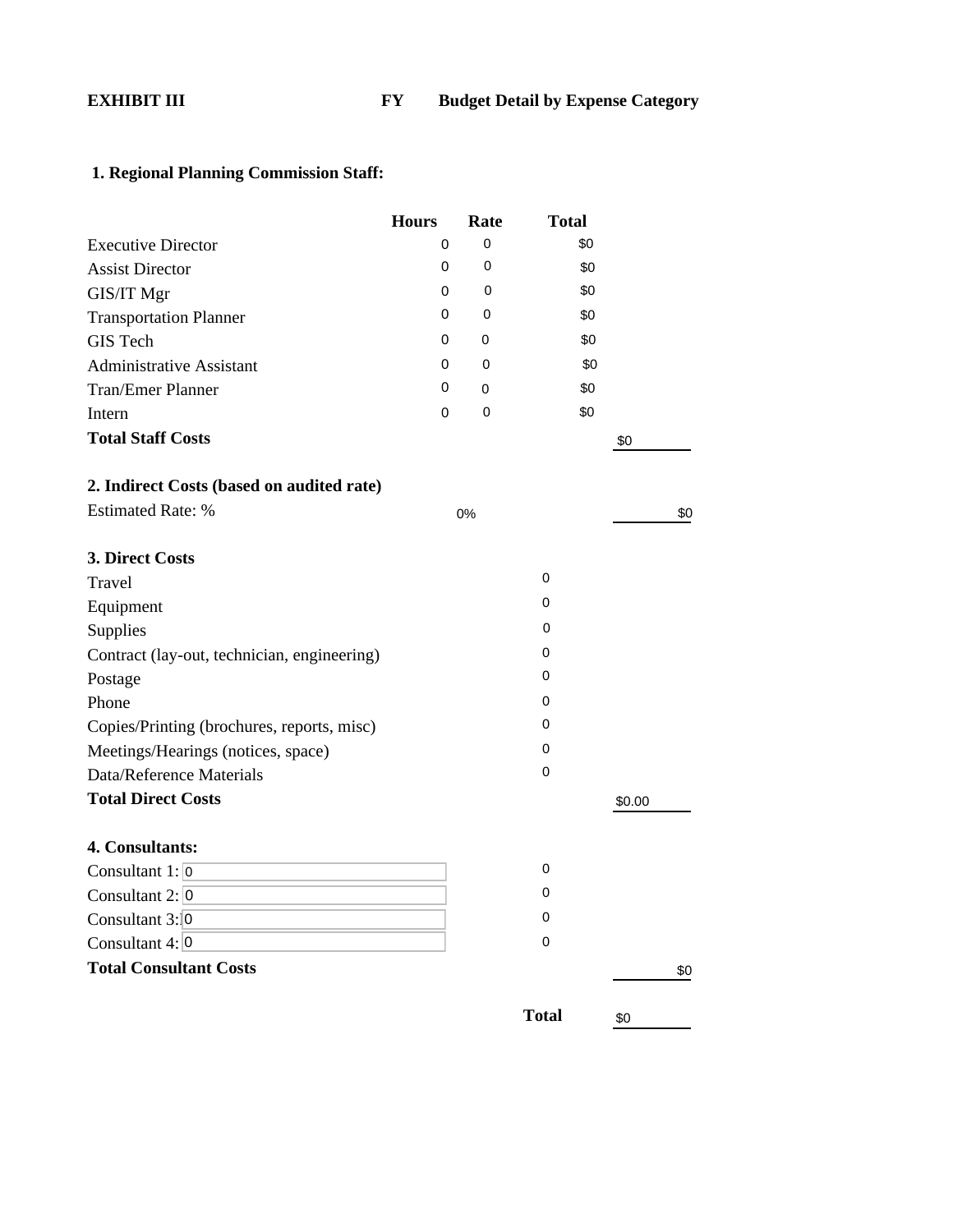### **EXHIBIT IV: TIME/TASK/COST SUMMARY**

### **A. PERSONNEL (Hours by Task)**

| TASK # | <b>TASK DESCRIPTION</b>                                                                                                                                          |  |  |  | EXEC DIR LU PLNR AST DIR GIS MGR TRAN PLAN GIS TECH TRAN/EMER INTERN ADMN AST TOT HRS |  |  |
|--------|------------------------------------------------------------------------------------------------------------------------------------------------------------------|--|--|--|---------------------------------------------------------------------------------------|--|--|
|        | Administration<br>2 Public Participation/Coordination<br>3 Long Range Planning<br>4 Short Range Planning<br>5 Project Development Planning<br>6 Other Activities |  |  |  |                                                                                       |  |  |
|        | TOTAL (HRS)                                                                                                                                                      |  |  |  |                                                                                       |  |  |

### **B. OTHER DIRECT COSTS**

|        | <b>TOTAL (HRS)</b>                                           | $^{\circ}$                                | $^{\circ}$ | $\overline{0}$ | $^{\circ}$ | 10           | $^{\circ}$ | 0          | 0              | $^{\circ}$ | $^{\circ}$           |
|--------|--------------------------------------------------------------|-------------------------------------------|------------|----------------|------------|--------------|------------|------------|----------------|------------|----------------------|
|        |                                                              |                                           |            |                |            |              |            |            |                |            |                      |
|        |                                                              |                                           |            |                |            |              |            |            |                |            |                      |
|        |                                                              |                                           |            |                |            |              |            |            |                |            |                      |
|        |                                                              |                                           |            |                |            |              |            |            |                |            |                      |
|        |                                                              |                                           |            |                |            |              |            |            |                |            |                      |
|        |                                                              |                                           |            |                |            |              |            |            |                |            |                      |
|        | <b>B. OTHER DIRECT COSTS</b>                                 |                                           |            |                |            |              |            |            |                |            |                      |
| TASK # | <b>TASK DESCRIPTION</b>                                      | CONTRACT TRAVEL SUPPLIES DATA/REF POSTAGE |            |                |            |              | PHONE      | CPY/PRNT   | <b>MEETING</b> | EQUIP      | <b>TOTAL</b>         |
|        |                                                              |                                           |            |                |            |              |            |            |                |            |                      |
|        | 1 Administration                                             |                                           |            |                |            |              |            |            |                |            | $\Omega$<br>$\Omega$ |
|        | 2 Public Participation/Coordination<br>3 Long Range Planning |                                           |            |                |            |              |            |            |                |            | 0                    |
|        | 4 Short Range Planning                                       |                                           |            |                |            |              |            |            |                |            | o                    |
|        | 5 Project Development Planning                               |                                           |            |                |            |              |            |            |                |            | $^{\circ}$           |
|        | 6 Other Activities                                           |                                           |            |                |            |              |            |            |                |            | $^{\circ}$           |
|        |                                                              |                                           |            |                |            |              |            |            |                |            |                      |
|        | TOTAL (\$)                                                   | $^{\circ}$                                | $^{\circ}$ | $\mathbf 0$    | $^{\circ}$ | $\mathbf{0}$ | $^{\circ}$ | $^{\circ}$ | 0              | $^{\circ}$ | $^{\circ}$           |

TOTAL (\$)<br>Contract: technician/traffic counting, RSMS, engineering series as needed (problem evaluation, cost estimates for enhancement grants)<br>Data/Ref: Reference materials<br>Copies/Printing: reproduction costs, including p

**Reset**

### **C. COST PROPOSAL SUMMARY**

| TASK #<br><b>TASK DESCRIPTION</b>                                                                                                                                                                                                                                                  |  |  |  |  |  |  | EXEC DIR LUPLNR AST DIR GIS MGR FRAN PLAN GIS TECH TRAN/EMER INTERN ADM ASST FOT STAFF INDIRECT CNSLT 1 CNSLT 2 CNSLT 3 CNSLT 4 DIRECT |  |           |    |  |  |           | <b>TOTAL</b> |
|------------------------------------------------------------------------------------------------------------------------------------------------------------------------------------------------------------------------------------------------------------------------------------|--|--|--|--|--|--|----------------------------------------------------------------------------------------------------------------------------------------|--|-----------|----|--|--|-----------|--------------|
| <b>Estimated Rate</b>                                                                                                                                                                                                                                                              |  |  |  |  |  |  |                                                                                                                                        |  | <b>NA</b> | 0% |  |  | <b>NA</b> |              |
| 1 Administration<br>2 Public Participation/Coordination                                                                                                                                                                                                                            |  |  |  |  |  |  |                                                                                                                                        |  |           |    |  |  |           |              |
| 3 Long Range Planning<br>4 Short Range Planning<br>5 Project Development Planning<br>6 Other Activities                                                                                                                                                                            |  |  |  |  |  |  |                                                                                                                                        |  |           |    |  |  |           |              |
| TOTALS (\$)                                                                                                                                                                                                                                                                        |  |  |  |  |  |  |                                                                                                                                        |  |           |    |  |  |           |              |
| Consultant 1: Rail Trail Coordination<br>Consultant 2: Exit 20 Study, continued from FY 05<br>Note: consultant rates include overhead.<br>Consultant 3: Franklin Sidewalk Study, continued from FY 05<br>Consultant 4: Intersection Study in Fairfax<br>Labor Rates include fringe |  |  |  |  |  |  |                                                                                                                                        |  |           |    |  |  |           |              |

**Submit**

**Save As**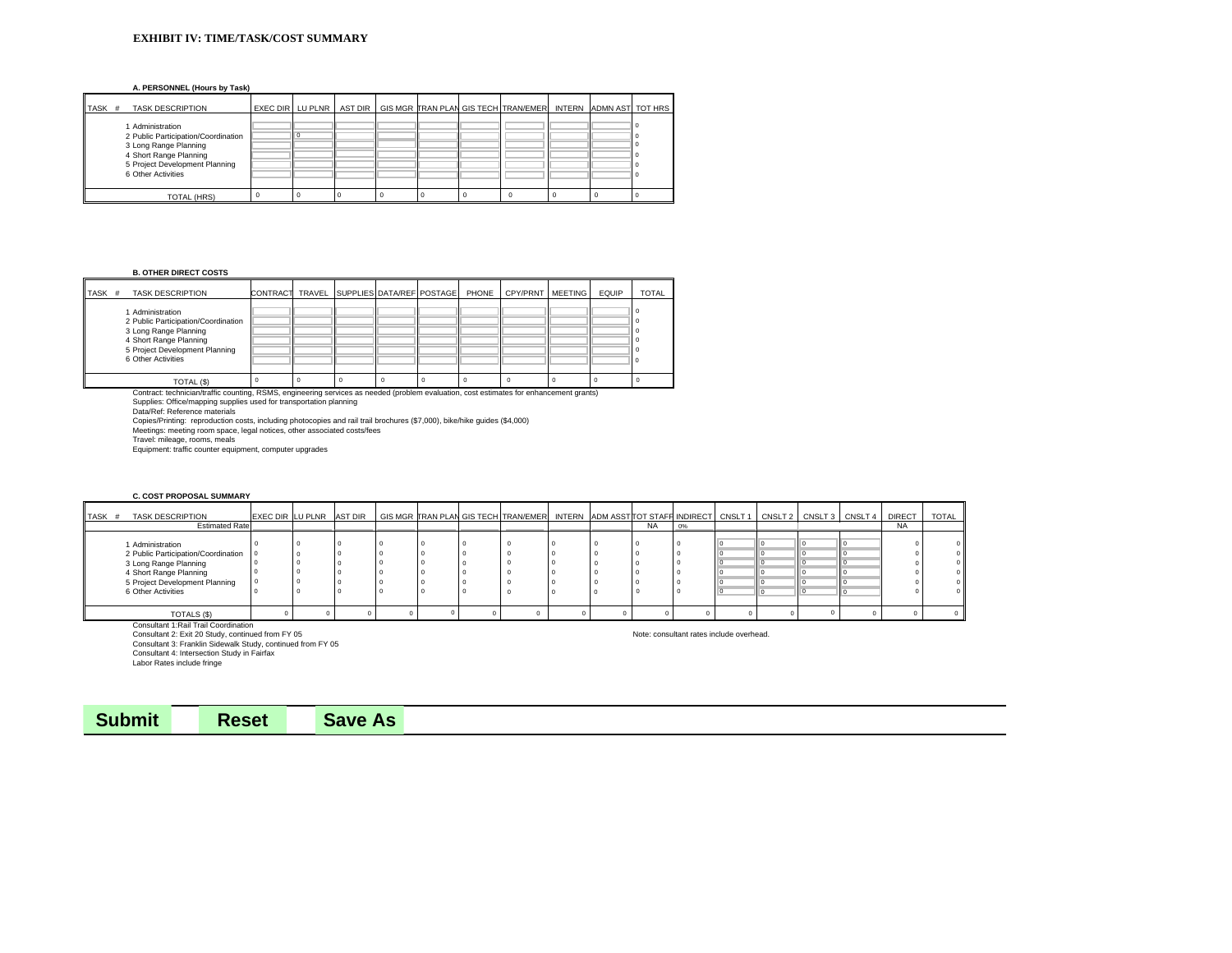## 5.3. Certificate of Indirect Costs

### **CERTIFICATE OF INDIRECT COSTS**

This is to certify that I have reviewed the indirect cost rate proposal submitted herewith and to the best of my knowledge and belief:

(1) All costs included in this proposal [identify date] to establish billing or final indirect costs rates for [identify period covered by rate] are allowable in accordance with the requirements of the Federal award(s) to which they apply and OMB Circular A 87, "Cost Principles for State, Local, and Indian Tribal Governments." Unallowable costs have been adjusted for in allocating costs as indicated in the cost allocation plan.

(2) All costs included in this proposal are properly allocable to Federal awards on the basis of a beneficial or causal relationship between the expenses incurred and the agreements to which they are allocated in accordance with applicable requirements. Further, the same costs that have been treated as indirect costs have not been claimed as direct costs. Similar types of costs have been accounted for consistently and the Federal Government will be notified of any accounting changes that would affect the predetermined rate.

I declare that the foregoing is true and correct.

Governmental Unit: \_\_\_\_\_\_\_\_\_\_\_\_\_\_\_\_\_\_\_\_\_\_\_\_

| Signature: |  |
|------------|--|
|            |  |
|            |  |

Name of Official: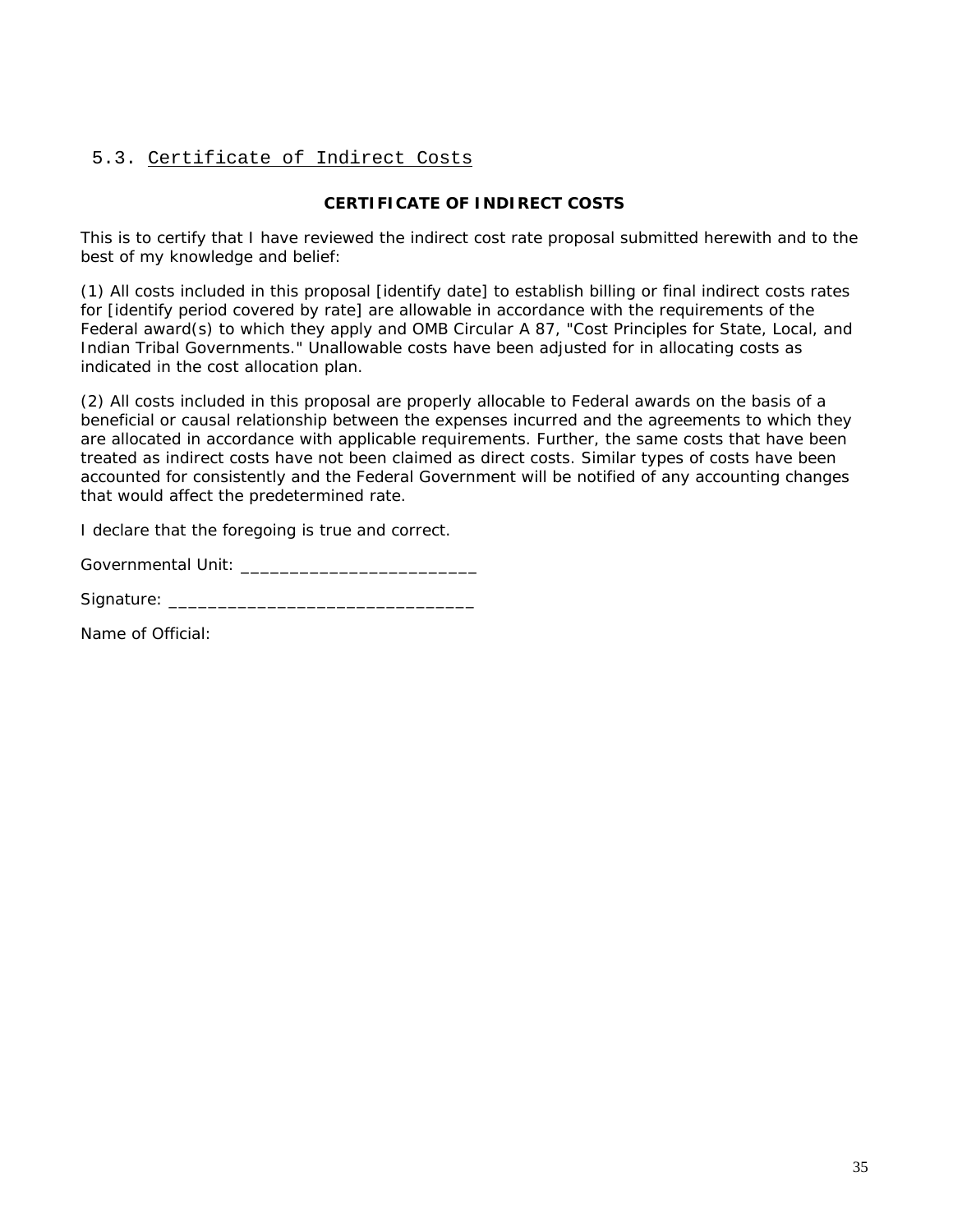### 5.4. Procurement System Self-Certification

### **PROCUREMENT SYSTEM SELF-CERTIFICATION**

 **In Accordance With 49CFR Part 18.36(g)(3)(ii)** 

**\_\_\_\_\_\_\_\_\_\_\_\_\_\_\_\_\_\_\_\_\_\_\_\_\_\_\_\_\_\_\_\_\_\_\_\_\_\_\_\_\_\_\_\_\_\_\_\_\_\_\_\_\_\_\_\_\_\_\_** 

**\_\_\_\_\_\_\_\_\_\_\_\_\_\_\_\_\_\_\_\_\_\_\_\_\_\_\_\_\_\_\_\_\_\_\_\_\_\_\_\_\_\_\_\_\_\_\_\_\_\_\_\_\_\_\_\_\_\_\_** 

### **A. ORGANIZATION'S NAME:**

### **B. ORGANIZATION'S ADDRESS:**

### **C. Summary of Significant Procurement Areas:**

- **1. Summary of the organization's contract administration system; i.e., structure of procurement office, delegations of authority and responsibility, reporting relationships, identification of formal documents setting forth these elements.**
- **2. Summary of written code of standards of conduct governing the performance of the organizations' employees engaged in the award and administration of contracts.**
- **3. Summary of procedures for review of proposed procurements to avoid purchase of unnecessary or duplicative items.**
- **4. Summary of selection procedures for procurement transactions in accordance with 49CFR, Part 18.36(c)(3)(i) and (ii).**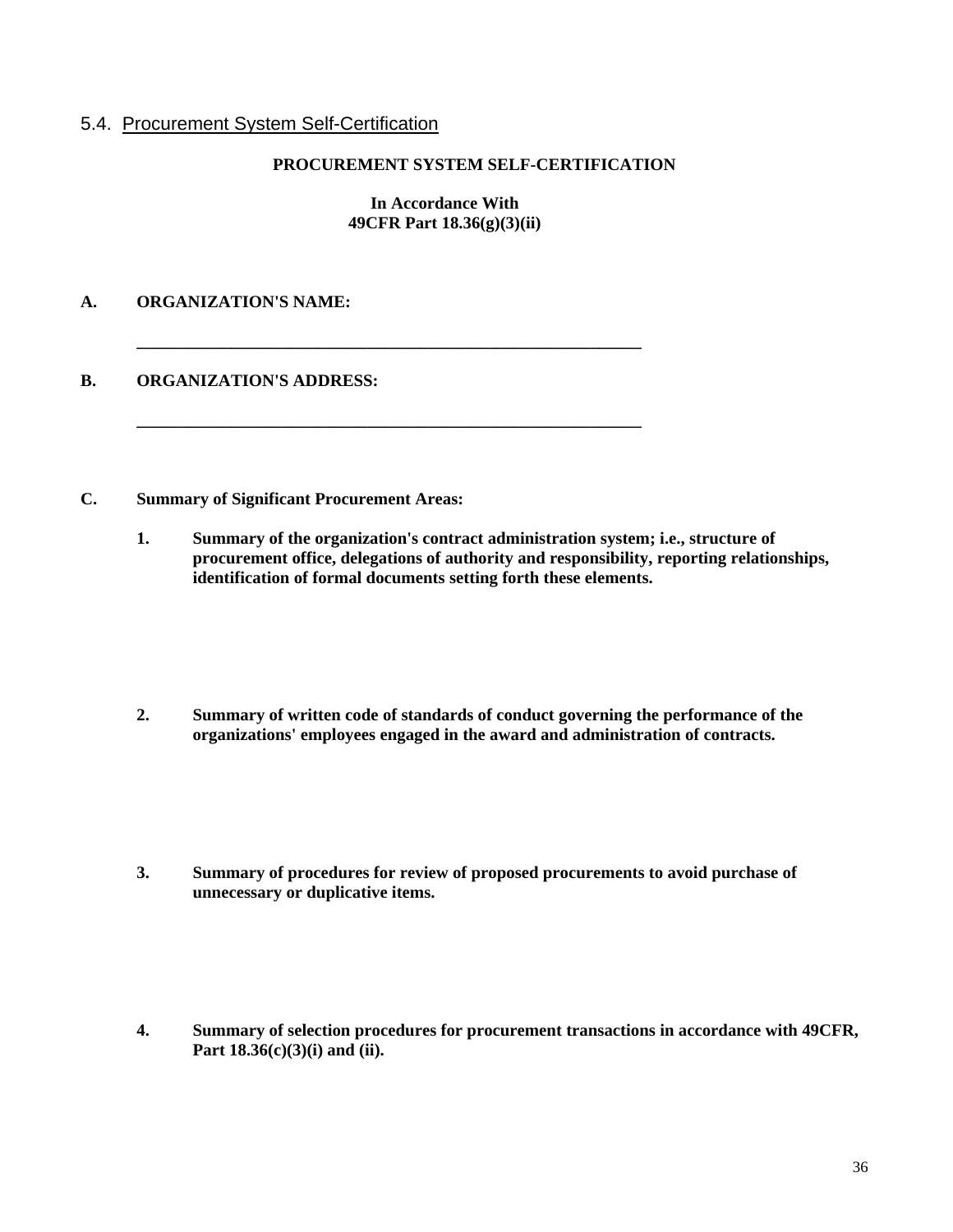- **5. Summary of small purchase procurement procedures if an organization intends to use this method of procurement for items that do not cost more than \$10,000 in the aggregate.**
- **6. Summary of method for conducting technical evaluation of proposals and selection, if an organization uses the competitive proposal method of procurement.**
- **7. Summary of bonding policy and requirements (or a statement that the organization uses the minimum requirements set forth in 49CFR Part 18.36(h).**
- **D. Grantee has attached a copy of its full bid protest procedure.**
- **E. Organization Certification:**

**I, as the authorized official of the organization listed above, hereby certify that Procurement System of the** 

 **(Organization's Name)** 

**meets all the applicable requirements of OMB Circular 49CFR, Part 18.36.** 

**Executed this\_\_\_\_\_\_\_\_\_\_\_\_\_\_\_\_ date of \_\_\_\_\_\_\_\_\_\_\_\_\_\_\_\_\_\_, 19\_\_\_\_\_\_\_\_.** 

**\_\_\_\_\_\_\_\_\_\_\_\_\_\_\_\_\_\_\_\_\_\_\_\_\_\_\_\_\_\_\_\_\_\_\_\_\_\_\_\_\_\_\_\_\_\_\_\_\_\_\_\_\_\_\_\_\_\_\_\_** 

**BY:\_\_\_\_\_\_\_\_\_\_\_\_\_\_\_\_\_\_\_\_\_\_\_\_ TITLE:\_\_\_\_\_\_\_\_\_\_\_\_\_\_\_\_\_\_\_\_\_\_\_\_\_\_** 

**ORGANIZATION:**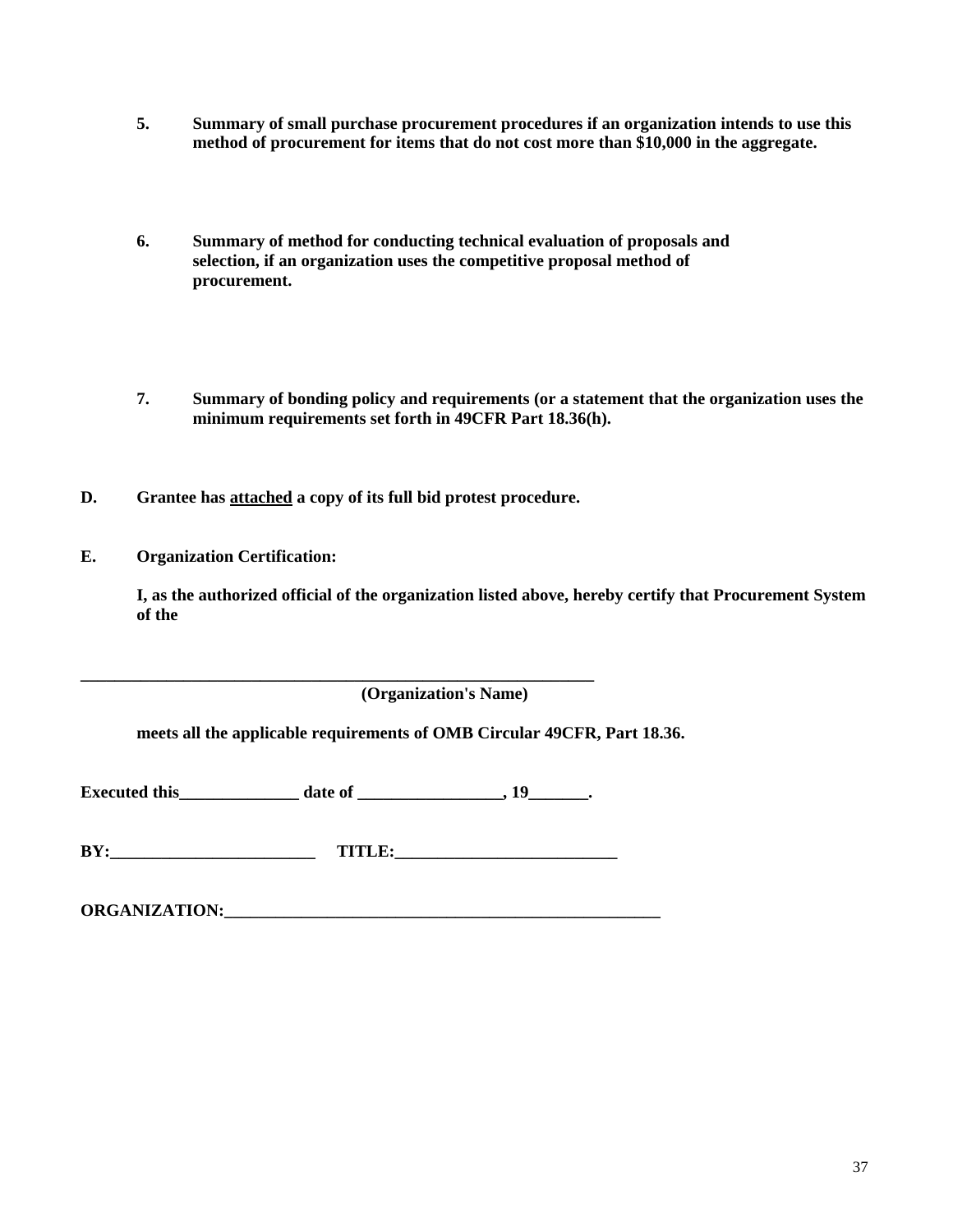### 5.5. Subrecipient Schedule of Federal Expenditures

### **STATE OF VERMONT SUBRECIPIENT SCHEDULE OF FEDERAL EXPENDITURES**

 **FISCAL YEAR ENDING DATE: VENDOR NUMBER:**

**SUBRECIPIENT NAME:** 

 **ADDRESS:** 

| <b>CFDA Number</b> | <b>Awarding Agency</b> | <b>Grant Number</b> | Expenditures |
|--------------------|------------------------|---------------------|--------------|
|                    |                        |                     |              |
|                    |                        |                     |              |
|                    |                        |                     |              |
|                    |                        |                     |              |
|                    |                        |                     |              |

- 1. **Fiscal Year Ending:** The ending date of the subrecipient's fiscal year covered by this report.
- 2. **CFDA number:** The Catalog of Federal Domestic Assistance identification number.
- 3. **Awarding Agency:** The federal, state, or other pass-through entity awarding funds to this subrecipient.
- 4. **Grant Number:** The number assigned by the awarding agency to identify specific grant awards.
- 5. **Expenditures:** Expenditure/expense transactions associated with carrying out the requirements of the federal grant, regardless of whether or not reimbursement has been made by the granting agency. Include, in schedule or notes, the value of federal awards expended for non-cash assistance.

Complete one form for each organization, including all federal funds expended by the organization. List each grant award separately, attaching a separate sheet if more lines are needed.

*This form is required only from those subgrantees not requiring a single audit. It should be completed once annually for all federal grant expenditures incurred by the organization at the conclusion of its fiscal year. This form must be completed by the Chief Financial Officer, Controller, Treasurer, Business Manager, or other person responsible for the financial records of the organization.* 

Attach to the Certification of Audit Requirement and mail to: Department of Finance & Management Financial Operations Division 109 State Street, 4<sup>th</sup> Floor Montpelier, VT 05609-5901

| I certify that the above information is correct:          |                                                                                                                 |
|-----------------------------------------------------------|-----------------------------------------------------------------------------------------------------------------|
| Name:<br><u> 1980 - Jan Stein, amerikansk politiker (</u> |                                                                                                                 |
| Signature:                                                |                                                                                                                 |
| Phone:                                                    | Email: 2008. 2009. 2009. 2009. 2012. 2013. 2014. 2015. 2016. 2017. 2018. 2019. 2014. 2016. 2017. 2017. 2017. 20 |
|                                                           | 38                                                                                                              |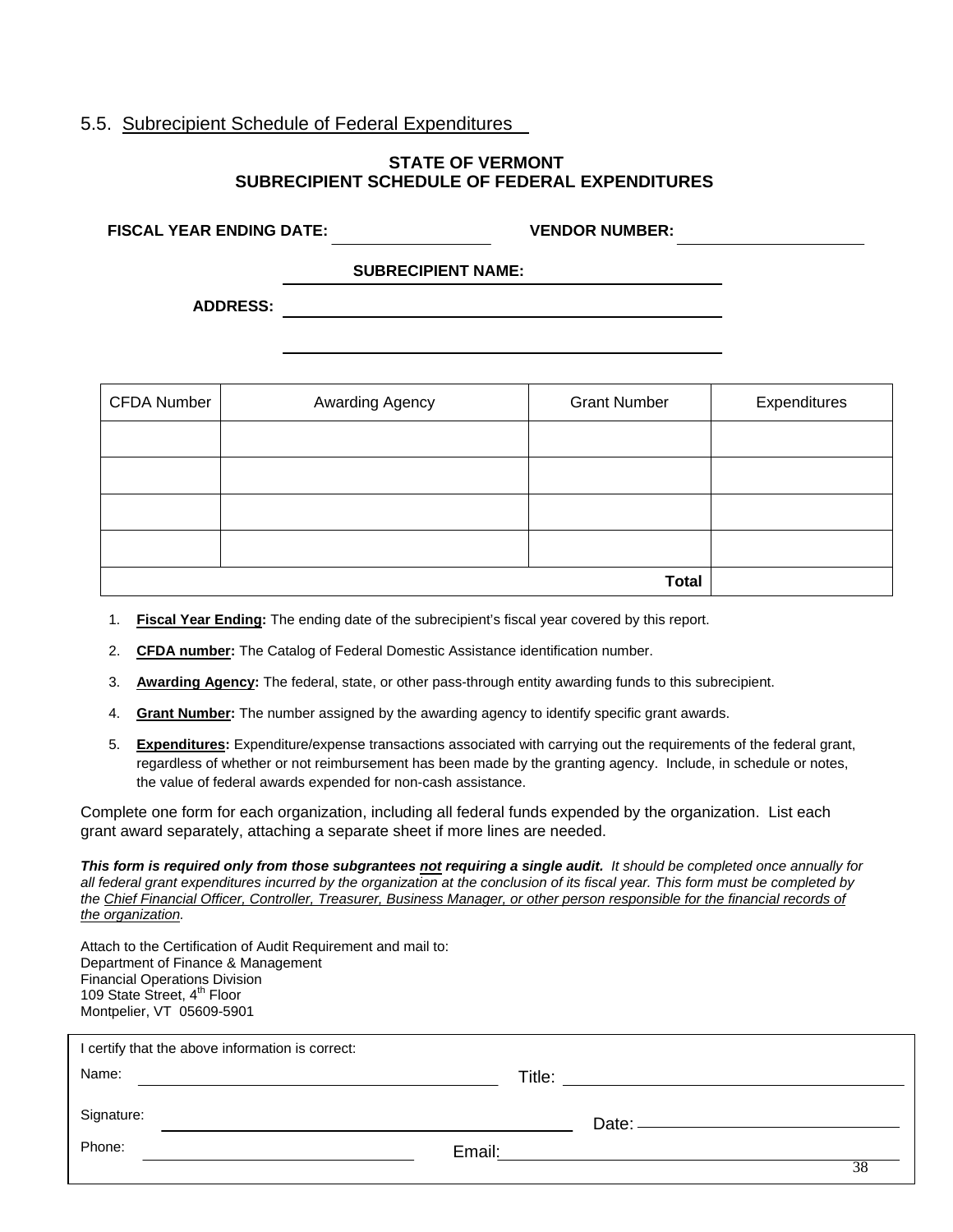### 5.6. Certification of Audit Requirement

## **STATE OF VERMONT CERTIFICATION OF AUDIT REQUIREMENT**

Pursuant to OMB Circular A-133, " Audits of States, Local Governments, and Non-Profit Organizations", a subrecipient that expends \$500,000 or more in federal assistance during its fiscal year is required to have a single audit conducted in accordance with the Single Audit Act, except when it elects to have a program specific audit. The subrecipient may elect to have a program specific audit if it expends funds under only one federal program and the federal program's laws, regulations or grant agreements do not require a financial statement audit of the entity.

A subrecipient is exempt from having a Single Audit if the entity expends less than \$500,000 in total federal assistance in its fiscal year. If the subrecipient is not required to have a single audit a **Subrecipient Schedule of Federal Expenditures** must be completed and be submitted with this form.

| <b>SUBRECIPIENT NAME:</b> |                 |                                                                                                                                                                                                                                                                                                                                                                                                                                                                                                                               |  |
|---------------------------|-----------------|-------------------------------------------------------------------------------------------------------------------------------------------------------------------------------------------------------------------------------------------------------------------------------------------------------------------------------------------------------------------------------------------------------------------------------------------------------------------------------------------------------------------------------|--|
|                           | <b>ADDRESS:</b> |                                                                                                                                                                                                                                                                                                                                                                                                                                                                                                                               |  |
|                           |                 |                                                                                                                                                                                                                                                                                                                                                                                                                                                                                                                               |  |
|                           |                 | SINGLE AUDIT IS REQUIRED FOR THE ABOVE FISCAL YEAR:                                                                                                                                                                                                                                                                                                                                                                                                                                                                           |  |
|                           |                 | <b>NO</b><br><b>YES</b>                                                                                                                                                                                                                                                                                                                                                                                                                                                                                                       |  |
|                           |                 | If a single audit is required, the subrecipient must submit a copy of it to the State within nine (9)<br>months after its fiscal year-end. The State of Vermont will assign a Primary Pass-Through Entity and<br>that entity will notify the subrecipient of that assignment. The subrecipient will submit its audit to that<br>entity as well as any other pass-through entity that requests it. Do not submit a copy of the single<br>audit report with this form, or directly to the Department of Finance and Management. |  |

**This form must be completed by the Chief Financial Officer, Controller, Business Manager, Treasurer, or other person responsible for the financial records of the organization**. (Under normal circumstances, it should not be completed by the program manager.) Completed forms are required annually, within forty-five (45) days after the end of the organization's fiscal year.

Submit to: Department of Finance and Management Financial Operations Division 109 State Street, 4<sup>th</sup> Floor Montpelier, VT 05609-5901

| I certify that the above information is correct: |        |
|--------------------------------------------------|--------|
| Name:                                            | Title: |
| Signature:                                       | Date:  |
| Email:<br>Phone:                                 |        |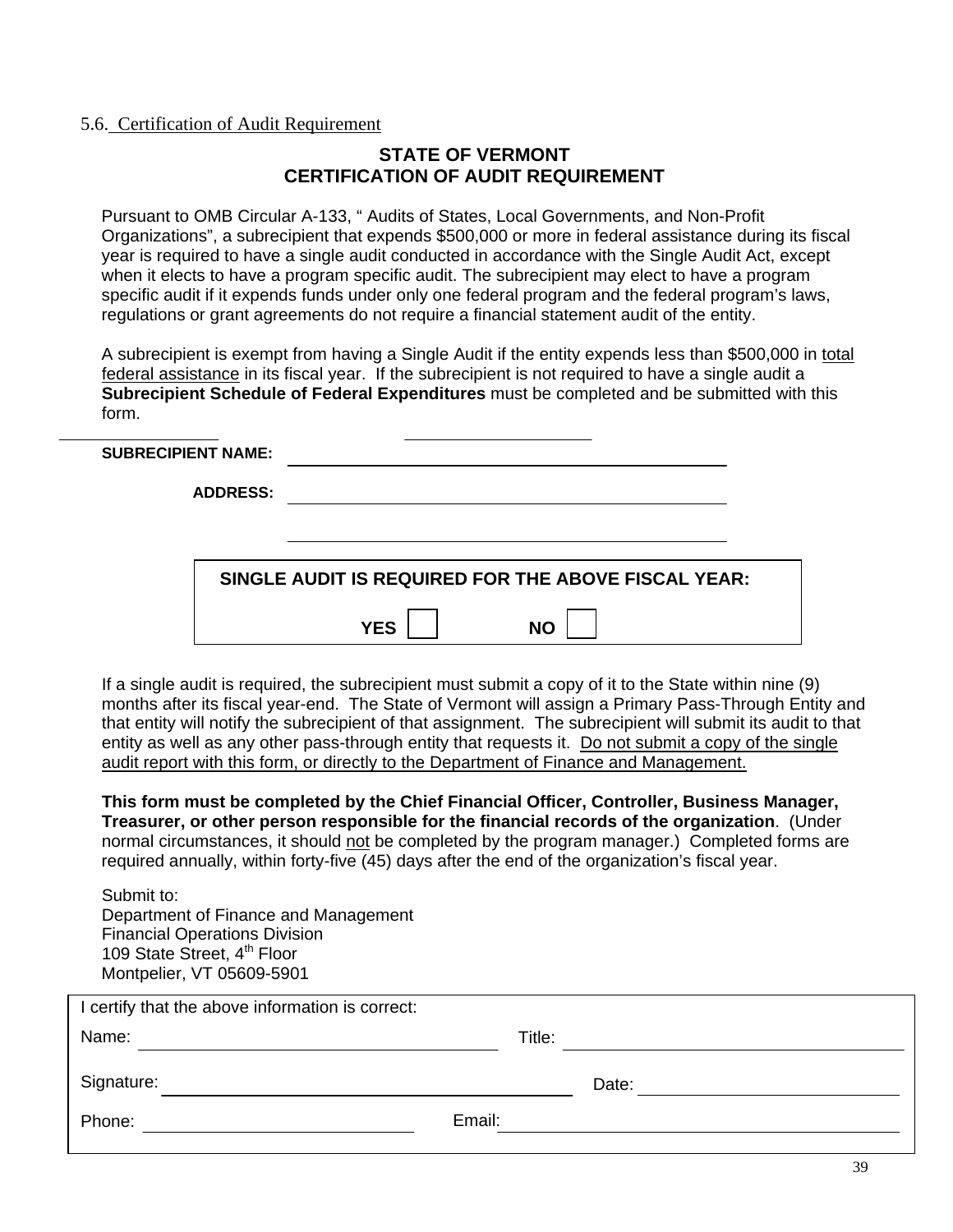## 5.7. Billing Procedures and Procurement Guidelines

Federal procurement procedures are detailed in 49CFR18.36. The following summarizes what participants in the TPI program must do to meet these regulations. This summary is meant as guidance and does not replace what is contained in the codes of federal regulations.

TPI participants may use their own regular procurement procedures, provided these meet the minimum requirements outlined here. The underlying principle is that full, open and fair competition shall be maintained. Full competitive procurement procedures according to 49CFR18.36 must be maintained when the total cost of the services is \$75,000 or greater.

Please refer to the following table and descriptions that follow to guide you through the acquisition process:

| <b>Cost of Eligible Service</b> | <b>Applicable Procurement Procedure</b> |
|---------------------------------|-----------------------------------------|
| <b>Under \$1,000</b>            | <b>Minor Acquisition</b>                |
| $$1,000$ to \$10,000            | <b>Small Purchase</b>                   |
| $$10,000$ to \$75,000           | Simplified Acquisition                  |
| Over \$75,000                   | <b>Formal Acquisition</b>               |

## **\*Minor Acquisition\***

### **Between 0 and < \$1,000**

If services are less than \$1000, the TPI participant will research the price and availability and may contact known suppliers to determine which offers the most economical price for the quantity and quality specified. When research is completed, a determination is made from which the source purchase shall be made. The TPI participant must place in the official project file, documentation of how they made their decision.

Agreements for procurements under \$1,000 may be brief. The brief agreement format may consist of a single sheet labeled "contract" stating the parties and essential terms. The essential terms should include the services to be performed, anticipated deliverables, the beginning and ending dates, the amount payable and payment provisions.

## **\*SMALL PURCHASE PROCUREMENT\***

## **Between \$1,000 and < \$10,000**

The TPI participant may solicit price quotations and/or proposals from three or more sources that customarily offer the services. (This solicitation may be by phone, provided you document it). It is important that you solicit three or more proposals, but it is acceptable to receive fewer. You may make your choice based on one or two proposals. Choice of service providers is not based solely on cost. The project manager should provide a description of the qualifications sought in their solicitation and why the chosen source meets their needs. A description of the prices charged by the sources and an explanation as to why such charges are both cost effective and reasonable should be provided. The TPI participant must place the following documentation in the official project file:

 $\hat{\mathbf{\Phi}}$  A description of the work and qualifications sought.

 $\diamond$  Who, how, and when you contacted the three sources that offer such services.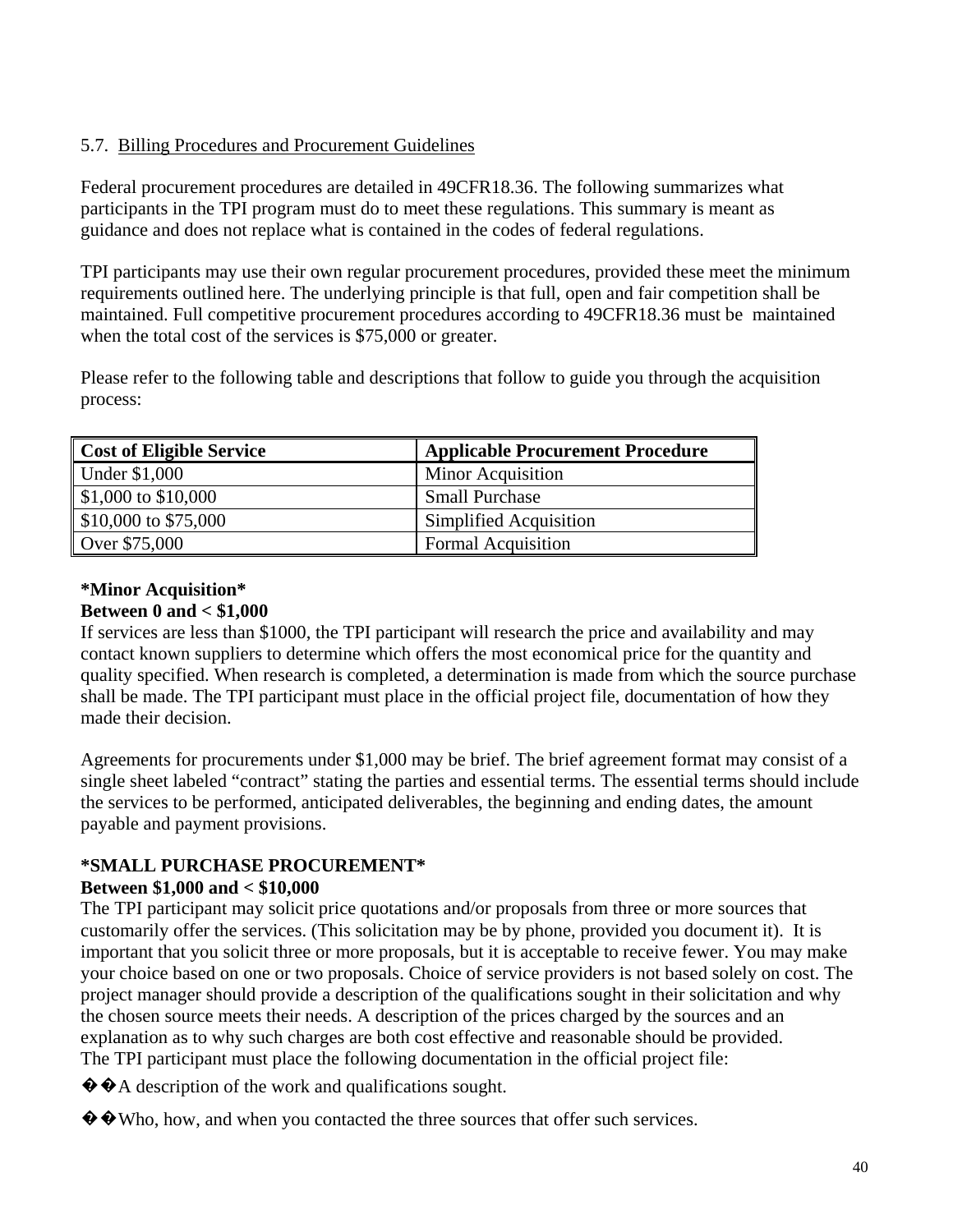$\lozenge$   $\lozenge$  The proposal you accepted, its price, and your explanation of why it is cost effective and reasonable.

 $\blacklozenge$   $\blacklozenge$  It is important that you solicit three or more proposals, but it is acceptable to receive fewer. You may make your choice based on one or two proposals.

## **\*SIMPLIFIED ACQUISITION PROCUREMENT\***

## **Between \$10,000 and <\$75,000**

The TPI participant must prepare a scope of services and a cost estimate for the services sought (for internal use). Solicitation of written price quotations and proposals will be sought from three or more sources that customarily offer these services. The sponsor shall clearly state to all sources what the basis of selection will be; awards generally are made on the basis of technical merit and responsiveness to the scope of services. The comparative costs of the proposals may be considered but may not be the main basis of selection; the financial data received should be reviewed to ensure the prospective source is capable of performing the work.

You must place the following documentation in the official project file:

 $\lozenge$   $\lozenge$  The scope of services you prepared and your internal cost estimate.

 $\diamond$   $\diamond$  Your RFP including the written statement of what the basis for selection and award will be.

��Who, how, and when you solicited written proposals from the three or more sources that offer such services.

**♦ ♦ A** copy of the selected proposal.

## **\*FORMAL ACQUISITION PROCEDURE\***

**\$75,000 or greater** 

Must be according to 49CFR18.36. http://www.fhwa.dot.gov/legsregs/directives/cfr49toc.htm

Section 5.4 is a good example of procurement procedures which not only comply with the above mentioned federal regulations and procurement self-certification requirements, but are clear and familiar to the community of firms that will be competing for these contracts.

## **\*PROCUREMENT BY NON-COMPETITIVE NEGOTIATION\***

Procurement by noncompetitive negotiation is procurement through solicitation from only one source, or after solicitation of a number of sources, competition is determined inadequate. Procurement by noncompetitive negotiation may be used only when the award of a contract is not feasible under a competitive process and one of the following circumstances applies:

1) The service is available only from a single source; 2) There is an emergency which will not permit the time

necessary to conduct competitive negotiation; 3) VTrans

authorizes non-competitive negotiation; or

A written sole source justification must be prepared for review and approval by the VTrans Transportation Planning Coordinator. The TPI participant will ensure that VTrans approval is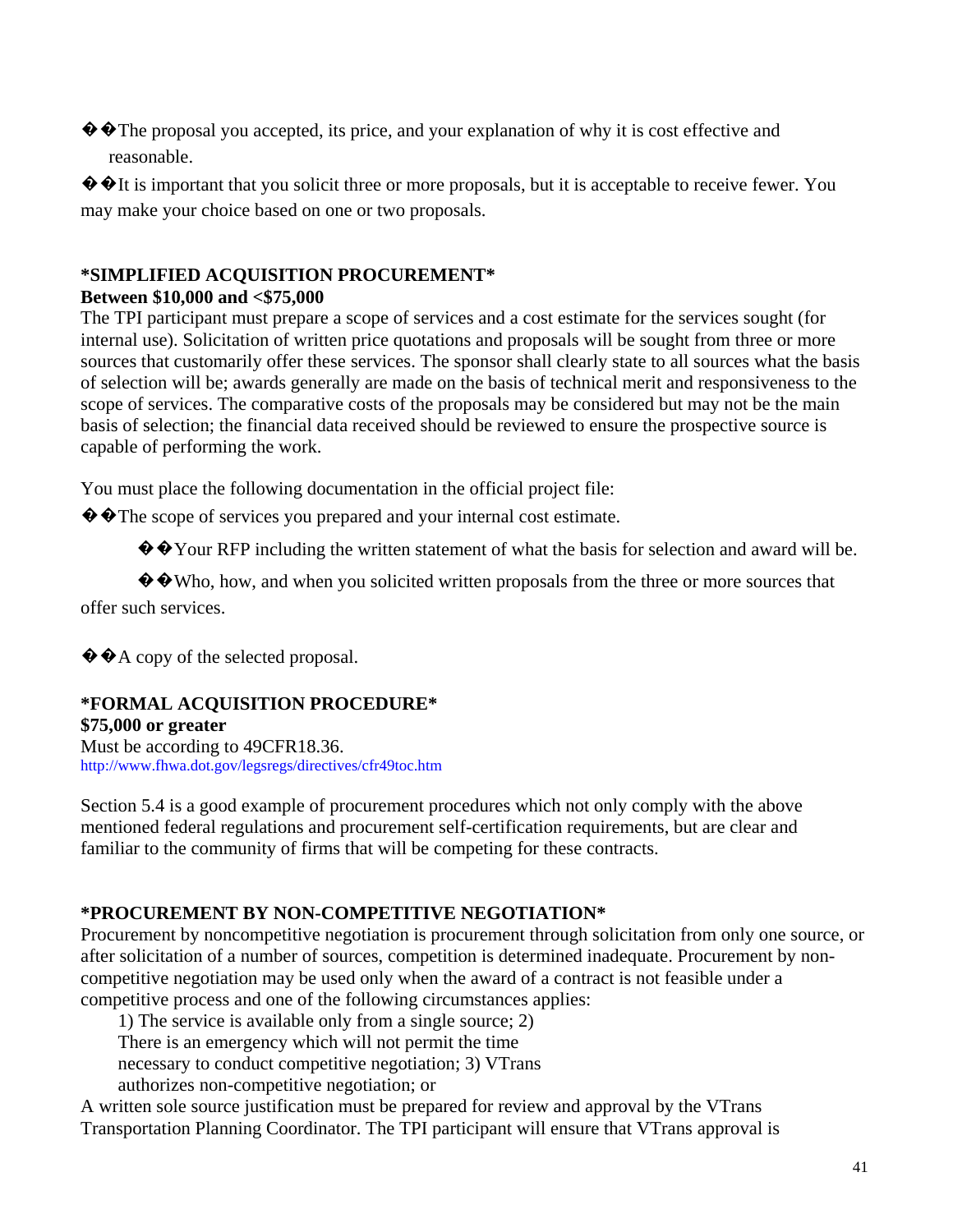obtained **before** entering into negotiations or making an award of a non-competitive awarded agreement.

### **\*ENGINEERING AND DESIGN SERVICES\***

### http://www.access.gpo.gov/nara/cfr/cfrhtml\_00/Title\_23/23cfr172\_00.html

In general, TPI funds should not be used for engineering and design services. These are considered part of the project development process (e.g. detailed engineering plans, environmental permitting, architectural plans, etc.). Most services procured with TPI funds fall under the category of "planning activities," including conceptual alignment analyses and preliminary environmental investigations and conceptual designs.

On the rare occasion where this might be an issue, the TPI participant must obtain the advance written approval of VTrans and FHWA beforehand. Procurement of engineering and design related services shall be in accordance with Title 19, Chapter 1, **§**10a, VSA; and 23 CFR Part 172. This involves a qualifications-based award process as part of the competitive procurement process.

### **\*EQUIPMENT \***

### http://www.fhwa.dot.gov/legsregs/directives/cfr49toc.htm

Equipment purchased with TPI funds should be recorded, managed, and disposed with, according to the conditions set forth in the cooperative agreement between VTrans and the TPI participant and with the written approval of the VTrans Transportation Planning Coordinator. This is in accordance with the provisions of 49 CFR 18.32.

### 5.7.1. Sample Procurement Procedures

### **Regional Planning Commission Procurement Procedures**

### **1.0 Purpose and Authority:**

The purpose of this document is to describe the process through which the Regional Planning Commission will procure consultant services and equipment for the accomplishment of assignments under the Transportation Planning Initiative beyond the ability of the Commission staff due to workload or available in-house expertise.

This document is intended to satisfy the requirements to self-certify Subrecipient procurement procedures as in compliance with applicable federal regulations (pursuant to 49 CFR 18.36(g)3.)

These policies and procedures have been developed in accordance with the following state and federal statutes and regulations:

24 VSA Chapter 117 - Vermont Municipal and Regional Planning and Development Act.

Vermont Agency of Administration Administrative Bulletin 3.5 Contracting Procedures for Services.

Title 49 Code of Federal Regulations (CFR) Part 18 - Uniform Administrative Requirements for Grants and Cooperative Agreements to State and Local Governments.

U.S. Office of Management and Budget (OMB) Circulars as follows: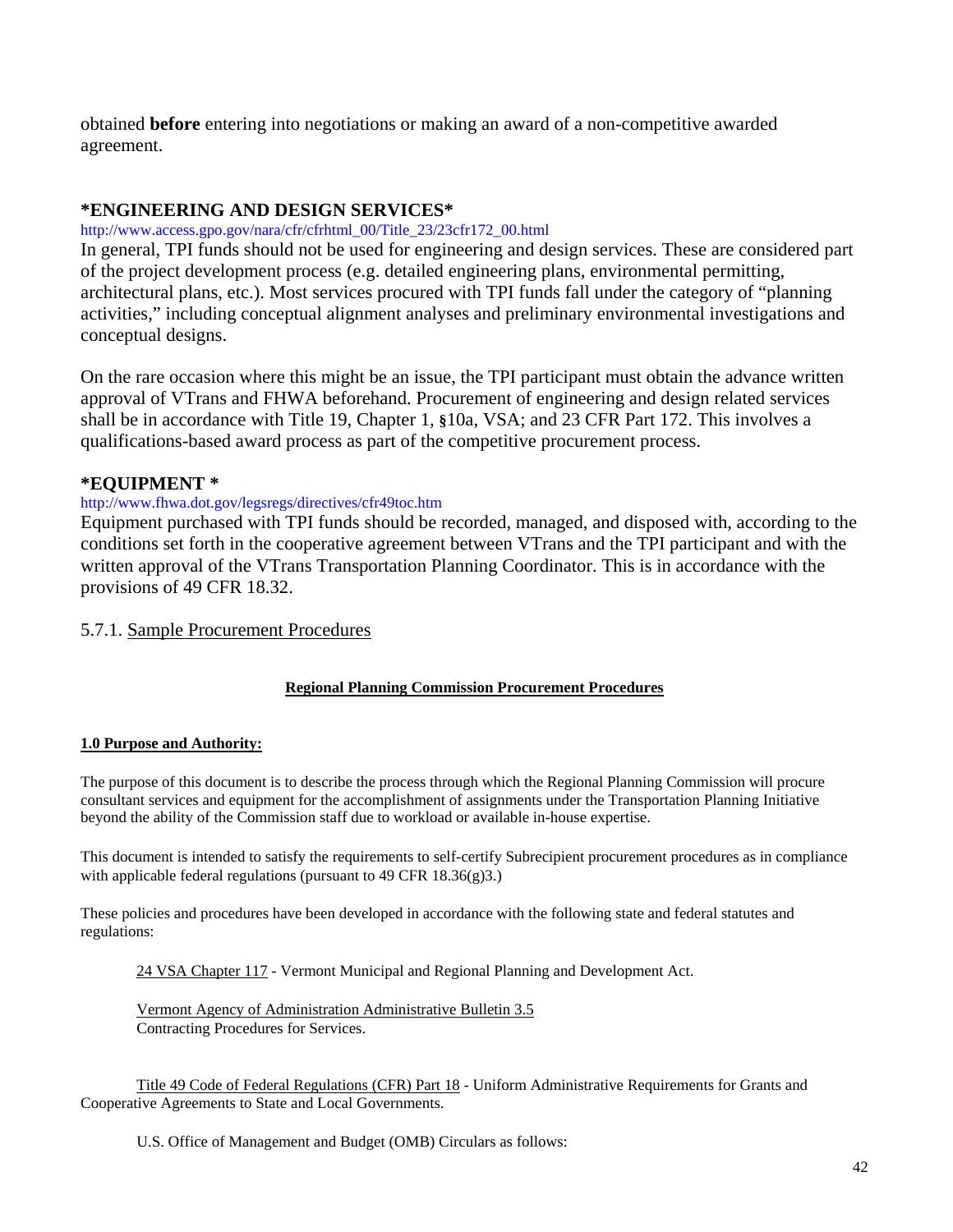- � OMB A-87 costs Principles for State and Local Government.
- � OMB A-102 Administrative Requirements for Grants-in-Aid for States and Local Governments.
- � OMB A-133 Audits of States, Local Governments, and Non-Profit Organizations

### **2.0 Definitions:**

Agency - Vermont Agency of Transportation.

Contractor -Any third party providing services or materials to the Subrecipient for the purpose of accomplishing the Work Plan. Equipment - Tangible, personal property having a useful life of more than one year and an acquisition cost of \$5,000 or more per unit.

Federal Agency -Federal Highways Administration, U.S. Dept. of Transportation.

FHWA - Federal Highways Administration, U.S. Dept. of Transportation.

Subrecipient - Regional Planning Commission.

Planning Coordinator - VTrans Policy and Planning Division staff responsible for the coordination of work

accomplished under the Planning Initiative.

VTrans - Vermont Agency of Transportation.

Work Plan - The schedule of work elements for which financial support is requested under the VTrans' Transportation Planning Initiative.

### **3.0 General Procurement:**

a. The Subrecipient will maintain a contract administration system which ensures that contractors perform in accordance with the terms, conditions and specifications of their contracts or purchase orders.

- b. The Subrecipient will maintain a written code of standards of conduct as part of the Subrecipient Personnel Policies governing the performance of their employees engaged in the award and administration of contracts under this program. In addition, no employee, officer or agent of the Subrecipient shall participate in the selection, award or administration of a contract supported by State or Federal funds if a conflict of interest, real or apparent, would be involved. Such a conflict would arise when:
	- i. The employee, officer or agent or,
	- ii. Any member of his immediate family or,
	- iii. His or her partner, or
	- iv. Any organization which employs, or is about to employ, any of the above has a financial or other interest in the form selection for award.

The Subrecipient officers, employees or agents will neither solicit nor accept gratuities, favors or anything of monetary value from contractors, potential contractors, or parties to sub-agreements. The Subrecipient may set minimum rules where the financial interest is not substantial or the gift is an unsolicited item of nominal intrinsic value. To the extent permitted by State or local law or regulations, such standards of conduct will provide for penalties, sanctions, or other disciplinary actions for violations of such standards by the Subrecipient officers, employees or agents, by consultants or their agents.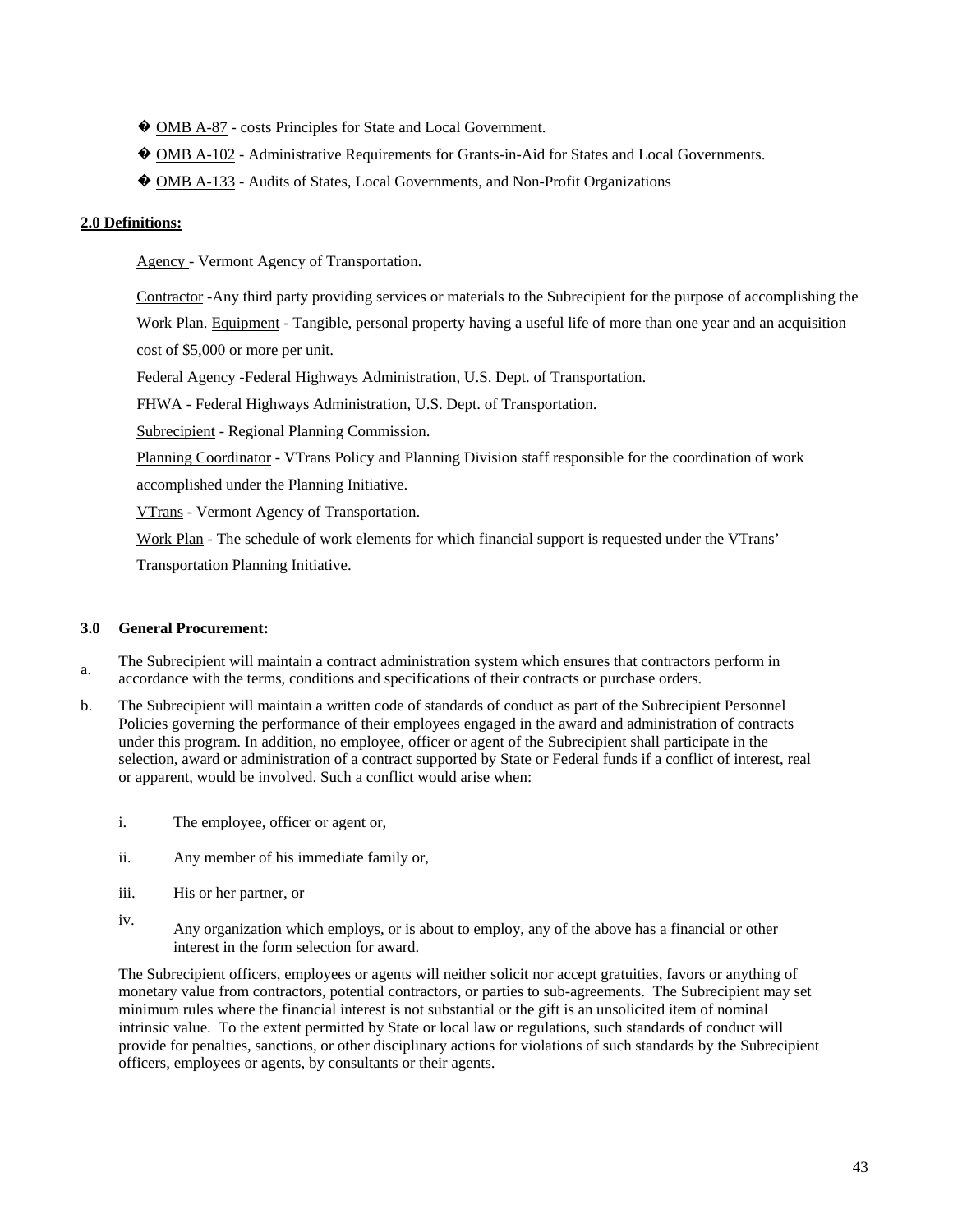- c. The Subrecipient will review proposed procurement to avoid purchase of unnecessary or duplicative items. Consideration will be given to consolidating or breaking out procurement to obtain a more economical purchase. Where appropriate, an analysis should be made of lease versus purchase alternatives, and any other appropriate analysis to determine the most economical approach.
- d. In order to foster greater economy and efficiency, the Subrecipient will endeavor to enter into State and local intergovernmental agreements for procurement or use of common goods and services.
- e. The Subrecipient will endeavor to use federal and state excess and surplus property in lieu of purchasing new equipment and property whenever such use is feasible and reduces project costs.
- f.

g.

The Subrecipient will maintain records sufficient to detail the significant history of procurement. These records will include, but not be limited to, the rational of the method of procurement, selection of contract type, contractor selection or rejection, and the basis for the contract price.

The Subrecipient will use time and material-type contracts only:

a. after a determination that no other contract is suitable, and

b. if the contract includes a ceiling price that the contractor exceeds at its own risk.

h. The Subrecipient alone will be responsible, in accordance with good administrative practice and sound business judgment, for the settlement of all contractual and administrative issues arising out of procurements. These issues include, but are not limited to, source evaluation, protest, disputes, and claims. These standards do not relieve the Subrecipient of any contractual responsibilities under its contracts.

i. The Subrecipient will have protest procedures to handle and resolve disputes as part of all contracts awarded, and shall, in all instances of such occurrences, disclose information regarding the protest to the Agency. A protestor must exhaust all State and local potential remedies before pursuing a protest with the Federal Agency. Review by the Federal agency will be limited to alleged violations of federal laws or regulations, or Subrecipient protest procedures.

j. All procurement transactions will be conducted in a manner providing full and open competition. The Subrecipient will be alert to organizational conflicts of interest or noncompetitive practice among contractors that may restrict or eliminate competition or otherwise restrain trade. Awards will be made to the contractor whose offer is most responsive to the solicitation and is most advantageous to the Subrecipient.

k. Solicitations for goods and services shall be based upon a clear and accurate description of the technical requirements for the material, product or service to be procured. Such a description shall not, in competitive procurement, contain features which unduly restrict competition. Brand name or equal description may be used as a means to define the performance of other salient requirements of procurement, and when so used, the specific features of the name brand, which must be met by bidders, shall be clearly specified.

l. Positive efforts shall be made by the Subrecipient to utilize Vermont's small businesses and minority-owned businesses as sources of supplies and services. Such efforts will allow these sources the maximum feasible opportunity to compete for contracts.

m. Some form of price or cost analysis shall be made in connection with every procurement action. Price analysis may be accomplished in various ways, including the comparison of price quotations submitted, market prices and similar indications together with discounts. Cost analysis is the review and evaluation of each element of cost to determine reasonableness, allocability and allowability. The Subrecipient must make independent estimates before receiving bids or proposals.

n. All bids must be binding. Increases may be granted only in cases in which the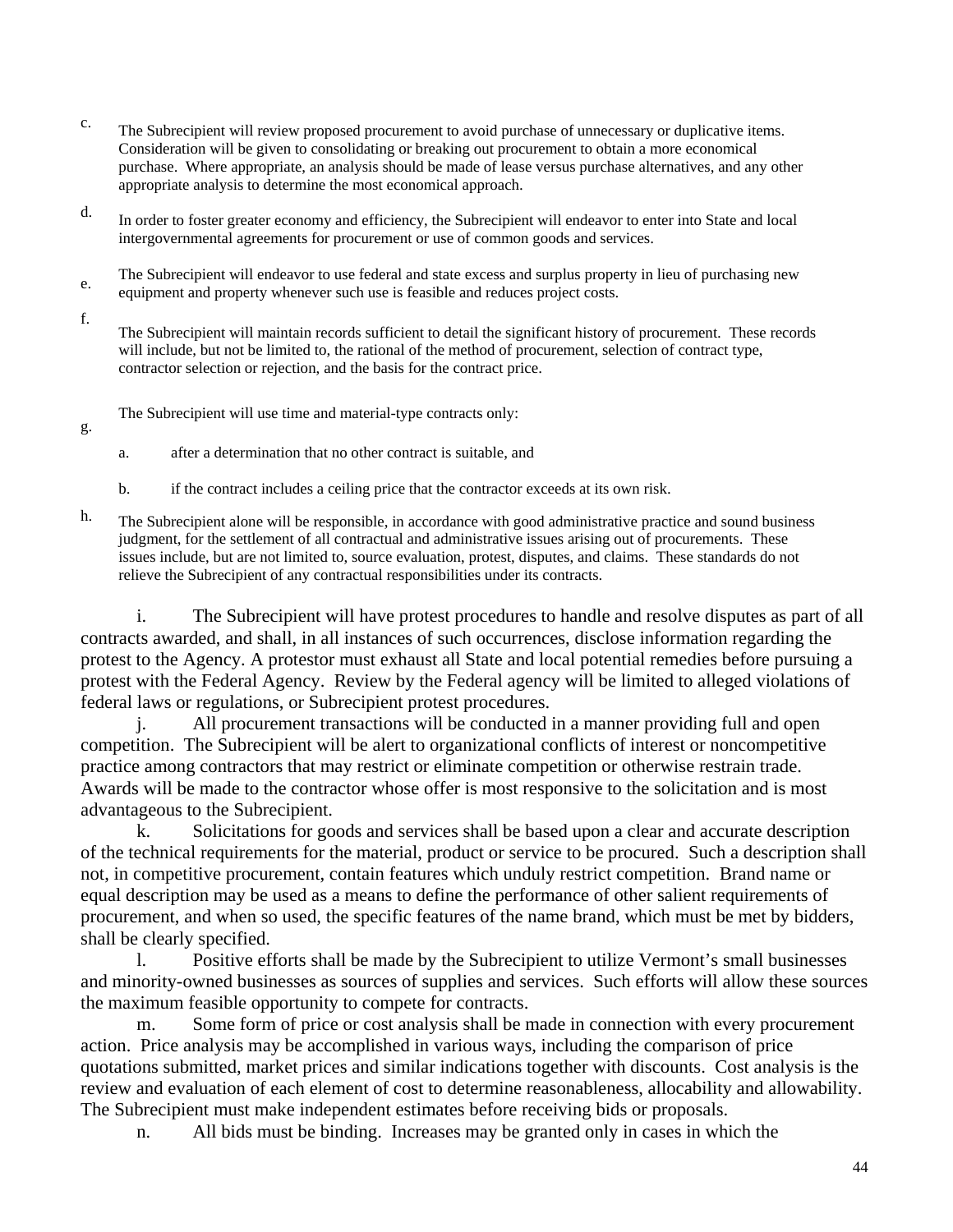Subrecipient and VTrans agree in writing that there is work required beyond that in the scope of the original bid specifications.

o. Small purchases (below \$10,000 in aggregate) may be procured using a process, which solicits price, or rates quotations obtained from at least three qualified sources, and receives approval from the Planning Coordinator. Small purchases (below \$250 aggregate) of consumable supplies shall be exempt from this requirement.

p. For those purchases above \$10,000, the Subrecipient shall use either a sealed bid or a competitive proposal process. In either case, provision shall be made to publicly advertise the solicitation and secure an adequate number of bid/proposals. The Subrecipient will develop and use technical evaluation and review criteria, and choose the contractor proposal which best responds to the bid/proposal specifications.

q. Procurement by non-competitive proposals may be used within the written approval of VTrans only if it is determined that either the small purchase, sealed bid or competitive proposal process is not feasible, AND one of the following circumstances applies:

8 The item is available only from a single source;

8 The public exigency or emergency for the requirement will not permit a delay resulting form competitive solicitation;

8 After solicitation from a number of sources, competition is determined inadequate.

The following requirements shall apply in a competitive negotiation situation:

1 Proposals shall be solicited from an adequate number of qualified sources to permit reasonable competition, consistent with the nature and requirements of the procurement. All qualified sources may submit a proposal. The request for proposals shall be publicized.

2 The request for proposal shall identify all significant evaluation factors, including price or cost where required and their relative importance.

Provision shall be made for technical evaluation of the proposals received, determinations of responsible offerors for the purpose of written or oral discussions, and selection for contract award.

4 Award may be made to the responsible offeror whose proposal will be most advantageous, price and other factors considered. Unsuccessful offerors will be notified promptly.

r. All solicitations for engineering and design-related services shall follow the procurement process outlined in 23 CFR, Part 172.

s. The Subrecipient will comply with 19 VSA 10a for procurement of Architectural Engineering (A/E) and related professional services. Only Agency pre-qualified firms for A/E may be used as approved by program engineer.

t. The Subrecipient procurement file must contain the Planning Coordinator's written approval of:

2 The technical specifications for all proposed procurement (purchases or personal services contracts).

2 The list of firms to be notified about a procurement request. Full and open competition is required.

2 The final draft contract or agreement or purchase order including submission of the Subrecipient cost estimates, a description of the cost on price analysis performed by the Subrecipient, and the technical evaluation of all proposals.

u. A procurement selection committee shall be established appointing the planning coordinator as a non-voting member.

v. The Subrecipient shall use VTrans provided pro-forma contracts and agreements for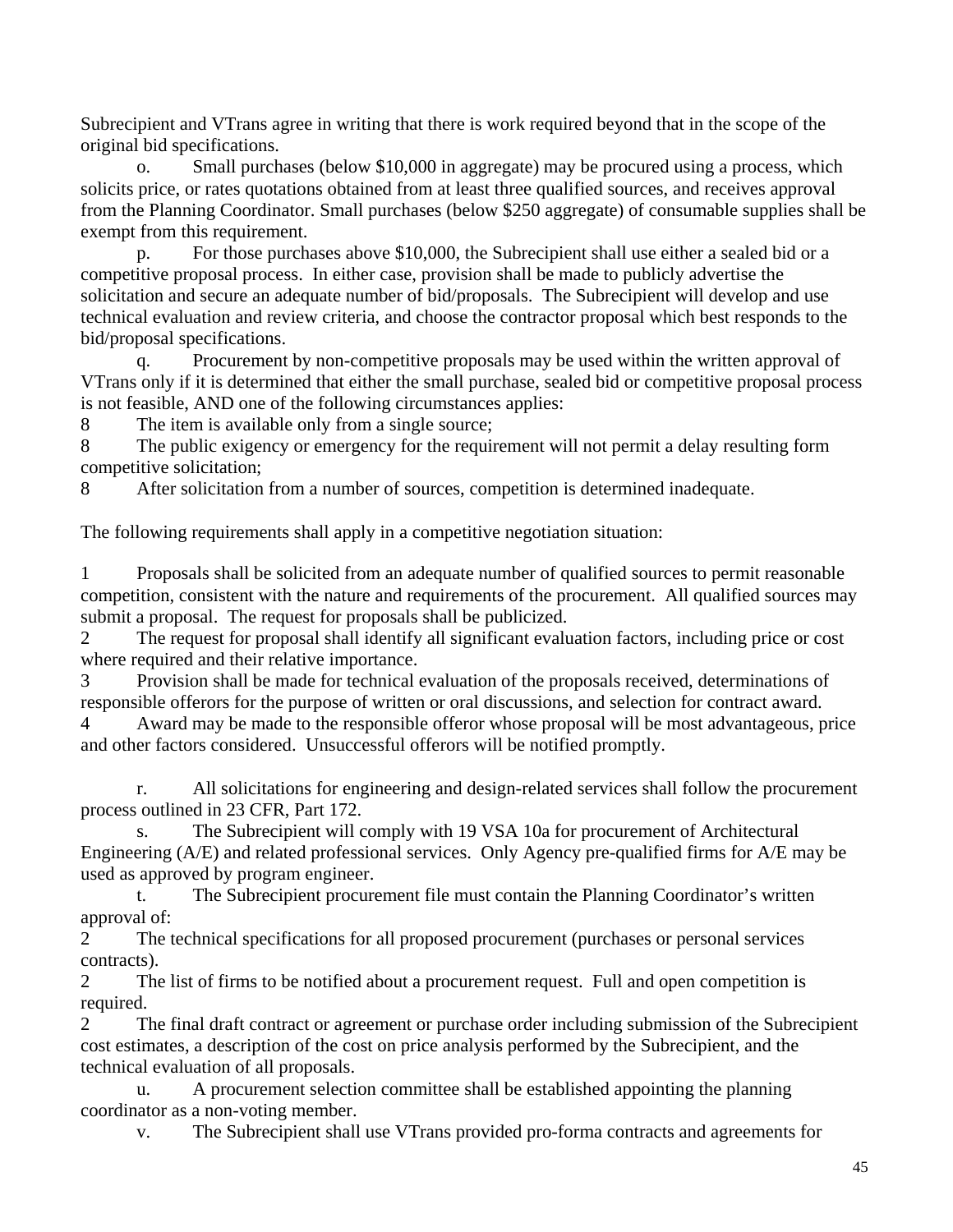contractual compliance with State and Federal requirements.

w. The Subrecipient shall prepare a technical evaluation for the proposals received.

x. The Agency will be billed direct, eligible costs associated with the Work Plan at actual cost or less.

## 5.7.2. Purchase of Equipment:

All equipment must be approved as part of the approval of the overall annual work plan. Title to the equipment shall be jointly held between VTrans and the Subrecipient. The purchased equipment must be directly related to the implementation of the work plan and is to be used only for the originally authorized purpose. If the equipment is no longer needed, the Subrecipient will notify VTrans of this for possible use on other projects or programs supported by VTrans or FHWA. However, when acquiring replacement equipment approved by VTrans, the Subrecipient may use the equipment to be replaced as a trade-in or sell the equipment and use the proceeds to offset the cost of the replacement equipment.

The Subrecipient will not use equipment acquired with grant funds to provide services for a fee in order to compete unfairly with private firms which provide equivalent services.

The Subrecipient will be responsible for the management of the equipment while in use in such a fashion that at a minimum meets the following requirements:

a. Property records must be maintained that include a description of the property, a serial number or other identification number, the source of the property, who holds title, the acquisition date, the cost of the property, When original or replacement equipment acquired under an agreement is no longer needed for the original project or program, disposition of the equipment will be made as follows:

the location and use and condition of the property, and any ultimate disposition data including the date of disposal and sale price of the property.

- b. A physical inventory of the property must be taken and the results reconciled with the property records at least every two years.
- c. A control system must be developed to ensure adequate safeguards to prevent loss, damage or theft of the property. Any loss, damage, or theft shall be investigated.
- d. Adequate maintenance procedures must be developed to keep the property in good condition.
- e. Proper sales procedures designed to ensure the highest possible return must be developed and implemented if the Subrecipient is authorized to sell the property.

a. Items of equipment with a current per-unit market value of less than \$5,000 may be retained, sold or otherwise disposed of with no further obligation.

b. Items of equipment with a current per-unit market value in excess of \$5,000 may be retained or sold and VTrans shall have the right to an amount calculated by multiplying the current market value or proceeds from sale by VTrans' share of the equipment.

In cases where the Subrecipient fails to take appropriate disposition actions, VTrans may direct the Subrecipient to take excess property and disposition actions. The Federal Government may reserve the right to transfer title to the Federal government or a third party when such a third party is otherwise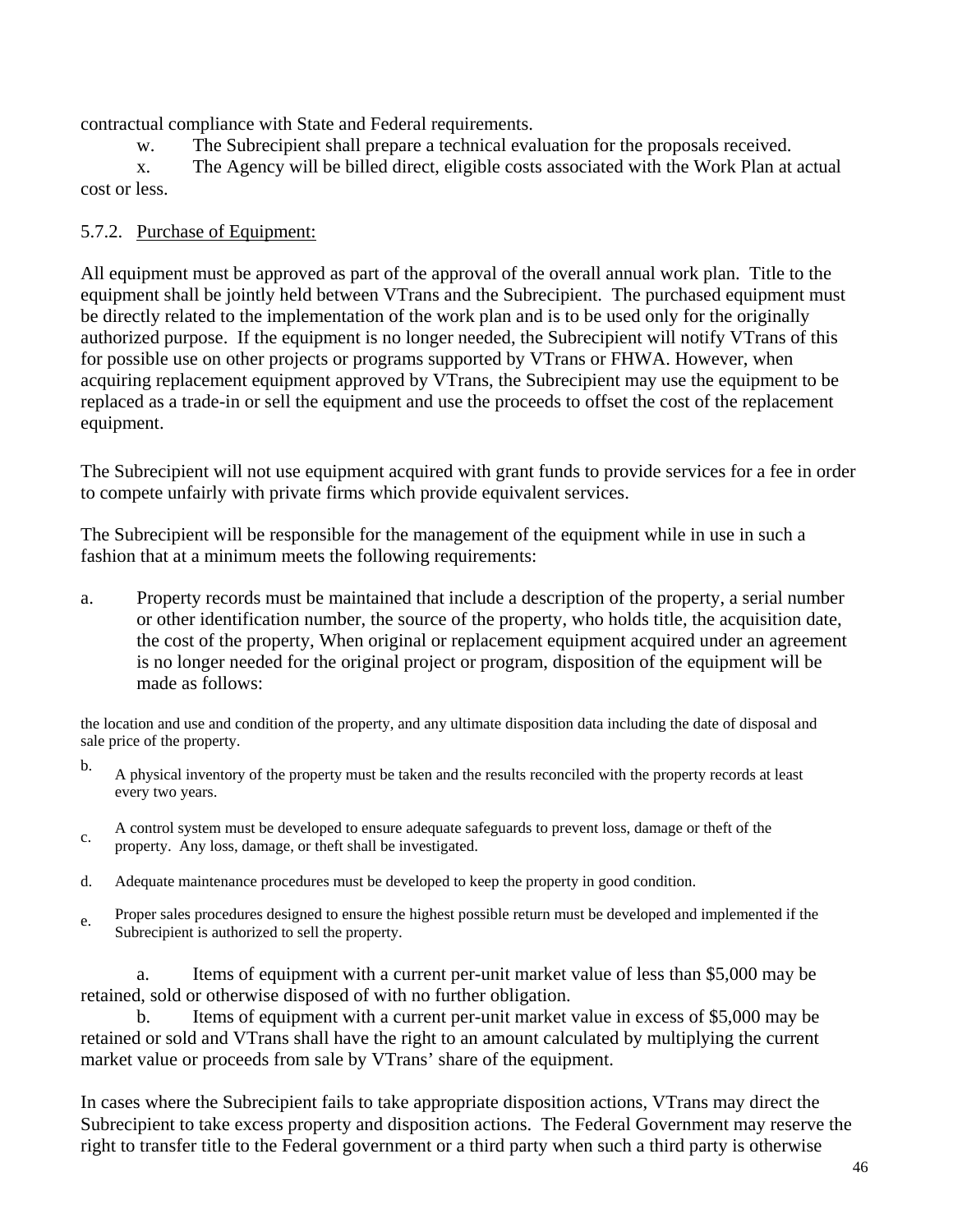eligible under existing statutes. Such transfers shall be subject to the following standards:

a. The property shall be identified in the agreement or otherwise made known to the Subrecipient in writing.

b. The Federal awarding agency (FHWA) shall issue disposition instructions within 120 calendar days after the end of the Federal support of the project for which it was acquired. If the Federal government fails to issue disposition instructions within the time frame, the Subrecipient will follow the instructions as described above. When title is transferred, the Subrecipient will be paid an amount calculated by applying the percentage of participation in the purchase to the current fair market value.

## 5.7.3 Purchase of Supplies:

Title to supplies acquired under an agreement will vest upon acquisition to the Subrecipient. If there is a residual inventory of unused supplies exceeding \$5,000 in total aggregate fair market value upon termination or completion of the agreement, and if the supplies are not needed for any other Federally sponsored programs or projects, the Subrecipient shall compensate the VAOT for its share.

Adopted by the Subrecipient Board of Commissioners, DATE

Executive Director

## 5.8. Billing Procedures

The Subrecipient should bill VTrans once a month. Each bill should include the following:

 $\bullet$  A cover letter;

 $\bullet$  A progress report: A list of tasks that were accomplished this month with appropriate explanations;

- $\bullet$  Billing and Task Summary;
- $\bullet$  Billing detail;
- $\bullet$  Invoices or documentation for any in-kind match;
- $\bullet$  Invoices for any expenses;

 $\bullet$  If there are consultant bills, these should be included, along with a short description of work accomplished.

Each part should always have a heading, stating the following information: Who are you; Date of current invoice; VTrans number; Invoice number and billing period.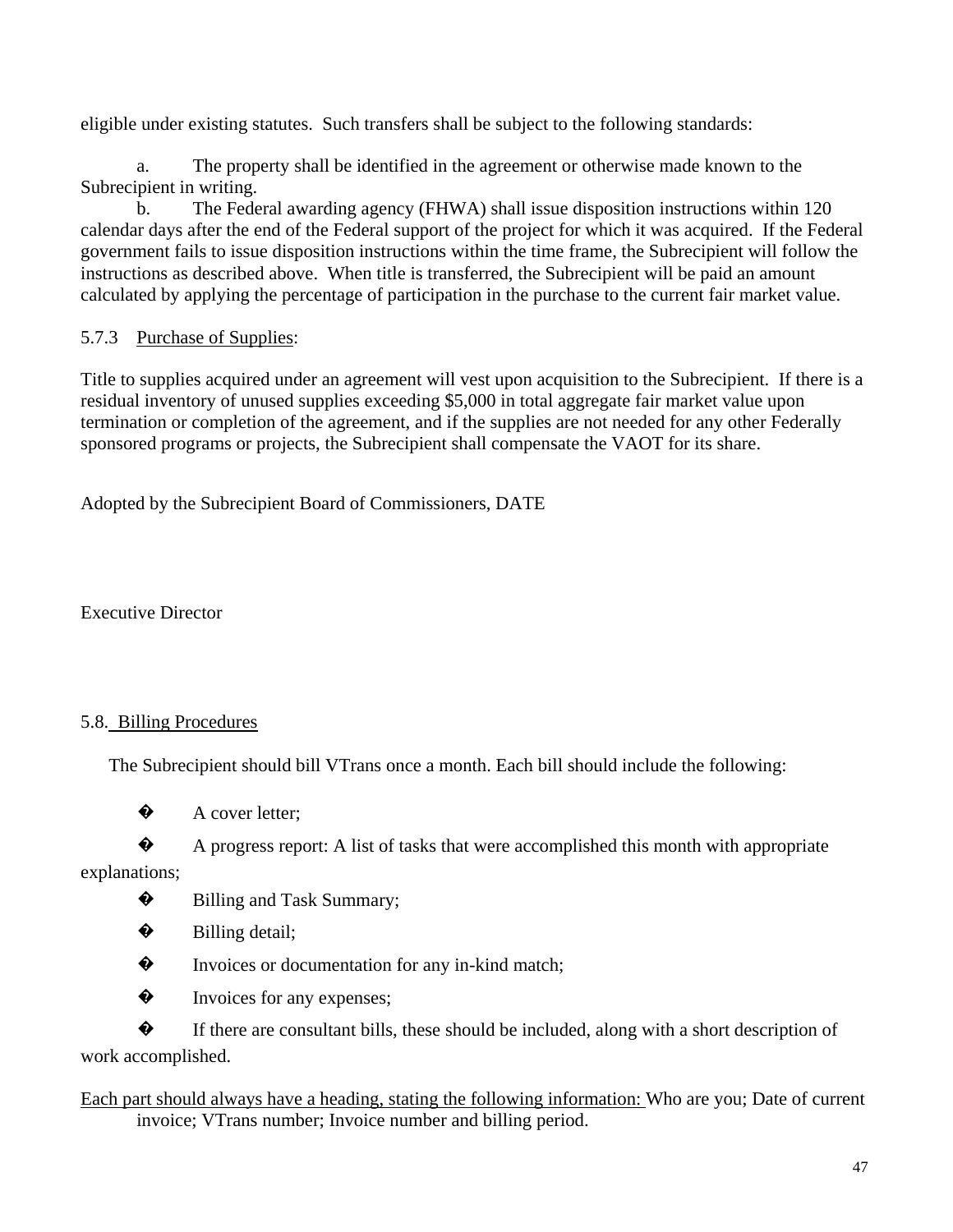5.8.1 Sample Cover Letter: (Use letterhead paper if possible. In any case, include all information.)

> Regional Planning Commission Address and Telephone Number

> > Date:

To: Transportation Coordinator VT Agency of Transportation National Life Building, Montpelier VT 05633- 5001

Re: Transportation Planning Initiative VAOT STP SPR PL-1(99) EA # 0001099 Subjob #706

Dear TC,

Enclosed is Invoice # \_\_, covering the period of month/year under the FY?? contract. This invoice includes billing for sub-consultants in the amount of \$\_\_\_\_\_\_.

The Subrecipient is billing the Agency for a total of \$18,000 with 10% (\$1,800) allocated to the local share and **\$16,200** as VTrans' share.

Staff have reviewed the costs and believe they accurately reflect the work performed.

Sincerely,

(Signature) (Authorized signer and title)

enclosed: Progress report

Billing and Task Summary; Billing detail; Invoices or documentation for any in-kind match; Invoices for any expenses; Consultant bills

### 5.8.2 Progress Report

This should accompany the monthly billing. This is a communications tool, and may be brief but should include a list of activities and a brief description of content and issues. The following can be used as a template for the progress report: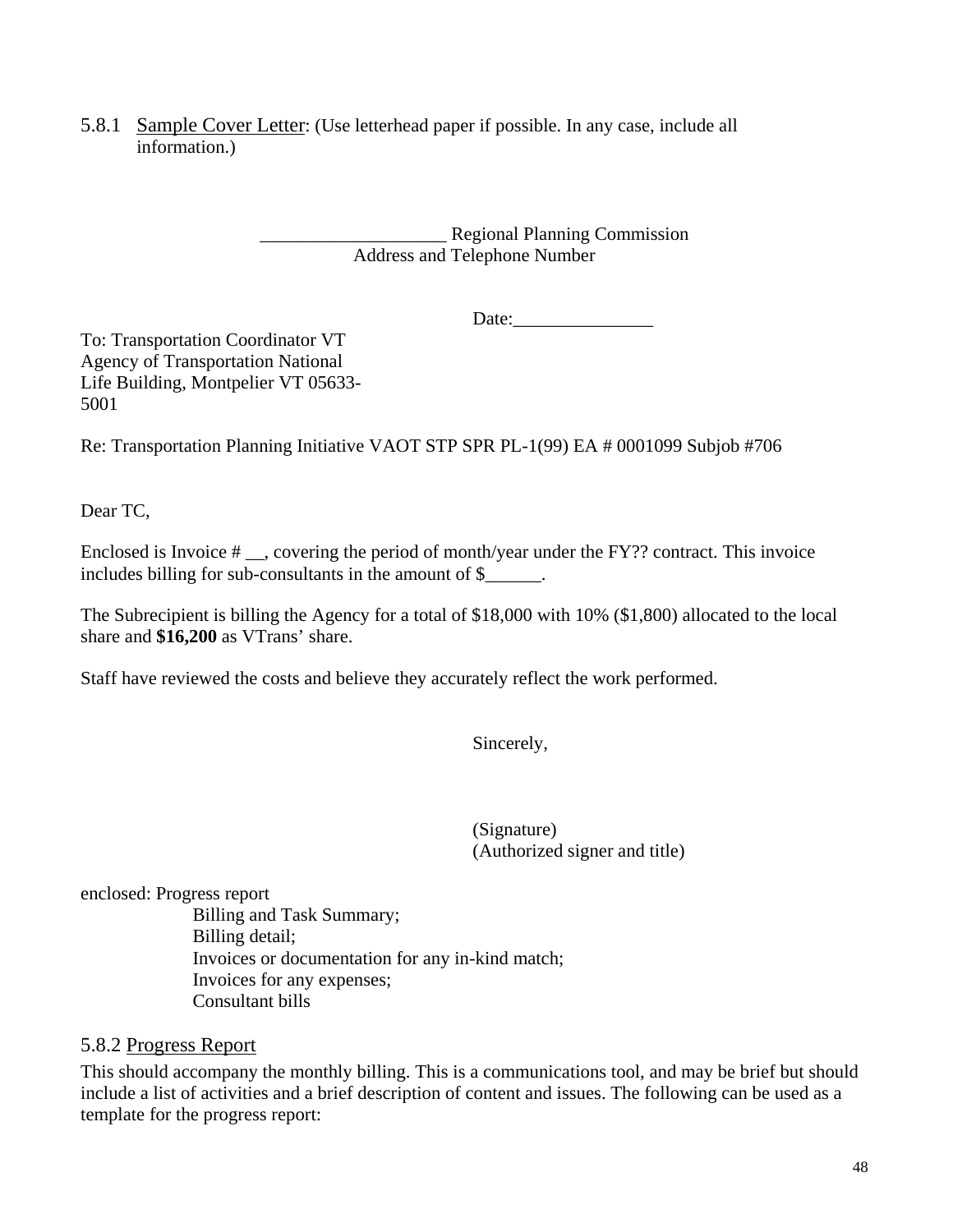| <b>TASK</b>                                       | <b>ACTIVITY DONE THIS MONTH</b>              |
|---------------------------------------------------|----------------------------------------------|
| <b>Task 1: Administration</b>                     |                                              |
| 1.1 Administer Work Plan                          | Solicited information about purchasing a     |
|                                                   | color printer.                               |
| 1.2 Manage financial records and reporting        | Submitted April billing.                     |
| <b>Task 2: Public Participation and</b>           |                                              |
| <b>Coordination</b>                               |                                              |
| 2.1 Staff Training                                | No work undertaken this month.               |
| 2.2 Coordination of transportation planning       | Met with South Whoisit planner regarding     |
|                                                   | sidewalk project.                            |
| 2.3 Educate and inform public policy makers       | Prepared mailing and held May TAC meeting    |
| and local officials on transportation issues      | and prepared minutes.                        |
| 2.4 Encourage citizen input into TPI process      | Published newsletter and prepared            |
|                                                   | advertisement for TAC meeting.               |
| <b>Task 3. Long Range Transportation Planning</b> |                                              |
| 3.1 Assess future demand                          | Worked on Traffic Model                      |
| 3.2 Create Access Management Categories           | Completed in January.                        |
| 3.3 Update Regional Transportation Plan           | Had kick-off meeting with consultant on 5/2. |
| <b>Task 4. Short Range Transportation</b>         |                                              |
| <b>Planning</b>                                   |                                              |
| 4.1. Update Transportation Improvement Plan       | No work undertaken this month                |
| 4.2 Develop regional bicycle conditions map       | Met with VTrans staff and gave him info      |
| 4.3 Support transit providers in 5310 program     | <b>Completed in March</b>                    |
| 4.4 Assist towns in culvert inventories           | Worked with two towns this month             |
| <b>Task 5. Project Development Planning</b>       |                                              |
| 5.1 Participate in 502 hearings and PDT mtgs.     | Attended PDT meeting on 5/9.                 |
| 5.2 Assist towns with grant applications          | Spoke to town about Enhancements app.        |
| <b>Task 6. Other: Technical Assistance</b>        |                                              |
| 6.1 Review transportation element in town plan    | Worked with one town on this.                |
|                                                   |                                              |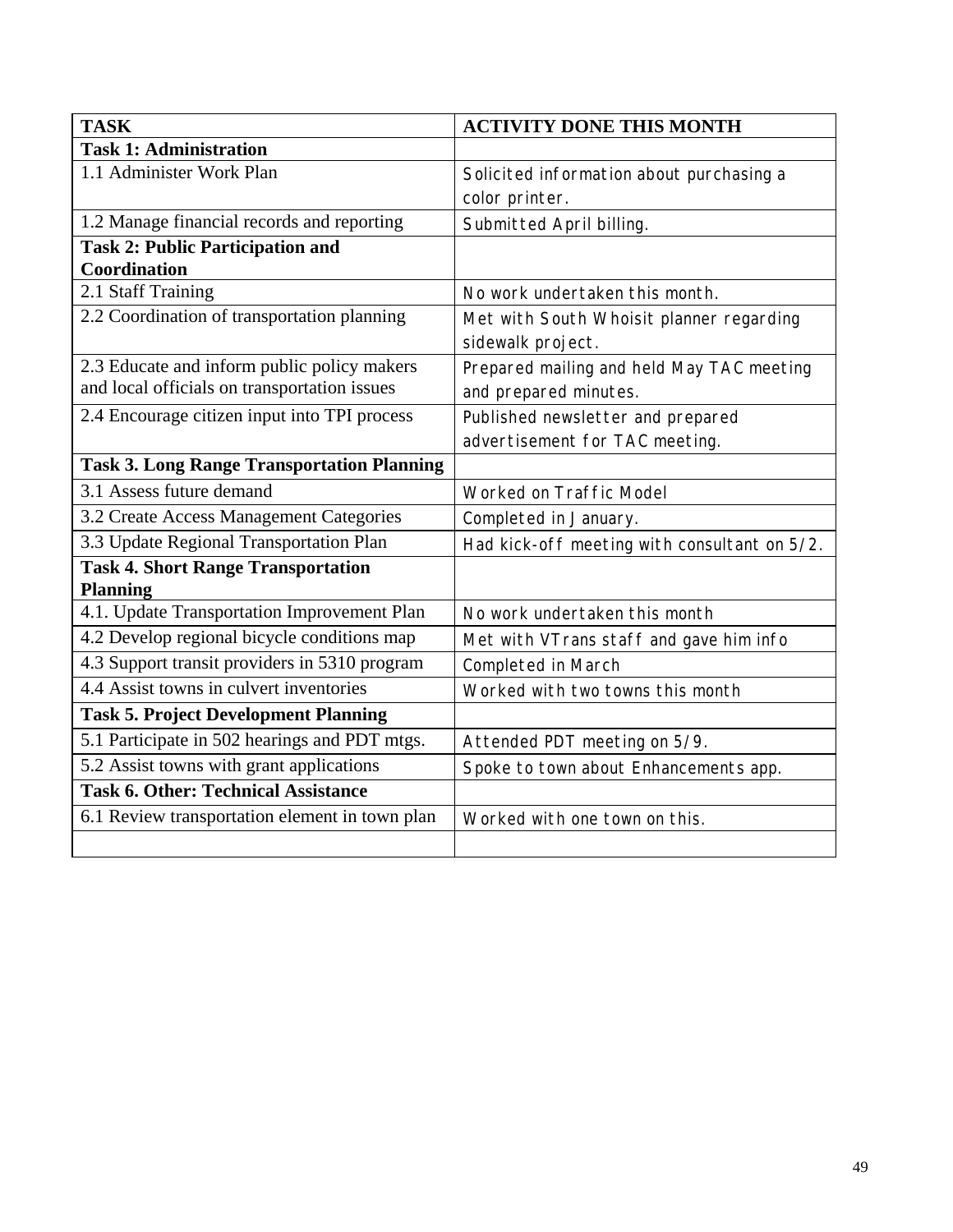## 5.8.3 Billing and Task Summary

**\_\_\_\_\_\_\_\_\_\_\_\_\_\_\_\_\_\_\_ Regional Planning Commission Invoice Number, Date & Contract Number** 

| <b>Contract Invoiced</b>                                                                                                                                                                                                                                                                                              | <b>Current</b> |
|-----------------------------------------------------------------------------------------------------------------------------------------------------------------------------------------------------------------------------------------------------------------------------------------------------------------------|----------------|
| Task # & Description Amount Balance To Date                                                                                                                                                                                                                                                                           | <b>Invoice</b> |
|                                                                                                                                                                                                                                                                                                                       | $\sim$         |
| Task 2 Public Participation and Coordination \$ ________ \$ ________ \$                                                                                                                                                                                                                                               | $\sim$         |
| Task 3 Long Range Transportation Planning \$ ________ \$ ________ \$                                                                                                                                                                                                                                                  | $\mathbb{S}$   |
|                                                                                                                                                                                                                                                                                                                       |                |
| Task 5 Project Development Planning \$ ________ \$ _______ \$                                                                                                                                                                                                                                                         | $\mathcal{S}$  |
| Task 6 Other Activities \$ \$ \$                                                                                                                                                                                                                                                                                      |                |
| Total: $\frac{1}{2}$ $\frac{1}{2}$ $\frac{1}{2}$ $\frac{1}{2}$ $\frac{1}{2}$ $\frac{1}{2}$ $\frac{1}{2}$ $\frac{1}{2}$ $\frac{1}{2}$ $\frac{1}{2}$ $\frac{1}{2}$ $\frac{1}{2}$ $\frac{1}{2}$ $\frac{1}{2}$ $\frac{1}{2}$ $\frac{1}{2}$ $\frac{1}{2}$ $\frac{1}{2}$ $\frac{1}{2}$ $\frac{1}{2}$ $\frac{1}{2}$ $\frac{$ |                |

| <b>Contract Invoiced</b>                                                                                                                                                                                                                                                                                                                    | <b>Current</b> |
|---------------------------------------------------------------------------------------------------------------------------------------------------------------------------------------------------------------------------------------------------------------------------------------------------------------------------------------------|----------------|
| <b>Amount Balance To Date</b>                                                                                                                                                                                                                                                                                                               | <b>Invoice</b> |
| Labor $\frac{\gamma}{\gamma}$ $\frac{\gamma}{\gamma}$                                                                                                                                                                                                                                                                                       |                |
| Fringe (approved rate) $\frac{\gamma_{\text{max}}}{\gamma_{\text{max}}}$ $\frac{\gamma_{\text{max}}}{\gamma_{\text{max}}}$                                                                                                                                                                                                                  |                |
| Subtotal $\frac{\mathcal{S}}{\mathcal{S}}$ $\frac{\mathcal{S}}{\mathcal{S}}$ $\frac{\mathcal{S}}{\mathcal{S}}$                                                                                                                                                                                                                              |                |
|                                                                                                                                                                                                                                                                                                                                             |                |
| Direct $\frac{\ }{2}$ $\frac{\ }{2}$ $\frac{\ }{2}$ $\frac{\ }{2}$ $\frac{\ }{2}$                                                                                                                                                                                                                                                           |                |
| Subconsultants $\frac{\gamma_1}{\gamma_2}$ $\frac{\gamma_2}{\gamma_3}$ $\frac{\gamma_1}{\gamma_2}$                                                                                                                                                                                                                                          |                |
| Total: $\frac{\ }{2}$ $\frac{\ }{2}$ $\frac{\ }{2}$ $\frac{\ }{2}$ $\frac{\ }{2}$ $\frac{\ }{2}$ $\frac{\ }{2}$ $\frac{\ }{2}$ $\frac{\ }{2}$ $\frac{\ }{2}$ $\frac{\ }{2}$ $\frac{\ }{2}$ $\frac{\ }{2}$ $\frac{\ }{2}$ $\frac{\ }{2}$ $\frac{\ }{2}$ $\frac{\ }{2}$ $\frac{\ }{2}$ $\frac{\ }{2}$ $\frac{\ }{2}$ $\frac{\ }{2}$ $\frac{\$ |                |
|                                                                                                                                                                                                                                                                                                                                             |                |

| Local 10% Match:               |  |
|--------------------------------|--|
| Less In-Kind Match:            |  |
| Total to be Paid This Invoice: |  |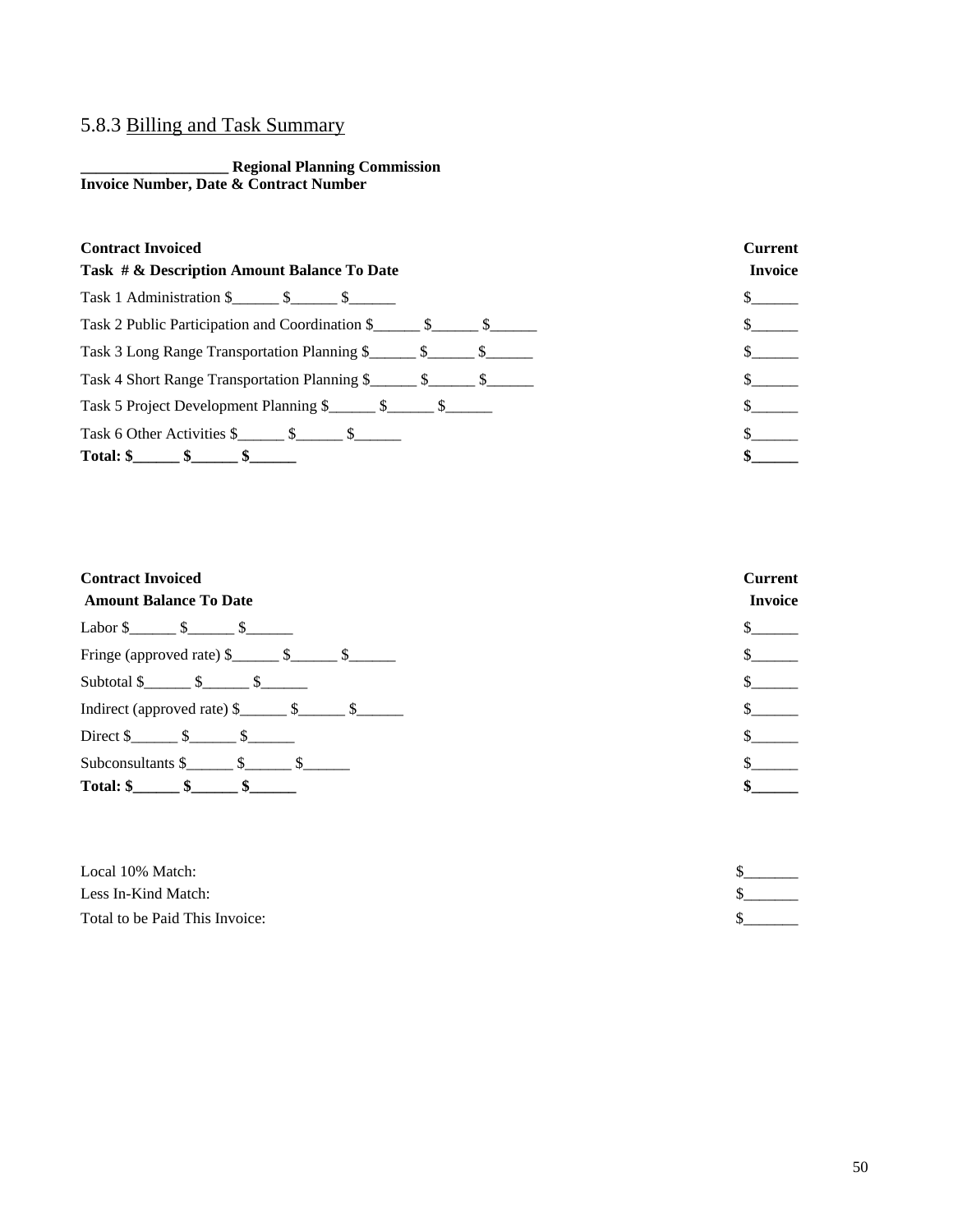### 5.8.4 Billing Detail

### **\_\_\_\_\_\_\_\_\_\_\_\_\_\_\_ Regional Planning Commissio**n

### **Date & Contract Numbe**r

| Hours                         | Rate                                      |                    | Total        |
|-------------------------------|-------------------------------------------|--------------------|--------------|
| <b>Executive Director</b>     | $\frac{\sqrt{hr_{\frac{1}{2}}}}{1}$       | s                  |              |
| <b>Transportation Planner</b> | $\frac{\sqrt{hr_{\frac{1}{2}}}}{h}$       | s                  |              |
| Planner                       | $\frac{\sqrt{hr_{\frac{1}{2}}}}{h}$       |                    |              |
| <b>Clerical Staff</b>         | $\frac{\sqrt{hr_{\frac{1}{2}}}}{1}$       | s                  |              |
|                               | $\frac{\sqrt{hr_{max}}}{\sqrt{hr_{max}}}$ | s                  |              |
|                               | $\frac{\sqrt{hr_{\frac{1}{2}}}}{h}$       | $s$ <sub>___</sub> |              |
| <b>Total Staff</b>            |                                           |                    | $\mathbb{S}$ |
| 2. Indirect Costs:            | Rate: _________%                          | $\mathbb{S}^-$     |              |
| 3. Direct Costs:              | Cost                                      |                    |              |
| Travel                        | \$                                        |                    |              |
| Equipment                     | \$                                        |                    |              |
| Supplies                      | \$                                        |                    |              |
| Contractual                   | \$                                        |                    |              |
|                               | \$                                        |                    |              |
| <b>Total Direct</b>           |                                           | \$                 |              |
| 4. Consultants:               | Cost                                      |                    |              |
|                               | \$                                        |                    |              |
|                               | \$                                        |                    |              |
| <b>Total Consultants</b>      |                                           |                    | \$           |

## 5.8.5 Invoices or Documentation for In-Kind Match

The Subrecipient local match requirement can be REDUCED by this amount. Volunteer time must be documented.

## 5.8.6. Invoices for Expenses:

Make it clear what activity these expenses supported.

### 5.8.7 Consultant Invoices:

These should include a short description of work accomplished plus other pertinent information such as time period, name, date etc.

### **6. Statewide Planning Information & Resources**

6.1 Regional Planning Coordinators and Regional Planning Commissions (map – next page)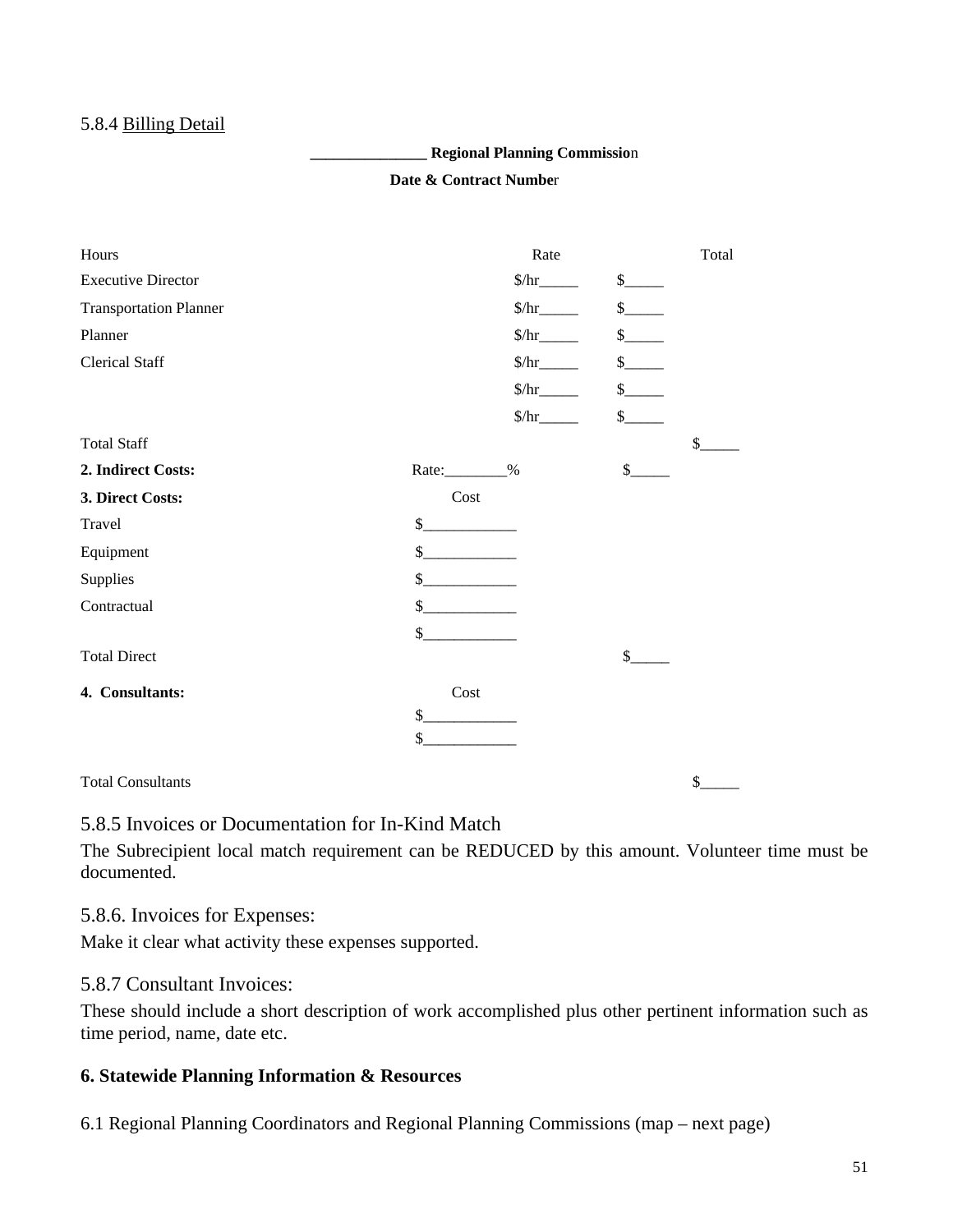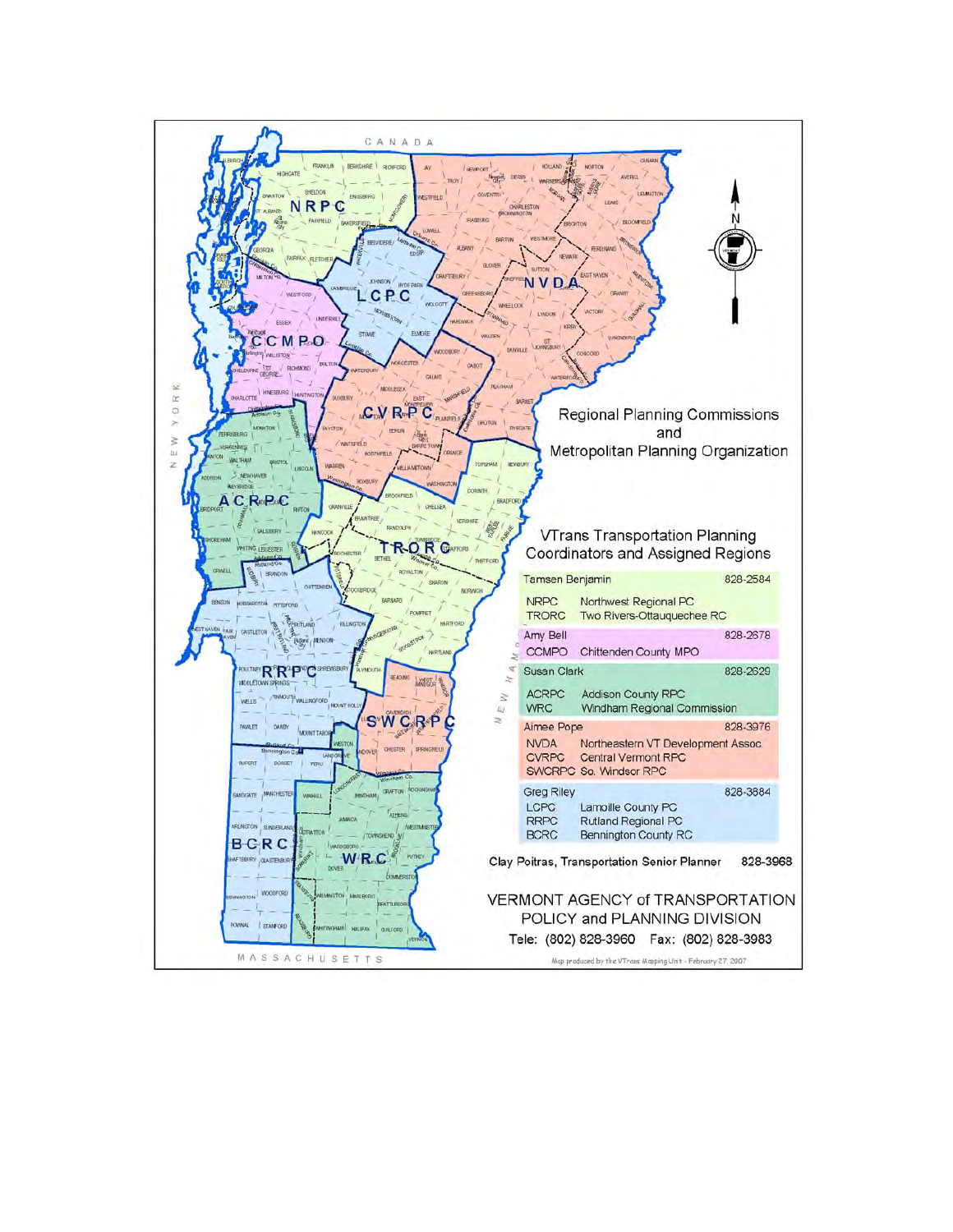### **6.2** Regional Planning Commission Names and Addresses

### **TWO RIVERS-OTTAUQUECHEE REGIONAL COMMISSION**

3117 Rose Hill, Woodstock VT 05091

### **January 2007**

### **VERMONT REGIONAL PLANNING COMMISSIONS STAFF LISTINGS**

| <b>ADDISON COUNTY REGIONAL PLANNING COMMISSION</b>                                                                                                                                                                                                                                             |                                    |                                                                                                                                             |
|------------------------------------------------------------------------------------------------------------------------------------------------------------------------------------------------------------------------------------------------------------------------------------------------|------------------------------------|---------------------------------------------------------------------------------------------------------------------------------------------|
| 79 Court Street                                                                                                                                                                                                                                                                                | Phone: 388-3141                    | Fax: 388-0038                                                                                                                               |
| Middlebury, VT 05753                                                                                                                                                                                                                                                                           | Website: www.acrpc.org             |                                                                                                                                             |
| Adam Lougee, Executive Director<br>Kevin Behm, Assistant Director, GIS Data Manager<br>Tim Bouton, Emergency Mgt Planner/Senior Planner<br>Jeffrey Owen, Planner<br>Richard Kehne, Transportation Planner<br>Amy Diller, Staff/Watershed Planner<br>Pauline Cousino, Bookkeeper/Office Manager |                                    | alougee@sover.net<br>kbehm@sover.net<br>tbouton@sover.net<br>jowen@sover.net<br>rkehne@sover.net<br>adiller@sover.net<br>pcousino@sover.net |
| <b>BENNINGTON COUNTY REGIONAL COMMISSION</b><br>9 Church Street, Apt. B Phone: 375-2576 / 9964<br>P.O. Box 10<br>Arlington, VT 05250                                                                                                                                                           | Website: www.rpc.bennington.vt.us  | Fax: 375-1561                                                                                                                               |
|                                                                                                                                                                                                                                                                                                |                                    |                                                                                                                                             |
| Gregory Burke, Executive Director (x1)<br>James D. Sullivan, Assistant Director/Senior Planner (x5)<br>Lissa Stark, Projects Specialist (x2)<br>James Henderson, GIS-Senior Planner (x4)<br>Collette Galusha, Executive Secretary-Bookkeeper (x0)                                              |                                    | bcrcburk@verizon.net<br>bcrcjsull@verizon.net<br>bcrc@rpc.bennington.vt.us<br>bcrcjhen@verizon.net<br>bcrccgal@verizon.net                  |
| <b>CENTRAL VERMONT REGIONAL PLANNING COMMISSION</b>                                                                                                                                                                                                                                            |                                    |                                                                                                                                             |
| 29 Main Street, Suite 4                                                                                                                                                                                                                                                                        | Phone: 229-0389                    | Fax: 223-1977                                                                                                                               |
| Montpelier, VT 05602                                                                                                                                                                                                                                                                           | Email: CVRPC@cvregion.com          |                                                                                                                                             |
|                                                                                                                                                                                                                                                                                                | Website: www.centralvtplanning.org |                                                                                                                                             |

Susan M. Sinclair, Executive Director sinclair@cvregion.com Chris Walsh, Senior Planner walsh@cvregion.com Steve Gladczuk, Transportation Planner gladczuk@cvregion.com<br>
Daniel Currier, GIS Manager currier@cvregion.com Daniel Currier, GIS Manager<br>
Kelsey Rydland, GIS Planner<br>
Tydland@cvregion.com Kelsey Rydland, GIS Planner rydland@cvregion.com<br>
Clare Bootle, Assistant Planner clare bootle@cvregion.com Clare Bootle, Assistant Planner clarebootle@cvregion.<br>
Laurie Emery, Office Manager emery@cvregion.com Laurie Emery, Office Manager

l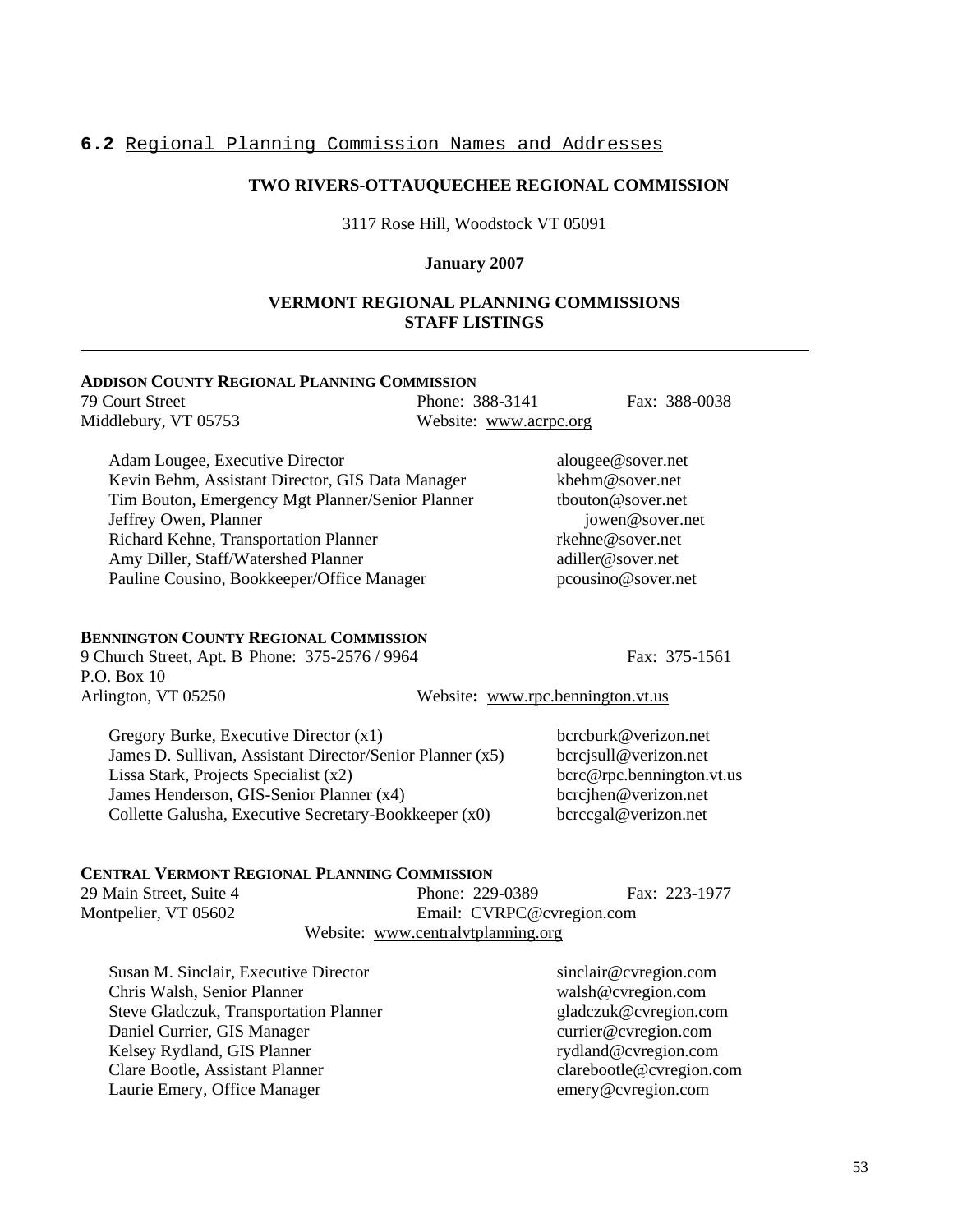### **CHITTENDEN COUNTY METROPOLITAN PLANNING ORGANIZATION**

30 Kimball Avenue, Suite 206 Phone: 660-4071 Fax: 660-4079<br>South Burlington, VT 05403-6839 Email: info@ccmpo.org South Burlington, VT 05403-6839

Website**:** www.ccmpo.org

| D. Scott Johnstone, Executive Director, $(x15)$             | sjohnstone@ccmpo.org      |
|-------------------------------------------------------------|---------------------------|
| Peter R. Keating, Senior Transportation Planner, (x14)      | pkeating@ccmpo.org        |
| Christine Forde, AICP, Senior Transportation Planner, (x13) | $c$ for de @ $c$ cmpo.org |
| David Roberts, Senior Transportation Planner, (x16)         | droberts@ccmpo.or         |
| Susan T. Smichenko, Senior Transportation Planner, (x17)    | ssmichenko@ccmpo.org      |
| Daryl Benoit, Transportation Planner, (x12)                 | dbenoit@ccmpo             |
| Bernadette Ferenc, Executive Assistant, (x10)               | bferenc@ccmpo.org         |

### **CHITTENDEN COUNTY REGIONAL PLANNING COMMISSION**

| 30 Kimball Ave., Suite 206 | Phone: 846-4490          | Fax: 846-4494 |
|----------------------------|--------------------------|---------------|
| South Burlington, VT 05403 | Website: www.ccrpcvt.org |               |

| Greg Brown, Executive Director, (x23)                 | gbrown@ccrpcvt.org            |
|-------------------------------------------------------|-------------------------------|
| Tim Fluck, Deputy Director, (x25)                     | tfluck@ccrpcvt.org            |
| Leslie Bonnette, Executive Assistant, $(x21)$         | $l$ bonnette@ccrpcvt.org      |
| Terry Cleveland, Financial Operations, (x24)          | tcleveland@ccrpcvt.org        |
| Pamela Brangan, GIS Services/IT System Admin., (x22)  | pbrangan@ccrpcvt.org          |
| Juliana Potter, Senior Planner, (x30)                 | ipotter@ccrpcvt.org           |
| Melanie Needle, Staff Planner, (x27)                  | mneedle@corpcvt.org           |
| Dan Senecal-Albrecht, Special Projects Planner, (x29) | dsenecal-albrecht@ccrpcvt.org |
| Samantha Tilton, Staff Planner, (x26)                 | stilton@ccrpcvt.org           |
| Brad Rawson, Associate Planner, (x28)                 | brawson@ccrpcvt.org           |
|                                                       |                               |

### **LAMOILLE COUNTY PLANNING COMMISSION**

| 65 Northgate Plaza, Suite 8 | Phone: 888-4548         | Fax: 888-6938 |
|-----------------------------|-------------------------|---------------|
| P.O. Box 1009               | Email: lcpc@lcpcvt.org  |               |
| Morrisville, VT 05661-1009  | Website: www.lcpcvt.org |               |

| Michele Boomhower, Executive Director                 | michele@lepcvt.org |
|-------------------------------------------------------|--------------------|
| David Pelletier, Assistant Director/Sr Trans. Planner | dave@lcpcvt.org    |
| <b>Bill Rossmassler, Special Projects Manager</b>     | bill@lcpcvt.org    |
| Mike Miller, Senior Land Use Planner                  | mike@lcpcvt.org    |
| Chip Sawyer, Senior Planner                           | chip@lcpcvt.org    |
| Karyl Fuller, GIS Planner                             | karyl@lcpcvt.org   |
| Mike Adams, Planning Technician                       | mikea@lcpcvt.org   |
| Joie Marshall, Office Manager                         | joie@lcpcvt.org    |
|                                                       |                    |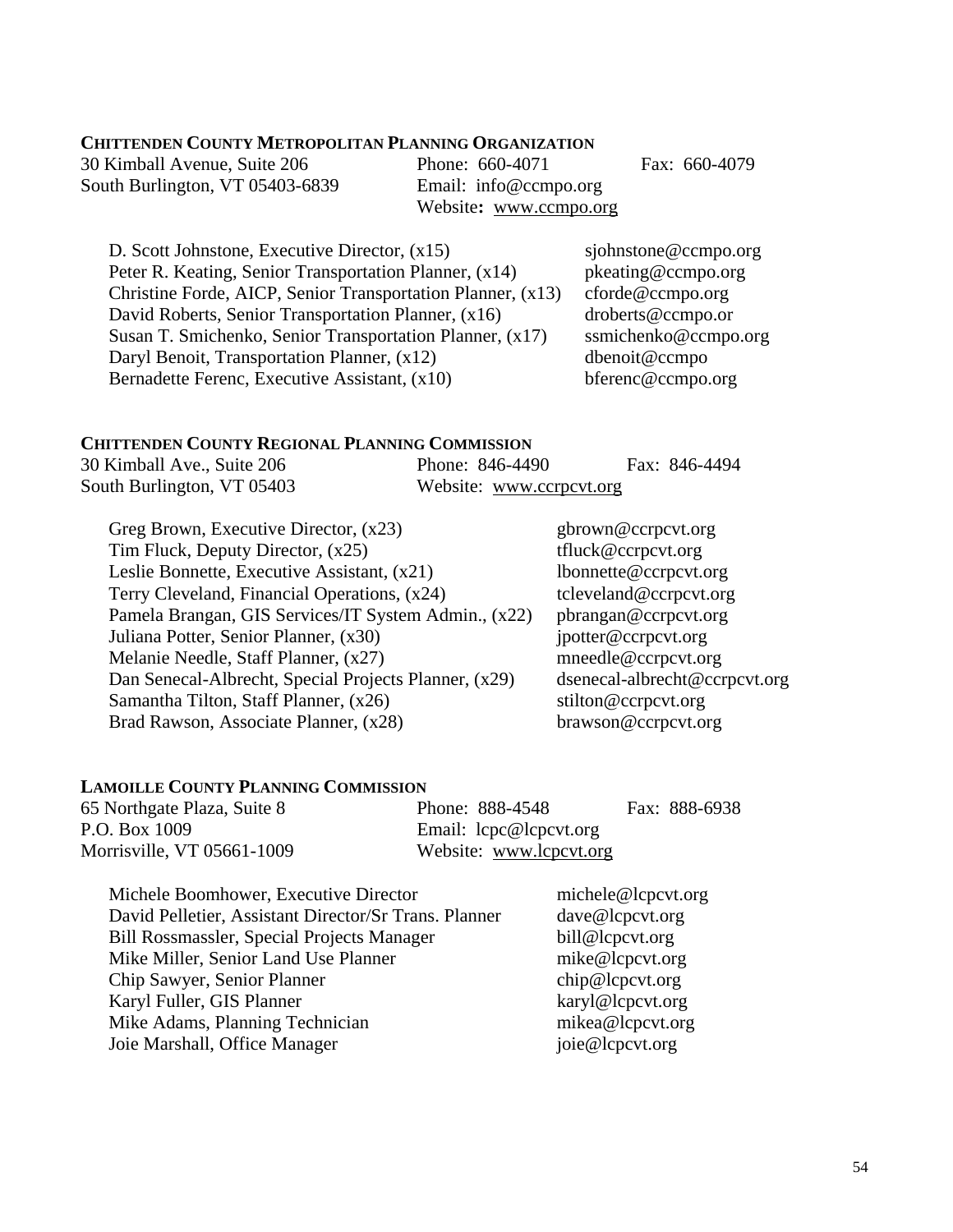### **NORTHEASTERN VERMONT DEVELOPMENT ASSOCIATION**

36 Eastern Ave., Suite 1 Phone: 748-5181 Fax: 748-1223 P.O. Box 630 St. Johnsbury, VT 05819 Website: www.nvda.net

| Steven H. Patterson, Executive Director          | spatterson@nvda.net    |
|--------------------------------------------------|------------------------|
| <b>Judy Butson, Business Manager</b>             | Judy.Butson@nvda.net   |
| Shannon Bedor, Administrative Assistant          | Shannon@nvda.net       |
| Merike Petrich, Planning Manager                 | merike@nvda.net        |
| Douglas Morton, Transportation Planner           | morton@nyda.net        |
| Alison Meaders, Senior Planner                   | alison@nvda.net        |
| Annalei Babson, Planner                          | annalei@pshift.com     |
| Laurie Zilbauer, Planner                         | lzilbauer@nvda.net     |
| Brian Hanson, Implementation Specialist          | Brian.Hanson@nvda.net  |
| Tracy McIntyre, GIS Specialist                   | tracymcintyre@nvda.net |
| Mary Paull, Economic Development Coordinator     | nvdanort@sover.net     |
| James Davis, Economic Development Specialist     | jim@nvda.net           |
| Leonard Wellman, Economic Development Specialist | spike@nvda.net         |
|                                                  |                        |

### **NORTHWEST REGIONAL PLANNING COMMISSION**

| 155 Lake Street      | Phone: 524-5958         | 800-564-5958 |
|----------------------|-------------------------|--------------|
| St. Albans, VT 05478 | Fax: 527-2948           |              |
|                      | Website: www.nrpcvt.com |              |

| Catherine Dimitruk, Executive Director          | cdimitruk@nrpcvt.com  |
|-------------------------------------------------|-----------------------|
| Bonnie Waninger, Assistant Director             | bwaninger@nrpcvt.com  |
| Bethany Remmers, GIS / IT Manager               | bethany@nrpcvt.com    |
| Bill Rose, Land Use/Transportation Planner      | brose@nrpcvt.com      |
| Greta Brunswick, Land Use Planner               | gbrunswick@nrpcvt.com |
| Emily Hubbard, GIS Technician                   | ehubbard@nrpcvt.com   |
| Shaun Coleman, Emergency/Transportation Planner | scoleman@nrpcvt.com   |
| Debra Perry, Staff Planner                      | dperry@nrpcvt.com     |
| Amy Adams, Administrative Assistant             | aadams@nrpcvt.com     |

### **RUTLAND REGIONAL PLANNING COMMISSION**

| 67 Merchants Row - Opera House |  |
|--------------------------------|--|
| P.O. Box 965                   |  |
| Rutland, VT 05702              |  |

Phone: 775-0871 800-464-7900 Fax: 775-1766 Website: www.rutlandrpc.org

Mark Blucher, Executive Director mblucher@rutlandrpc.org Susan Schreibman, Senior Planner susan@rutlandrpc.org Steve Schild, GIS Manager Steve @ rutlandrpc.org Mary Trombley, Senior GIS Technician MTrombley@rutlandrpc.org Tara Kelly, Regional Planner II tkelly@rutlandrpc.org Paul Conner, Regional Planner II PConner@rutlandrpc.org Judy Holcomb, Finance Administrator judy@rutlandrpc.org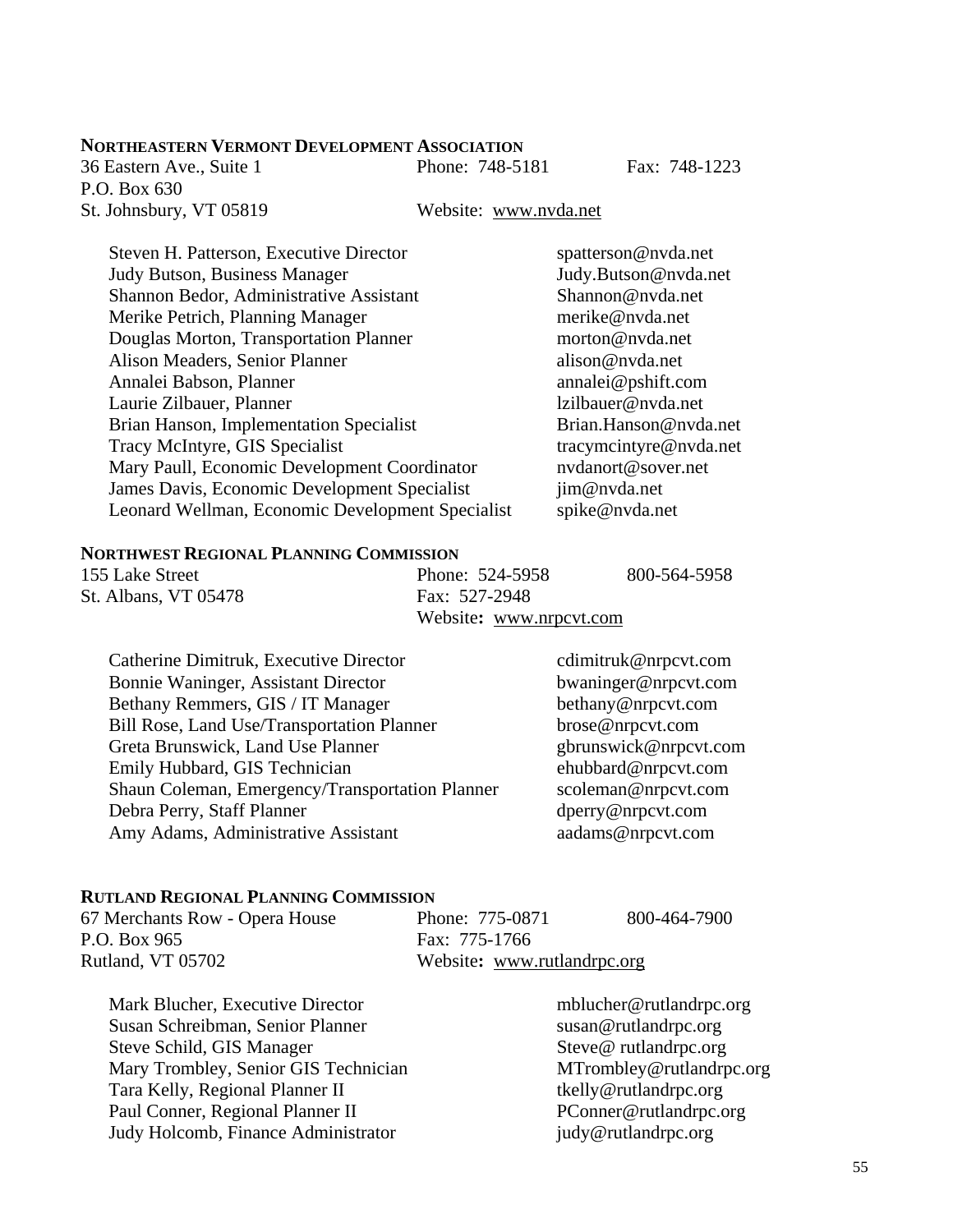### **SOUTHERN WINDSOR COUNTY REGIONAL PLANNING COMMISSION**

Ascutney Professional Building Phone: 674-9201 Fax: 674-5711 P.O. Box 320 Ascutney, VT 05030 Website**:** www.swcrpc.org

 Thomas J. Kennedy, Executive Director tkennedy@swcrpc.org Becky Basch, Assistant Director rbasch@swcrpc.org Cyndy Kozara, Regional Planner ckozara@swcrpc.org Bill Kearns, Regional Planner bkearns@swcrpc.org April Harkness, Special Projects Coordinator aharknes@swcrpc.org Jason Rasmussen, Transportation Planner jrasmussen@swcrpc.org<br>
Mariorie LaFlam, Administrative Assistant mlaflam@swcrpc.org Marjorie LaFlam, Administrative Assistant Cynthia Porter, Fiscal Officer cporter@swcrpc.org

### **TWO RIVERS-OTTAUQUECHEE REGIONAL COMMISSION**

3117 Rose Hill Phone: 457-3188 Fax: 457-4728 The King Farm Email: info@trorc.org Woodstock, VT 05091 Web site: www.trorc.org

Peter G. Gregory, Executive Director pgregory@trorc.org Kevin Geiger, Senior Planner kgeiger@trorc.org Chuck Wise, Senior Transportation Planner cwise@trorc.org Pete Fellows, GIS Manager pfellows@trorc.org Chris Sargent, Regional Planner csargent@trorc.org Crystal Loffler, Planner clots and clots and clots contained the clots of clots and clots contained clots and clots and clots are clots and clots are clots and clots are clots and clots are clots and clots are clots and cl Sally Mansur, Regional Planner smansur@trorc.org Liza F. Wilson, Office Manager lwilson @trorc.org

### **WINDHAM REGIONAL COMMISSION**

Brattleboro, VT 05301 Email: wrc@sover.net

139 Main Street, Suite 505 Phone: 257-4547 Fax: 254-6383 Web site: www.rpc.windham.vt.us

James Matteau, Executive Director, (x106) imatteau@sover.net Susan McMahon, Senior Planner, (x114) susan@sover.net Cindy Wilcox, Planning Technician, (x102) cwilcox@sover.net Matthew Mann, Transportation Planner, (x120) mmann@sover.net Sue Fillion, Planner, (x112) sdf@sover.net Rod Francis, Planner, (x108) rfrancis@sover.net Kendall Gifford, Housing Rehab. Specialist, (x109) kendallg@sover.net Jeff Nugent, GIS Senior Planner, (x111) jnugent@sover.net John Bennett, Senior Planner, (x110) johnbenn@sover.net Michael Shaughnessy, Finance Manager, (x103) mshags@sover.net Erin Fagley, Office Manager, (x107) erinf@sover.net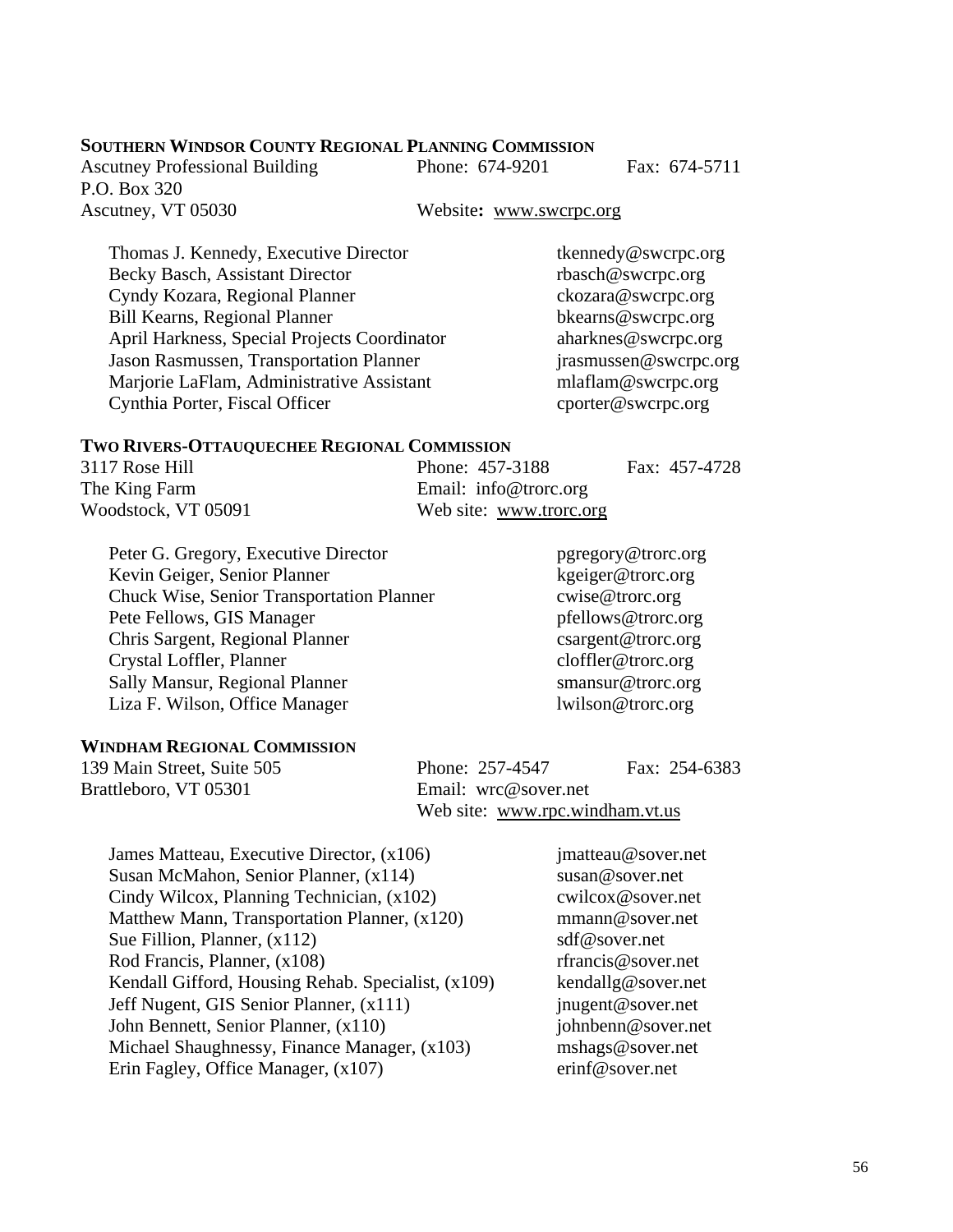### 6.3. Public Transit Providers **Agency of Transportation Public Transit Section**

| Public<br>Transportation<br>Agency                  | Contact Person                                    | Telephone<br>Number       | Address                                                         | <b>VTrans</b><br>Public<br>Transit<br>Coordinator |
|-----------------------------------------------------|---------------------------------------------------|---------------------------|-----------------------------------------------------------------|---------------------------------------------------|
| Addison County<br>Transit<br>Resources              | Jim Moulton,<br>Executive<br>Director             | $802 - 388 -$<br>1946     | PO Box 532<br>Middlebury, VT<br>05753                           | Krista<br>Chadwick<br>$802 - 828 - 5750$          |
| Advance Transit                                     | Van Chesnut,<br>Executive<br>Director             | $802 - 295 -$<br>1824     | PO Box 1027<br>Wilder, VT<br>05088                              | Barrie<br>Rosalinda<br>$802 - 828 - 5577$         |
| Brattleboro,<br>Town of                             | Rebecca<br>Gagnon,<br>Bee Line Bus<br>Coordinator | $802 - 254 -$<br>4541     | 230 Main<br>Street, Suite<br>208<br>Brattleboro, VT<br>05301    | Brian<br>Waterman<br>$802 - 828 - 6521$           |
| Chittenden<br>County<br>Transportation<br>Authority | Chris Cole,<br>General<br>Manager                 | $866 - 864 -$<br>0211     | 15 Industrial<br>Parkway<br>Burlington, VT<br>05402             | Krista<br>Chadwick<br>$802 - 828 - 5750$          |
| Connecticut<br>River Transit                        | Gary Fox,<br>Executive<br>Director                | $802 - 885 -$<br>5165     | PO Box $\overline{68}$<br>Springfield, VT<br>05156              | Tom Logan<br>$802 - 828 - 0450$                   |
| Deerfield Valley<br>Transit<br>Association          | Randy<br>Schoonmaker,<br>Executive<br>Director    | $802 - 464 -$<br>8487     | PO Box 429<br>West Dover, VT<br>05356                           | Brian<br>Waterman<br>802-828-6521                 |
| Green Mountain<br>Community<br>Network              | Donna Baker,<br>Executive<br>Director             | $802 - 442 -$<br>3554     | 215 Pleasant<br>Street<br>Bennington, VT<br>05201               | Brian<br>Waterman<br>802-828-6521                 |
| Green Mountain<br>Transit Agency                    | Chris Cole,<br>Executive<br>Director              | $802 - 866 -$<br>864-0211 | c/o CCTA<br>15 Industrial<br>Parkway<br>Burlington, VT<br>05402 | Krista<br>Chadwick<br>$802 - 828 - 5750$          |
| Marble Valley<br>Regional Transit<br>District       | Larry Dreier,<br>Executive<br>Director            | $802 - 773 -$<br>3244     | 158 Spruce<br>Street<br>Rutland, VT<br>05701                    | Barrie<br>Rosalinda<br>802-828-5577               |
| Northwest<br>Vermont<br>Public Transit<br>Network   | Gary Champy,<br>Executive<br>Director             | $802 - 527 -$<br>2181     | 319 South Main<br>Street, Suite 1<br>St. Albans, VT<br>05478    | Barrie<br>Rosalinda<br>802-828-5577               |
| Rural Community<br>Transportation                   | Mary Grant,<br>Executive<br>Director              | $802 - 748 -$<br>8170     | 492 Bay Street<br>St. Johnsbury,<br>05819<br>VT                 | Barrie<br>Rosalinda<br>802-828-5577               |
| Stagecoach<br>Transportation<br>Services            | David Palmer,<br>Executive<br>Director            | $802 - 728 -$<br>3773     | PO Box 356<br>Randolph, VT<br>05060                             | Krista<br>Chadwick<br>$802 - 828 - 5750$          |

6.4 Prequalified Consultants List (VTrans link)

www.aot.state.vt.us/conadmin/relateddocs.htm

6.5 Planning Links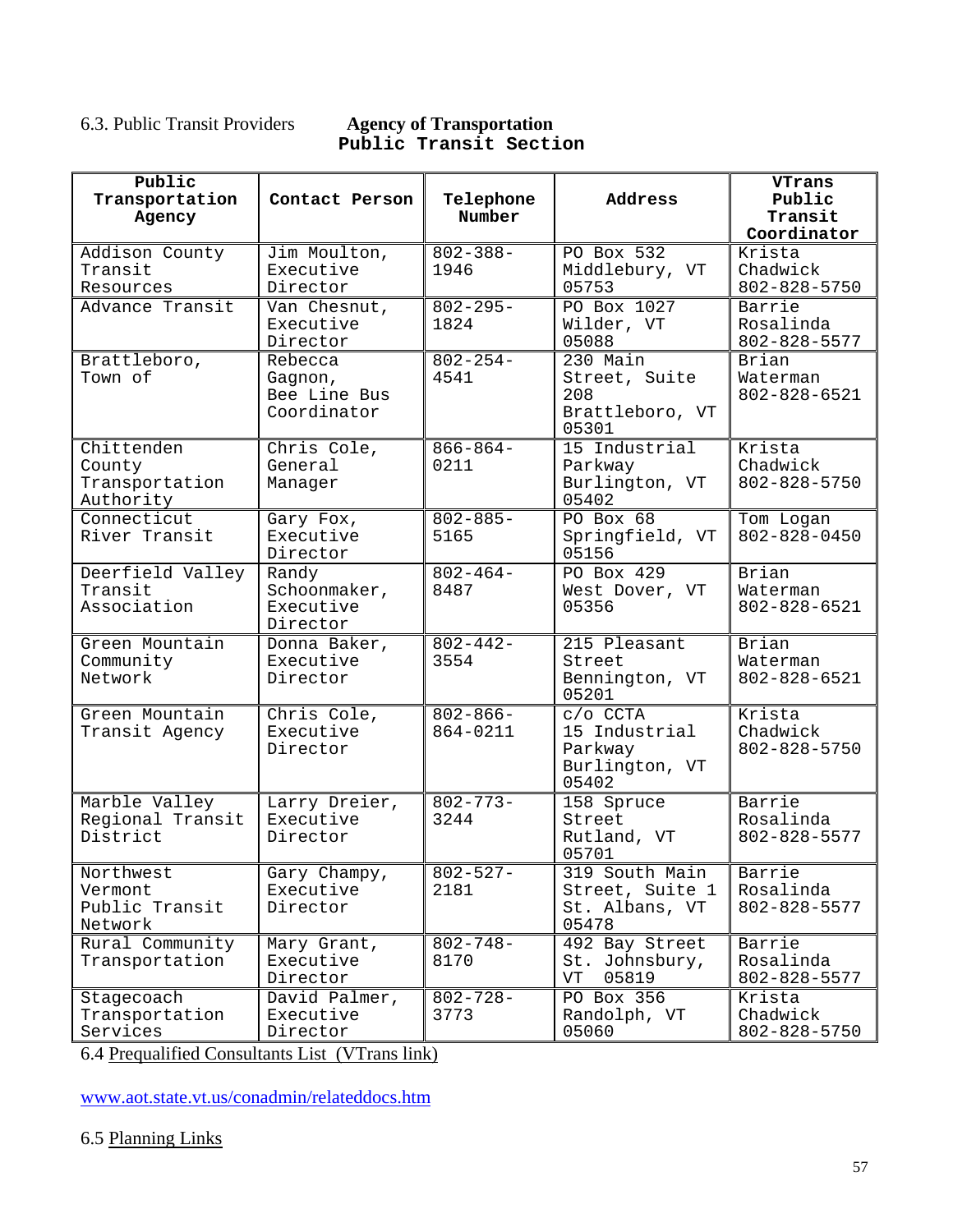Statewide Long Range Transportation Plan www.aot.state.vt.us/planning/planning.htm

Statewide Bicycle/Pedestrian Plan www.aot.state.vt.us/planning/BIKEPED.htm

Vermont Transportation Enhancements Program

www.aot.state.vt.us/projdev/Sections/LTF/Enhancements%20Program/EnhancementsMainPage.htm

The Federal Highways Administration: www.fhwa.dot.gov

American Association of State Highway Transportation Officials:

www.aashto.org/aashto/home.nsf/FrontPage

Rails Trails Conservancy: www.railtrails.org/

Surface Transportation Policy Project: http://www.transact.org/

Scenic Byways: http://www.byways.org/

Lake Champlain Bikeways: http://www.champlainbikeways.org/

## **7. Statewide Information (Links)**

- 7.1 VTrans GIS**:** www.aot.state.vt.us/omc/default.htm
- 7.2 Access Management & Functional Classification**:** www.aot.state.vt.us/TechServices/Default.htm
- 7.3 Traffic Data**:** www.aot.state.vt.us/TechServices/Default.htm
- 7.4 Traffic Modeling**:** http://www.aot.state.vt.us/planning/statewide\_tdf.htm
- 7.5 Geodetic Surveys: http://vcap.aot.state.vt.us/

7.6 The Vermont Local Roads Program: http://www.ltapt2.org/centers/vt.htm

The Vermont Local Roads Program can help towns with many hands-on local road maintenance, inventory and assessment functions. They have developed a program to train towns to inventory town highway infrastructures (bridges, culverts and pavement conditions).

## **8. Keep it Legal: Rules and Regs**

This manual is based on the Federal regulations that tell us exactly how to run this program. If you have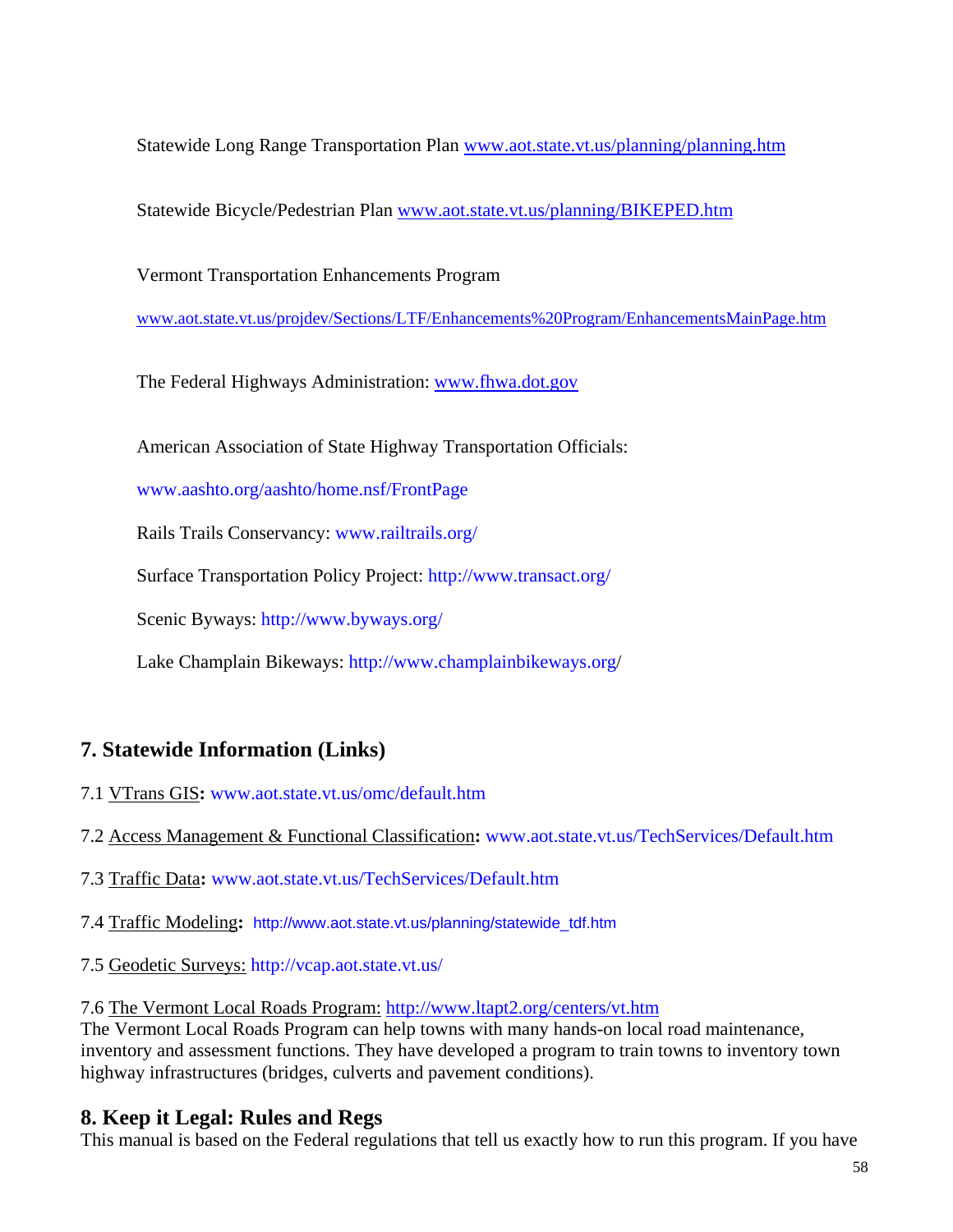further questions you can either contact your VTrans regional planning coordinator (see Chapter 6.1) or you can look it up in the federal regulations yourself. VTrans and FHWA both have paper copies of these regulations, or you can go to the website yourself with the following links:

### 49CFR18:

http://www.fhwa.dot.gov/legsregs/directives/cfr49toc.htm

These are the federal uniform administrative requirements for grants and cooperative agreements to state and local governments.

23CFR172:

http://www.access.gpo.gov/nara/cfr/cfrhtml\_00/Title\_23/23cfr172\_00.html These are the federal uniform administrative requirements for administration of engineering and design related service contracts. Typically these will NOT be used in the TPI program.

## OMB Circular A-87:

www.nhtsa.dot.gov/nhtsa/whatsup/tea21/GrantMan/HTML/02\_OMB\_CostPrn\_OMBCirA87.html This establishes the principles and standards for allowable costs – i.e. what is eligible for reimbursement?

## OMB Circular A-133

www.nhtsa.dot.gov/nhtsa/whatsup/tea21/GrantMan/HTML/04\_OMBAuditsOMBCirA133.html This details the federal audit requirements.

## **9. Alphabet Soup: Guide to Obscure Acronyms**

| CFDA:         | Catalog of Federal Domestic Assistance                            |
|---------------|-------------------------------------------------------------------|
| CFR:          | Code of Federal Regulations                                       |
| DBE:          | Disadvantaged Business Enterprise                                 |
| FHWA:         | Federal Highway Administration                                    |
| FTA:          | <b>Federal Transit Administration</b>                             |
| FFY:          | Federal Fiscal Year (Oct – Sept)                                  |
| FY:           | <b>Fiscal Year</b>                                                |
| <b>GA</b>     |                                                                   |
| GIS:          | Geographical Information System                                   |
| HPR:          | <b>Highway Planning and Research</b>                              |
| ISTEA:        | Intermodal Surface Transportation Efficiency Act (1991 –<br>1998) |
| LRTBP:        | Long Range Transportation Business Plan                           |
| MPO:          | <b>Metropolitan Planning Organization</b>                         |
| OMB:          | Office of Management and Budget                                   |
| RFP:          | <b>Request for Proposals</b>                                      |
| SAFETEA-      | 2005 Safe, Accountable, Flexible, Efficient Transportation        |
| LU            | Equity Act: A Legacy for Users                                    |
| Subrecipient: | <b>Regional Planning Commission</b>                               |